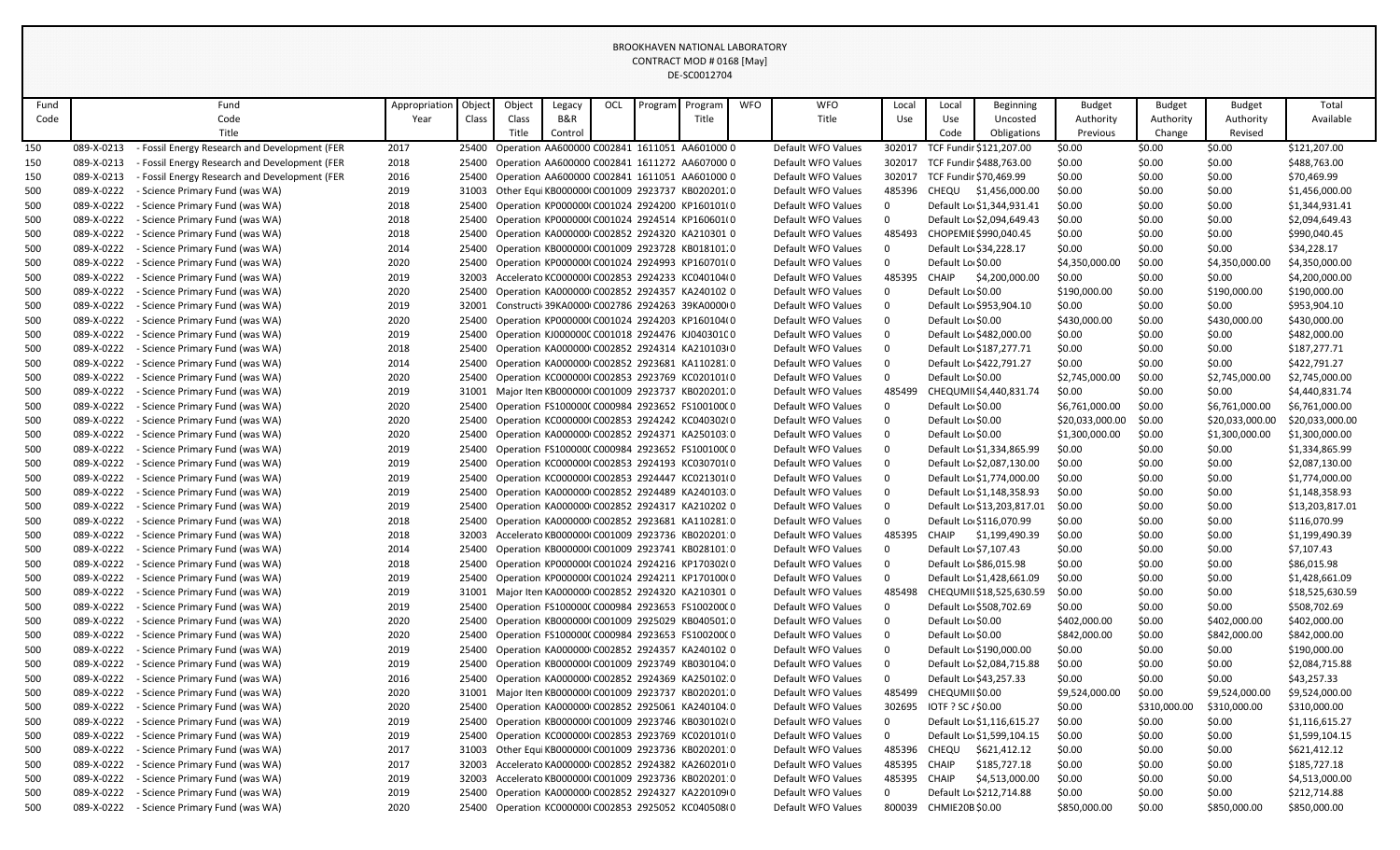| Fund |            | Fund                            | Appropriation | Object | Object | Legacy  | OCL | Program | Program                                              | <b>WFO</b> | <b>WFO</b>         | Local       | Local        | Beginning                  | <b>Budget</b>           | <b>Budget</b> | <b>Budget</b>   | Total                             |
|------|------------|---------------------------------|---------------|--------|--------|---------|-----|---------|------------------------------------------------------|------------|--------------------|-------------|--------------|----------------------------|-------------------------|---------------|-----------------|-----------------------------------|
| Code |            | Code                            | Year          | Class  | Class  | B&R     |     |         | Title                                                |            | Title              | Use         | Use          | Uncosted                   | Authority               | Authority     | Authority       | Available                         |
|      |            | Title                           |               |        | Title  | Control |     |         |                                                      |            |                    |             | Code         | Obligations                | Previous                | Change        | Revised         |                                   |
| 500  | 089-X-0222 | - Science Primary Fund (was WA) | 2020          |        |        |         |     |         | 25400 Operation KC000000 C002853 2924405 KC020106 0  |            | Default WFO Values | $\mathbf 0$ |              | Default Lo \$0.00          | \$2.945.000.00          | \$0.00        | \$2,945,000.00  | \$2,945,000.00                    |
| 500  | 089-X-0222 | - Science Primary Fund (was WA) | 2020          | 25400  |        |         |     |         | Operation KC000000I C002853 2924233 KC040104I 0      |            | Default WFO Values | $\Omega$    |              | Default Lo \$0.00          | \$116,164,000.00 \$0.00 |               |                 | \$116,164,000.00 \$116,164,000.00 |
| 500  | 089-X-0222 | - Science Primary Fund (was WA) | 2020          | 25400  |        |         |     |         | Operation KA000000 C002852 2924346 KA230102 0        |            | Default WFO Values | $\mathbf 0$ |              | Default Lo \$0.00          | \$1,110,000.00          | \$0.00        | \$1,110,000.00  | \$1,110,000.00                    |
| 500  | 089-X-0222 | - Science Primary Fund (was WA) | 2020          | 31001  |        |         |     |         | Major Iten KA000000 C002852 2924320 KA210301 0       |            | Default WFO Values | 485498      |              | CHEQUMII \$0.00            | \$18,531,000.00         | \$0.00        | \$18,531,000.00 | \$18,531,000.00                   |
| 500  | 089-X-0222 | - Science Primary Fund (was WA) | 2020          | 25400  |        |         |     |         | Operation FS100000(C000984 2923658 FS100900(0        |            | Default WFO Values | $\mathbf 0$ |              | Default Lo \$0.00          | \$701,000.00            | \$0.00        | \$701,000.00    | \$701,000.00                      |
| 500  | 089-X-0222 | - Science Primary Fund (was WA) | 2017          | 25400  |        |         |     |         | Operation KA000000 C002852 2924363 KA240301 0        |            | Default WFO Values | $\mathbf 0$ |              | Default Lo \$160.35        | $-$160.35$              | \$0.00        | $-$160.35$      | \$0.00                            |
| 500  | 089-X-0222 | - Science Primary Fund (was WA) | 2020          | 25400  |        |         |     |         | Operation KB000000I C001009 2923721 KB010102.0       |            | Default WFO Values | 0           |              | Default Lo \$0.00          | \$1,430,000.00          | \$0.00        | \$1,430,000.00  | \$1,430,000.00                    |
| 500  | 089-X-0222 | - Science Primary Fund (was WA) | 2019          | 25400  |        |         |     |         | Operation KA000000 C002852 2924325 KA220102 0        |            | Default WFO Values | 0           |              | Default Lo \$2,645,827.48  | \$0.00                  | \$0.00        | \$0.00          | \$2,645,827.48                    |
| 500  | 089-X-0222 | - Science Primary Fund (was WA) | 2020          | 25400  |        |         |     |         | Operation KC000000 C002853 2924506 KC020203 0        |            | Default WFO Values | $\mathbf 0$ |              | Default Lo \$0.00          | \$1,988,000.00          | \$0.00        | \$1,988,000.00  | \$1,988,000.00                    |
| 500  | 089-X-0222 | - Science Primary Fund (was WA) | 2019          | 25400  |        |         |     |         | Operation AT000000 C000840 2925051 AT105000 0        |            | Default WFO Values | $\mathbf 0$ |              | Default Lo \$0.00          | \$160,000.00            | \$0.00        | \$160.000.00    | \$160,000.00                      |
| 500  | 089-X-0222 | - Science Primary Fund (was WA) | 2019          | 25400  |        |         |     |         | Operation KL000000(C001021 2924414 KL150000(0        |            | Default WFO Values | $\mathbf 0$ |              | Default Lo \$80,000.00     | \$0.00                  | \$0.00        | \$0.00          | \$80,000.00                       |
| 500  | 089-X-0222 | - Science Primary Fund (was WA) | 2019          | 25400  |        |         |     |         | Operation KC000000 C002853 2924305 KC040602 0        |            | Default WFO Values | $\mathbf 0$ |              | Default Lo \$800,000.00    | \$0.00                  | \$0.00        | \$0.00          | \$800,000.00                      |
| 500  | 089-X-0222 | - Science Primary Fund (was WA) | 2019          | 25400  |        |         |     |         | Operation KP000000(C001024 2924200 KP160101(0        |            | Default WFO Values | $\mathbf 0$ |              | Default Lo \$2,771,000.00  | \$0.00                  | \$0.00        | \$0.00          | \$2,771,000.00                    |
| 500  | 089-X-0222 | - Science Primary Fund (was WA) | 2019          | 25400  |        |         |     |         | Operation KC000000 C002853 2924245 KC040305 0        |            | Default WFO Values | $\mathbf 0$ |              | Default Lo \$16,414.96     | \$0.00                  | \$0.00        | \$0.00          | \$16,414.96                       |
| 500  | 089-X-0222 | - Science Primary Fund (was WA) | 2019          | 25400  |        |         |     |         | Operation KA000000 C002852 2924366 KA250101.0        |            | Default WFO Values | $\mathbf 0$ |              | Default Lo \$111,366.64    | \$0.00                  | \$0.00        | \$0.00          | \$111,366.64                      |
| 500  | 089-X-0222 | - Science Primary Fund (was WA) | 2019          | 25400  |        |         |     |         | Operation KB000000I C001009 2924156 KB020105.0       |            | Default WFO Values | $\mathbf 0$ |              | Default Lo \$214,000.00    | \$0.00                  | \$0.00        | \$0.00          | \$214,000.00                      |
| 500  | 089-X-0222 | - Science Primary Fund (was WA) | 2019          | 25400  |        |         |     |         | Operation KL000000(C001021 2924406 KL100100(0        |            | Default WFO Values | $\mathbf 0$ |              | Default Lo \$502,720.50    | \$20,000.00             | \$0.00        | \$20,000.00     | \$522,720.50                      |
| 500  | 089-X-0222 | - Science Primary Fund (was WA) | 2015          | 25400  |        |         |     |         | Operation KP000000(C001024 2924417 KP160600(0        |            | Default WFO Values | 0           |              | Default Lo \$67,264.21     | \$0.00                  | \$0.00        | \$0.00          | \$67,264.21                       |
| 500  | 089-X-0222 | - Science Primary Fund (was WA) | 2020          | 25400  |        |         |     |         | Operation KA000000 C002852 2924366 KA250101.0        |            | Default WFO Values | $\mathbf 0$ |              | Default Lo \$0.00          | \$375,000.00            | \$0.00        | \$375,000.00    | \$375,000.00                      |
| 500  | 089-X-0222 | - Science Primary Fund (was WA) | 2020          | 25400  |        |         |     |         | Operation KA000000 C002852 2924358 KA240102.0        |            | Default WFO Values | $\mathbf 0$ |              | Default Lo \$0.00          | \$675,000.00            | \$0.00        | \$675,000.00    | \$675,000.00                      |
| 500  | 089-X-0222 | - Science Primary Fund (was WA) | 2019          | 32001  |        |         |     |         | Constructi 39KG0100 C003227 2924984 39KG0100 0       |            | Default WFO Values | $\mathbf 0$ |              | Default Lo \$6,601,686.24  | \$0.00                  | \$0.00        | \$0.00          | \$6,601,686.24                    |
| 500  | 089-X-0222 | - Science Primary Fund (was WA) | 2019          | 25400  |        |         |     |         | Operation KA000000 C002852 2924336 KA220209 0        |            | Default WFO Values | 0           |              | Default Lo \$169,868.66    | \$0.00                  | \$0.00        | \$0.00          | \$169,868.66                      |
| 500  | 089-X-0222 | - Science Primary Fund (was WA) | 2019          | 25400  |        |         |     |         | Operation KB000000 C001009 2923755 KB040102.0        |            | Default WFO Values | 0           |              | Default Lo \$411,205.13    | \$0.00                  | \$0.00        | \$0.00          | \$411,205.13                      |
| 500  | 089-X-0222 | - Science Primary Fund (was WA) | 2019          | 25400  |        |         |     |         | Operation KB000000(C001009 2923737 KB020201.0        |            | Default WFO Values | $\mathbf 0$ |              | Default Lo \$15,541,298.19 | \$0.00                  | \$0.00        | \$0.00          | \$15,541,298.19                   |
| 500  | 089-X-0222 | - Science Primary Fund (was WA) | 2018          | 25400  |        |         |     |         | Operation FS100000(C000984 2923657 FS100700(0        |            | Default WFO Values | $\mathbf 0$ |              | Default Lo \$15,266.81     | \$0.00                  | \$0.00        | \$0.00          | \$15,266.81                       |
| 500  | 089-X-0222 | - Science Primary Fund (was WA) | 2018          | 25400  |        |         |     |         | Operation KA000000 C002852 2924380 KA260102 0        |            | Default WFO Values | 0           |              | Default Lo \$57,442.12     | \$0.00                  | \$0.00        | \$0.00          | \$57,442.12                       |
| 500  | 089-X-0222 | - Science Primary Fund (was WA) | 2020          | 32001  |        |         |     |         | Constructi 39KA0000 C002786 2924263 39KA0000 0       |            | Default WFO Values | 0           |              | Default Lo \$0.00          | \$2,942,000.00          | \$0.00        | \$2,942,000.00  | \$2,942,000.00                    |
| 500  | 089-X-0222 | - Science Primary Fund (was WA) | 2019          | 25400  |        |         |     |         | Operation KA000000 C002852 2924380 KA260102 0        |            | Default WFO Values | $\mathbf 0$ |              | Default Lo \$2,108,000.00  | \$0.00                  | \$0.00        | \$0.00          | \$2,108,000.00                    |
| 500  | 089-X-0222 | - Science Primary Fund (was WA) | 2018          |        |        |         |     |         | 32002 General Pl KG070000 C002925 2924416 KG070100 0 |            | Default WFO Values | $\mathbf 0$ |              | Default Lo \$10,065,373.45 | \$0.00                  | \$0.00        | \$0.00          | \$10,065,373.45                   |
| 500  | 089-X-0222 | - Science Primary Fund (was WA) | 2020          | 25400  |        |         |     |         | Operation KB000000I C001009 2923737 KB020201.0       |            | Default WFO Values | $\mathbf 0$ |              | Default Lo \$0.00          | \$39,045,000.00         | \$0.00        | \$39,045,000.00 | \$39,045,000.00                   |
| 500  | 089-X-0222 | - Science Primary Fund (was WA) | 2020          | 32003  |        |         |     |         | Accelerato KC000000I C002853 2924233 KC040104I 0     |            | Default WFO Values | 485395      | CHAIP        | \$0.00                     | \$700,000.00            | \$0.00        | \$700,000.00    | \$700,000.00                      |
| 500  | 089-X-0222 | - Science Primary Fund (was WA) | 2019          | 25400  |        |         |     |         | Operation KB000000I C001009 2923736 KB020201:0       |            | Default WFO Values | $\Omega$    |              | Default Lo \$17,768,332.51 | \$0.00                  | \$0.00        | \$0.00          | \$17,768,332.51                   |
| 500  | 089-X-0222 | - Science Primary Fund (was WA) | 2019          | 25400  |        |         |     |         | Operation FS100000(C000984 2923658 FS100900(0        |            | Default WFO Values | $\mathbf 0$ |              | Default Lo \$297,414.40    | \$0.00                  | \$0.00        | \$0.00          | \$297,414.40                      |
| 500  | 089-X-0222 | - Science Primary Fund (was WA) | 2018          | 25400  |        |         |     |         | Operation KC000000 C002853 2924193 KC030701 0        |            | Default WFO Values | $\mathbf 0$ |              | Default Lo \$237,487.39    | \$0.00                  | \$0.00        | \$0.00          | \$237,487.39                      |
| 500  | 089-X-0222 | - Science Primary Fund (was WA) | 2018          | 31003  |        |         |     |         | Other Equi KB000000I C001009 2923737 KB020201.0      |            | Default WFO Values | 485396      |              | CHEQU \$797,555.36         | \$0.00                  | \$0.00        | \$0.00          | \$797,555.36                      |
| 500  | 089-X-0222 | - Science Primary Fund (was WA) | 2020          | 25400  |        |         |     |         | Operation KP000000(C001024 2924204 KP160105(0        |            | Default WFO Values | $\mathbf 0$ |              | Default Lo \$0.00          | \$1,308,000.00          | \$0.00        | \$1,308,000.00  | \$1,308,000.00                    |
| 500  | 089-X-0222 | - Science Primary Fund (was WA) | 2020          | 25400  |        |         |     |         | Operation KA000000 C002852 2924496 KA260202 0        |            | Default WFO Values | $\mathbf 0$ |              | Default Lo \$0.00          | \$4,800,000.00          | \$510,000.00  | \$5,310,000.00  | \$5,310,000.00                    |
| 500  | 089-X-0222 | - Science Primary Fund (was WA) | 2020          | 25400  |        |         |     |         | Operation KL000000(C001021 2924406 KL100100(0        |            | Default WFO Values | 0           |              | Default Lo \$0.00          | \$1,570,000.00          | \$0.00        | \$1,570,000.00  | \$1,570,000.00                    |
| 500  | 089-X-0222 | - Science Primary Fund (was WA) | 2020          | 25400  |        |         |     |         | Operation KC000000I C002853 2923807 KC030201I 0      |            | Default WFO Values | $\mathbf 0$ |              | Default Lo \$0.00          | \$3,245,000.00          | \$0.00        | \$3,245,000.00  | \$3,245,000.00                    |
| 500  | 089-X-0222 | - Science Primary Fund (was WA) | 2020          | 32001  |        |         |     |         | Constructi 39KG0100 C003227 2924984 39KG0100 0       |            | Default WFO Values | $\mathbf 0$ |              | Default Lo \$0.00          | \$17,477,636.00         | \$0.00        | \$17,477,636.00 | \$17,477,636.00                   |
| 500  | 089-X-0222 | - Science Primary Fund (was WA) | 2019          | 25400  |        |         |     |         | Operation KJ000000C C001018 2924474 KJ040201C 0      |            | Default WFO Values | $\Omega$    |              | Default Lo \$451,512.00    | \$0.00                  | \$0.00        | \$0.00          | \$451,512.00                      |
| 500  | 089-X-0222 | - Science Primary Fund (was WA) | 2018          | 32003  |        |         |     |         | Accelerato KC000000I C002853 2924233 KC040104I 0     |            | Default WFO Values | 485395      | <b>CHAIP</b> | \$111,349.54               | \$0.00                  | \$0.00        | \$0.00          | \$111,349.54                      |
| 500  | 089-X-0222 | - Science Primary Fund (was WA) | 2019          | 25400  |        |         |     |         | Operation KP000000(C001024 2924203 KP160104(0        |            | Default WFO Values | $\Omega$    |              | Default Lo \$2,330,000.00  | \$0.00                  | \$0.00        | \$0.00          | \$2,330,000.00                    |
| 500  | 089-X-0222 | - Science Primary Fund (was WA) | 2020          | 32001  |        |         |     |         | Constructi 39KG0000 C003255 2925037 39KG0000 0       |            | Default WFO Values | $\Omega$    |              | Default Lo \$0.00          | \$17,477,636.00         | \$0.00        | \$17,477,636.00 | \$17,477,636.00                   |
| 500  | 089-X-0222 | - Science Primary Fund (was WA) | 2020          | 31001  |        |         |     |         | Major Iten KC000000I C002853 2925052 KC040508I 0     |            | Default WFO Values | 800039      |              | CHMIE20B \$0.00            | \$4,150,000.00          | \$0.00        | \$4,150,000.00  | \$4,150,000.00                    |
| 500  | 089-X-0222 | - Science Primary Fund (was WA) | 2020          | 25400  |        |         |     |         | Operation KA000000 C002852 2924356 KA240101 0        |            | Default WFO Values | $\mathbf 0$ |              | Default Lo \$0.00          | \$231,000.00            | \$0.00        | \$231,000.00    | \$231,000.00                      |
| 500  | 089-X-0222 | - Science Primary Fund (was WA) | 2020          | 25400  |        |         |     |         | Operation KA000000 C002852 2924325 KA220102 0        |            | Default WFO Values | $\mathbf 0$ |              | Default Lo \$0.00          | \$5,886,000.00          | \$0.00        | \$5,886,000.00  | \$5,886,000.00                    |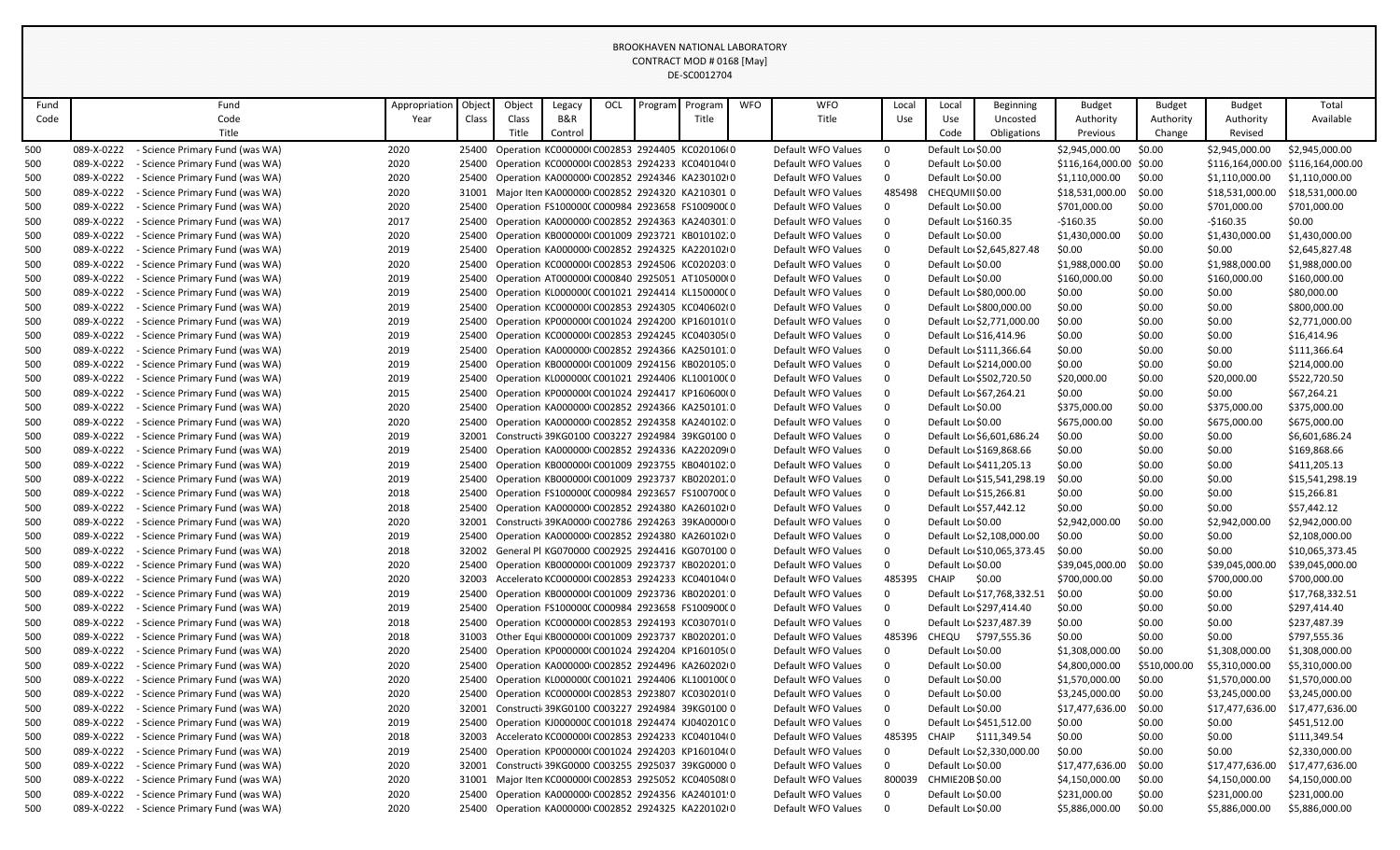| Fund |            | Fund                            | Appropriation | Object | Object | Legacy  | OCL | Program | Program                                                | <b>WFO</b> | <b>WFO</b>         | Local       | Local | Beginning                  | <b>Budget</b>    | <b>Budget</b> | <b>Budget</b>    | Total                             |
|------|------------|---------------------------------|---------------|--------|--------|---------|-----|---------|--------------------------------------------------------|------------|--------------------|-------------|-------|----------------------------|------------------|---------------|------------------|-----------------------------------|
| Code |            | Code                            | Year          | Class  | Class  | B&R     |     |         | Title                                                  |            | Title              | Use         | Use   | Uncosted                   | Authority        | Authority     | Authority        | Available                         |
|      |            | Title                           |               |        | Title  | Control |     |         |                                                        |            |                    |             | Code  | Obligations                | Previous         | Change        | Revised          |                                   |
| 500  | 089-X-0222 | - Science Primary Fund (was WA) | 2018          | 25400  |        |         |     |         | Operation KC000000 C002853 2924305 KC040602 0          |            | Default WFO Values | $\Omega$    |       | Default Lo \$346,746.48    | \$0.00           | \$0.00        | \$0.00           | \$346,746.48                      |
| 500  | 089-X-0222 | - Science Primary Fund (was WA) | 2018          | 25400  |        |         |     |         | Operation KP000000I C001024 2924203 KP160104I 0        |            | Default WFO Values | $\Omega$    |       | Default Lo \$78,003.33     | \$0.00           | \$0.00        | \$0.00           | \$78,003.33                       |
| 500  | 089-X-0222 | - Science Primary Fund (was WA) | 2018          | 25400  |        |         |     |         | Operation KC000000 C002853 2923803 KC030102 0          |            | Default WFO Values | 0           |       | Default Lo \$3.83          | \$0.00           | \$0.00        | \$0.00           | \$3.83                            |
| 500  | 089-X-0222 | - Science Primary Fund (was WA) | 2020          | 25400  |        |         |     |         | Operation KA000000 C002852 2925060 KA240104 0          |            | Default WFO Values | 302695      |       | IOTF ? SC / \$0.00         | \$0.00           | \$260,000.00  | \$260,000.00     | \$260,000.00                      |
| 500  | 089-X-0222 | - Science Primary Fund (was WA) | 2019          |        |        |         |     |         | 31003 Other Equi KC000000I C002853 2924242 KC040302I 0 |            | Default WFO Values | 485396      |       | CHEQU \$3,873,975.97       | \$2,577,713.04   | \$0.00        | \$2,577,713.04   | \$6,451,689.01                    |
| 500  | 089-X-0222 | - Science Primary Fund (was WA) | 2019          | 25400  |        |         |     |         | Operation KC000000I C002853 2924241 KC040301I 0        |            | Default WFO Values | $\Omega$    |       | Default Lo \$16,414.96     | \$0.00           | \$0.00        | \$0.00           | \$16,414.96                       |
| 500  | 089-X-0222 | - Science Primary Fund (was WA) | 2019          | 25400  |        |         |     |         | Operation KA000000 C002852 2924314 KA210103 0          |            | Default WFO Values | $\mathbf 0$ |       | Default Lo \$373,836.00    | \$0.00           | \$0.00        | \$0.00           | \$373,836.00                      |
| 500  | 089-X-0222 | - Science Primary Fund (was WA) | 2019          | 25400  |        |         |     |         | Operation KJ000000C C001018 2924510 KJ040203C 0        |            | Default WFO Values | $\mathbf 0$ |       | Default Lo \$1,450,000.00  | \$0.00           | \$0.00        | \$0.00           | \$1,450,000.00                    |
| 500  | 089-X-0222 | - Science Primary Fund (was WA) | 2019          | 25400  |        |         |     |         | Operation KJ000000C C001018 2924516 KJ040304C 0        |            | Default WFO Values | $\mathbf 0$ |       | Default Lo \$142,448.06    | \$0.00           | \$0.00        | \$0.00           | \$142,448.06                      |
| 500  | 089-X-0222 | - Science Primary Fund (was WA) | 2020          | 25400  |        |         |     |         | Operation KP000000(C001024 2924211 KP170100(0          |            | Default WFO Values | $\mathbf 0$ |       | Default Lo \$0.00          | \$5,680,000.00   | \$0.00        | \$5,680,000.00   | \$5,680,000.00                    |
| 500  | 089-X-0222 | - Science Primary Fund (was WA) | 2020          | 25400  |        |         |     |         | Operation KA000000 C002852 2924355 KA240101 0          |            | Default WFO Values | $\mathbf 0$ |       | Default Lo \$0.00          | \$4,740,000.00   | \$0.00        | \$4,740,000.00   | \$4,740,000.00                    |
| 500  | 089-X-0222 | - Science Primary Fund (was WA) | 2020          | 25400  |        |         |     |         | Operation KA000000 C002852 2924313 KA210102 0          |            | Default WFO Values | $\mathbf 0$ |       | Default Lo \$0.00          | \$5,440,000.00   | \$0.00        | \$5,440,000.00   | \$5,440,000.00                    |
| 500  | 089-X-0222 | - Science Primary Fund (was WA) | 2020          | 25400  |        |         |     |         | Operation KJ000000C C001018 2924476 KJ040301C 0        |            | Default WFO Values | $\mathbf 0$ |       | Default Lo \$0.00          | \$328,000.00     | \$0.00        | \$328,000.00     | \$328,000.00                      |
| 500  | 089-X-0222 | - Science Primary Fund (was WA) | 2020          | 25400  |        |         |     |         | Operation KP000000I C001024 2924995 KP170300I 0        |            | Default WFO Values | $\mathbf 0$ |       | Default Lo \$0.00          | \$445,000.00     | \$0.00        | \$445,000.00     | \$445,000.00                      |
| 500  | 089-X-0222 | - Science Primary Fund (was WA) | 2018          | 25400  |        |         |     |         | Operation KC000000I C002853 2924192 KC020701I 0        |            | Default WFO Values | $\mathbf 0$ |       | Default Lo \$611,057.47    | \$0.00           | \$0.00        | \$0.00           | \$611,057.47                      |
| 500  | 089-X-0222 | - Science Primary Fund (was WA) | 2020          | 25400  |        |         |     |         | Operation KC000000 C002853 3023325 KC020302 0          |            | Default WFO Values | $\mathbf 0$ |       | Default Lo \$0.00          | \$2,453,000.00   | \$0.00        | \$2,453,000.00   | \$2,453,000.00                    |
| 500  | 089-X-0222 | - Science Primary Fund (was WA) | 2018          | 25400  |        |         |     |         | Operation KB000000 C001009 2924156 KB020105.0          |            | Default WFO Values | $\mathbf 0$ |       | Default Lo \$22,920.38     | \$0.00           | \$0.00        | \$0.00           | \$22,920.38                       |
| 500  | 089-X-0222 | - Science Primary Fund (was WA) | 2018          | 25400  |        |         |     |         | Operation KL000000(C001021 2924414 KL150000(0          |            | Default WFO Values | $\mathbf 0$ |       | Default Lo \$11,820.36     | \$0.00           | \$0.00        | \$0.00           | \$11,820.36                       |
| 500  | 089-X-0222 | - Science Primary Fund (was WA) | 2020          | 25400  |        |         |     |         | Operation KB000000I C001009 2923736 KB020201:0         |            | Default WFO Values | $\Omega$    |       | Default Lo \$0.00          | \$136,758,000.00 | \$0.00        |                  | \$136,758,000.00 \$136,758,000.00 |
| 500  | 089-X-0222 | - Science Primary Fund (was WA) | 2020          | 25400  |        |         |     |         | Operation KC000000 C002853 2924290 KC040507 0          |            | Default WFO Values | 800038      |       | CHMIE20B \$0.00            | \$2,217,000.00   | \$0.00        | \$2,217,000.00   | \$2,217,000.00                    |
| 500  | 089-X-0222 | - Science Primary Fund (was WA) | 2020          | 25400  |        |         |     |         | Operation KA000000 C002852 2924328 KA220201 0          |            | Default WFO Values | $\mathbf 0$ |       | Default Lo \$0.00          | \$2,600,000.00   | \$0.00        | \$2,600,000.00   | \$2,600,000.00                    |
| 500  | 089-X-0222 | - Science Primary Fund (was WA) | 2020          | 25400  |        |         |     |         | Operation KB000000 C001009 2925129 KB020205:0          |            | Default WFO Values | $\pmb{0}$   |       | Default Lo \$0.00          | \$6,500,000.00   | \$0.00        | \$6,500,000.00   | \$6,500,000.00                    |
| 500  | 089-X-0222 | - Science Primary Fund (was WA) | 2017          | 25400  |        |         |     |         | Operation KC000000I C002853 2923774 KC020202I 0        |            | Default WFO Values | $\mathbf 0$ |       | Default Lo \$7,280.81      | -\$938.66        | \$0.00        | $-5938.66$       | \$6,342.15                        |
| 500  | 089-X-0222 | - Science Primary Fund (was WA) | 2019          | 25400  |        |         |     |         | Operation FS100000(C000984 2923657 FS100700(0          |            | Default WFO Values | $\mathbf 0$ |       | Default Lo \$709,000.00    | \$0.00           | \$0.00        | \$0.00           | \$709,000.00                      |
| 500  | 089-X-0222 | - Science Primary Fund (was WA) | 2019          | 25400  |        |         |     |         | Operation KC000000I C002853 3023325 KC020302I 0        |            | Default WFO Values | $\mathbf 0$ |       | Default Lo \$280,952.16    | \$0.00           | \$0.00        | \$0.00           | \$280,952.16                      |
| 500  | 089-X-0222 | - Science Primary Fund (was WA) | 2019          | 25400  |        |         |     |         | Operation FS100000(C000984 2923654 FS100400(0          |            | Default WFO Values | $\mathbf 0$ |       | Default Lo \$111,006.91    | \$0.00           | \$0.00        | \$0.00           | \$111,006.91                      |
| 500  | 089-X-0222 | - Science Primary Fund (was WA) | 2020          | 25400  |        |         |     |         | Operation KJ000000C C001018 2924134 KJ040100C 0        |            | Default WFO Values | $\Omega$    |       | Default Lo \$0.00          | \$400,000.00     | \$0.00        | \$400,000,00     | \$400,000.00                      |
| 500  | 089-X-0222 | - Science Primary Fund (was WA) | 2020          | 25400  |        |         |     |         | Operation KA000000 C002852 2925062 KA240104 0          |            | Default WFO Values | 302695      |       | IOTF ? SC / \$0.00         | \$0.00           | \$80,000.00   | \$80,000.00      | \$80,000.00                       |
| 500  | 089-X-0222 | - Science Primary Fund (was WA) | 2018          | 25400  |        |         |     |         | Operation KC000000 C002853 2924300 KC030403 0          |            | Default WFO Values | $\Omega$    |       | Default Lo \$30,620.95     | \$0.00           | \$0.00        | \$0.00           | \$30,620.95                       |
| 500  | 089-X-0222 | - Science Primary Fund (was WA) | 2019          | 25400  |        |         |     |         | Operation KC000000 C002853 2924242 KC040302 0          |            | Default WFO Values | $\mathbf 0$ |       | Default Lo \$11,530,578.90 | -\$2,577,713.04  | \$0.00        | $-$2,577,713.04$ | \$8,952,865.86                    |
| 500  | 089-X-0222 | - Science Primary Fund (was WA) | 2019          | 25400  |        |         |     |         | Operation KL000000(C001021 2924407 KL100200(0          |            | Default WFO Values | $\Omega$    |       | Default Lo \$83,278.51     | $-$20,000.00$    | \$0.00        | $-$20,000.00$    | \$63,278.51                       |
| 500  | 089-X-0222 | - Science Primary Fund (was WA) | 2019          | 25400  |        |         |     |         | Operation KC000000I C002853 2924192 KC020701I 0        |            | Default WFO Values | $\Omega$    |       | Default Lo \$1,315,000.00  | \$0.00           | \$0.00        | \$0.00           | \$1,315,000.00                    |
| 500  | 089-X-0222 | - Science Primary Fund (was WA) | 2019          |        |        |         |     |         | 31003 Other Equi KB000000 C001009 2923736 KB020201:0   |            | Default WFO Values | 485396      |       | CHEQU \$1,849,000.00       | \$0.00           | \$0.00        | \$0.00           | \$1,849,000.00                    |
| 500  | 089-X-0222 | - Science Primary Fund (was WA) | 2019          | 25400  |        |         |     |         | Operation KA000000 C002852 2924328 KA220201 0          |            | Default WFO Values | $\mathbf 0$ |       | Default Lo \$868,553.09    | \$0.00           | \$0.00        | \$0.00           | \$868,553.09                      |
| 500  | 089-X-0222 | - Science Primary Fund (was WA) | 2019          | 25400  |        |         |     |         | Operation KB000000 C001009 2923733 KB020102:0          |            | Default WFO Values | $\Omega$    |       | Default Lo \$2,033,870.73  | \$0.00           | \$0.00        | \$0.00           | \$2,033,870.73                    |
| 500  | 089-X-0222 | - Science Primary Fund (was WA) | 2020          | 25400  |        |         |     |         | Operation KC000000I C002853 2924294 KC020204I 0        |            | Default WFO Values | $\mathbf 0$ |       | Default Lo \$0.00          | \$190,000.00     | \$0.00        | \$190,000.00     | \$190,000.00                      |
| 500  | 089-X-0222 | - Science Primary Fund (was WA) | 2020          | 25400  |        |         |     |         | Operation KB000000I C001009 2923749 KB030104.0         |            | Default WFO Values | $\Omega$    |       | Default Lo \$0.00          | \$3,513,000.00   | \$0.00        | \$3,513,000.00   | \$3,513,000.00                    |
| 500  | 089-X-0222 | - Science Primary Fund (was WA) | 2020          | 25400  |        |         |     |         | Operation FS100000(C000984 2923657 FS100700(0          |            | Default WFO Values | $\mathbf 0$ |       | Default Lo \$0.00          | \$666,000.00     | \$0.00        | \$666,000.00     | \$666,000.00                      |
| 500  | 089-X-0222 | - Science Primary Fund (was WA) | 2020          | 25400  |        |         |     |         | Operation KC000000 C002853 2924305 KC040602 0          |            | Default WFO Values | $\mathbf 0$ |       | Default Lo \$0.00          | \$380,000.00     | \$0.00        | \$380,000.00     | \$380,000.00                      |
| 500  | 089-X-0222 | - Science Primary Fund (was WA) | 2018          | 25400  |        |         |     |         | Operation KP000000(C001024 2924462 KP170304(0          |            | Default WFO Values | $\mathbf 0$ |       | Default Lo \$525,530.65    | $-$292,629.77$   | \$0.00        | $-$292,629.77$   | \$232,900.88                      |
| 500  | 089-X-0222 | - Science Primary Fund (was WA) | 2019          |        |        |         |     |         | 31003 Other Equi KP000000(C001024 2924993 KP160701(0   |            | Default WFO Values | $\Omega$    |       | Default Lo \$1,349,000.00  | \$0.00           | \$0.00        | \$0.00           | \$1,349,000.00                    |
| 500  | 089-X-0222 | - Science Primary Fund (was WA) | 2020          | 25400  |        |         |     |         | Operation KA000000 C002852 2924348 KA230201 0          |            | Default WFO Values | $\mathbf 0$ |       | Default Lo \$0.00          | \$175,000.00     | \$0.00        | \$175,000.00     | \$175,000.00                      |
| 500  | 089-X-0222 | - Science Primary Fund (was WA) | 2019          | 25400  |        |         |     |         | Operation KA000000 C002852 2924496 KA260202 0          |            | Default WFO Values | $\mathbf 0$ |       | Default Lo \$443,959.88    | \$0.00           | \$0.00        | \$0.00           | \$443,959.88                      |
| 500  | 089-X-0222 | - Science Primary Fund (was WA) | 2019          | 25400  |        |         |     |         | Operation FS100000(C000984 2923655 FS100500(0          |            | Default WFO Values | $\mathbf 0$ |       | Default Lo \$3,002,135.56  | \$0.00           | \$0.00        | \$0.00           | \$3,002,135.56                    |
| 500  | 089-X-0222 | - Science Primary Fund (was WA) | 2019          | 25400  |        |         |     |         | Operation KC000000I C002853 2923807 KC030201I 0        |            | Default WFO Values | $\mathbf 0$ |       | Default Lo \$1,940,003.60  | \$0.00           | \$0.00        | \$0.00           | \$1,940,003.60                    |
| 500  | 089-X-0222 | - Science Primary Fund (was WA) | 2018          | 25400  |        |         |     |         | Operation KL000000(C001021 2924408 KL100300(0          |            | Default WFO Values | $\mathbf 0$ |       | Default Lo \$46,947.02     | \$0.00           | \$0.00        | \$0.00           | \$46,947.02                       |
| 500  | 089-X-0222 | - Science Primary Fund (was WA) | 2011          | 25400  |        |         |     |         | Operation KP000000I C001024 2924206 KP160202I 0        |            | Default WFO Values | $\mathbf 0$ |       | Default Lo \$372.03        | $-5372.03$       | \$0.00        | $-5372.03$       | \$0.00                            |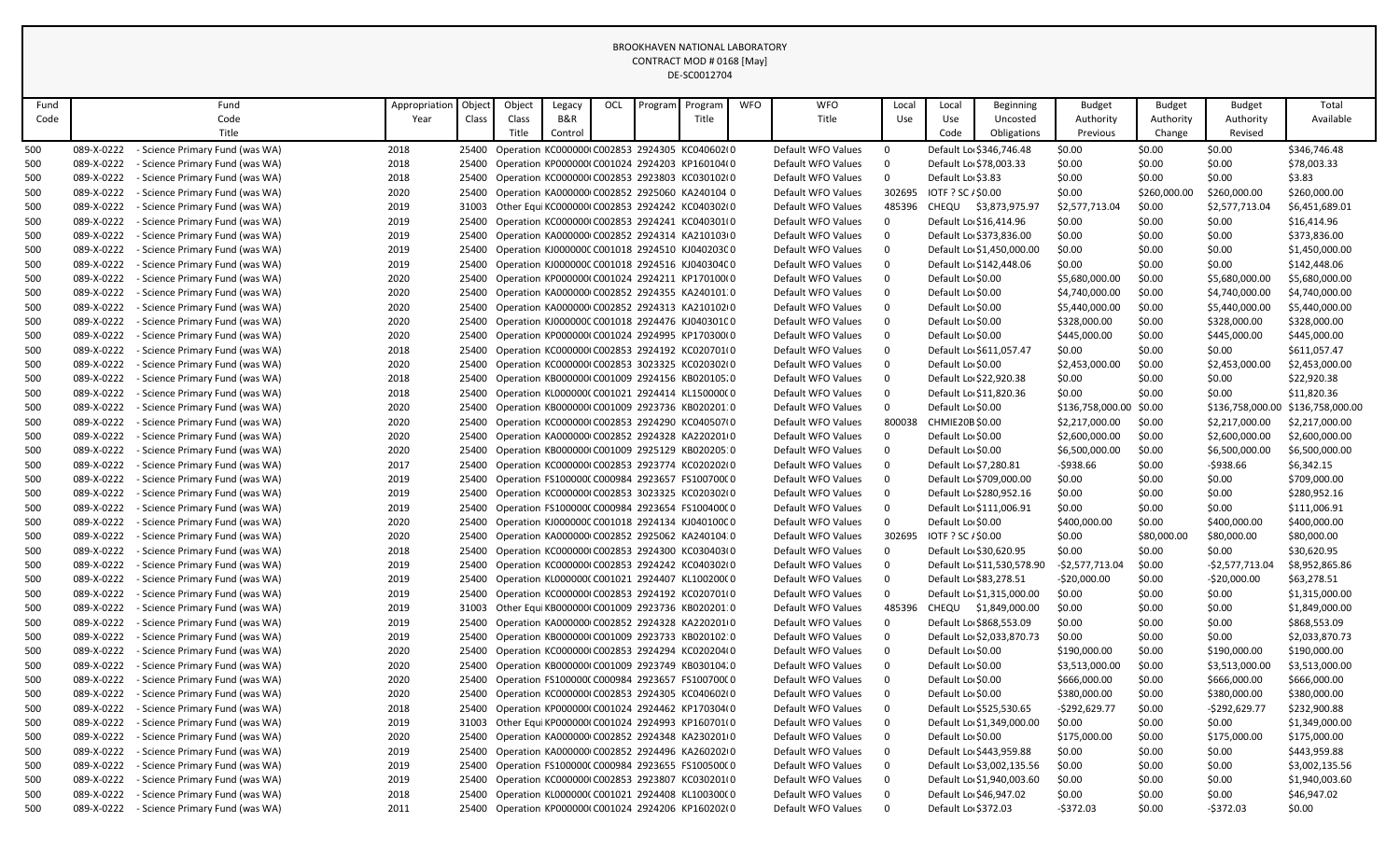| Fund |            | Fund                            | Appropriation | Objec | Object | Legacy  | OCL | Program | Program                                             | <b>WFO</b> | <b>WFO</b>         | Local       | Local                   | Beginning                   | <b>Budget</b>  | <b>Budget</b> | <b>Budget</b>  | Total           |
|------|------------|---------------------------------|---------------|-------|--------|---------|-----|---------|-----------------------------------------------------|------------|--------------------|-------------|-------------------------|-----------------------------|----------------|---------------|----------------|-----------------|
| Code |            | Code                            | Year          | Class | Class  | B&R     |     |         | Title                                               |            | Title              | Use         | Use                     | Uncosted                    | Authority      | Authority     | Authority      | Available       |
|      |            | Title                           |               |       | Title  | Control |     |         |                                                     |            |                    |             | Code                    | Obligations                 | Previous       | Change        | Revised        |                 |
| 500  | 089-X-0222 | - Science Primary Fund (was WA) | 2020          | 25400 |        |         |     |         | Operation KA000000 C002852 2924336 KA220209 0       |            | Default WFO Values | $\mathbf 0$ | Default Lo \$0.00       |                             | \$385,000.00   | \$0.00        | \$385,000.00   | \$385,000.00    |
| 500  | 089-X-0222 | - Science Primary Fund (was WA) | 2020          | 25400 |        |         |     |         | Operation KC000000 C002853 2924504 KC020202 0       |            | Default WFO Values | $\mathbf 0$ | Default Lo \$0.00       |                             | \$2,697,000.00 | \$0.00        | \$2,697,000.00 | \$2,697,000.00  |
| 500  | 089-X-0222 | - Science Primary Fund (was WA) | 2020          | 31001 |        |         |     |         | Major Iten KC000000I C002853 2924290 KC040507I 0    |            | Default WFO Values | 800038      | CHMIE20B \$0.00         |                             | \$3,283,000.00 | \$0.00        | \$3,283,000.00 | \$3,283,000.00  |
| 500  | 089-X-0222 | - Science Primary Fund (was WA) | 2019          | 25400 |        |         |     |         | Operation KA000000 C002852 2924348 KA230201 0       |            | Default WFO Values | $\mathbf 0$ |                         | Default Lo \$186,151.30     | \$0.00         | \$0.00        | \$0.00         | \$186,151.30    |
| 500  | 089-X-0222 | - Science Primary Fund (was WA) | 2019          | 25400 |        |         |     |         | Operation KA000000 C002852 2924346 KA230102 0       |            | Default WFO Values | $\pmb{0}$   |                         | Default Lo \$482,872.27     | \$0.00         | \$0.00        | \$0.00         | \$482,872.27    |
| 500  | 089-X-0222 | - Science Primary Fund (was WA) | 2019          | 25400 |        |         |     |         | Operation FS100000(C000984 2923656 FS100600(0       |            | Default WFO Values | $\mathbf 0$ |                         | Default Lo \$143,097.03     | \$0.00         | \$0.00        | \$0.00         | \$143,097.03    |
| 500  | 089-X-0222 | - Science Primary Fund (was WA) | 2015          | 25400 |        |         |     |         | Operation KA000000 C002852 2924313 KA210102 0       |            | Default WFO Values |             | 485474 CHOPEMIE \$33.06 |                             | $-533.06$      | \$0.00        | $-533.06$      | \$0.00          |
| 500  | 089-X-0222 | - Science Primary Fund (was WA) | 2018          | 31003 |        |         |     |         | Other Equi KB000000I C001009 2923736 KB020201:0     |            | Default WFO Values | 485396      |                         | CHEQU \$824,000.00          | \$0.00         | \$0.00        | \$0.00         | \$824,000.00    |
| 500  | 089-X-0222 | - Science Primary Fund (was WA) | 2019          | 25400 |        |         |     |         | Operation KA000000 C002852 2924366 KA250101 0       |            | Default WFO Values | 302557      |                         | Traineeshi \$78,400.00      | \$0.00         | \$0.00        | \$0.00         | \$78,400.00     |
| 500  | 089-X-0222 | - Science Primary Fund (was WA) | 2019          | 25400 |        |         |     |         | Operation KP000000(C001024 2924995 KP170300(0       |            | Default WFO Values | $\mathbf 0$ |                         | Default Lo \$576,349.41     | \$0.00         | \$0.00        | \$0.00         | \$576,349.41    |
| 500  | 089-X-0222 | - Science Primary Fund (was WA) | 2020          | 25400 |        |         |     |         | Operation KB000000I C001009 2923755 KB040102.0      |            | Default WFO Values | $\mathbf 0$ | Default Lo \$0.00       |                             | \$146,000.00   | \$0.00        | \$146,000.00   | \$146,000.00    |
| 500  | 089-X-0222 | - Science Primary Fund (was WA) | 2019          | 25400 |        |         |     |         | Operation KC000000 C002853 2924244 KC040304 0       |            | Default WFO Values | $\mathbf 0$ |                         | Default Lo \$16,414.96      | \$0.00         | \$0.00        | \$0.00         | \$16,414.96     |
| 500  | 089-X-0222 | - Science Primary Fund (was WA) | 2019          | 25400 |        |         |     |         | Operation KP000000(C001024 2924993 KP160701(0       |            | Default WFO Values | $\mathbf 0$ |                         | Default Lo \$3,068,783.11   | \$0.00         | \$0.00        | \$0.00         | \$3,068,783.11  |
| 500  | 089-X-0222 | - Science Primary Fund (was WA) | 2019          | 25400 |        |         |     |         | Operation KC000000 C002853 2924299 KC030402 0       |            | Default WFO Values | $\mathbf 0$ |                         | Default Lo \$2,246,638.34   | \$0.00         | \$0.00        | \$0.00         | \$2,246,638.34  |
| 500  | 089-X-0222 | - Science Primary Fund (was WA) | 2020          | 25400 |        |         |     |         | Operation KA000000 C002852 2925070 KA250101 0       |            | Default WFO Values | $\mathbf 0$ | Default Lo \$0.00       |                             | \$33,000.00    | \$0.00        | \$33,000.00    | \$33,000.00     |
| 500  | 089-X-0222 | - Science Primary Fund (was WA) | 2019          | 25400 |        |         |     |         | Operation KA000000 C002852 2924356 KA240101 0       |            | Default WFO Values | $\mathbf 0$ |                         | Default Lo \$298,162.24     | \$0.00         | \$0.00        | \$0.00         | \$298,162.24    |
| 500  | 089-X-0222 | - Science Primary Fund (was WA) | 2019          |       |        |         |     |         | 25400 Operation KC000000 C002853 2924294 KC020204 0 |            | Default WFO Values | $\mathbf 0$ |                         | Default Lo \$47,205.83      | \$0.00         | \$0.00        | \$0.00         | \$47,205.83     |
| 500  | 089-X-0222 | - Science Primary Fund (was WA) | 2018          | 31001 |        |         |     |         | Major Iten KA000000 C002852 2924350 KA230301 0      |            | Default WFO Values |             |                         | 4809008 CHEQUMI\$409,084.99 | -\$409,084.99  | \$0.00        | $-$409,084.99$ | \$0.00          |
| 500  | 089-X-0222 | - Science Primary Fund (was WA) | 2020          | 25400 |        |         |     |         | Operation KP000000(C001024 2924218 KP170401(0       |            | Default WFO Values | $\mathbf 0$ | Default Lo \$0.00       |                             | \$250,000.00   | \$0.00        | \$250,000.00   | \$250,000.00    |
| 500  | 089-X-0222 | - Science Primary Fund (was WA) | 2014          | 25400 |        |         |     |         | Operation KC000000 C002853 2923794 KC028101 0       |            | Default WFO Values | $\mathbf 0$ |                         | Default Lo \$165,193.55     | \$0.00         | \$0.00        | \$0.00         | \$165,193.55    |
| 500  | 089-X-0222 | - Science Primary Fund (was WA) | 2020          | 25400 |        |         |     |         | Operation FS100000(C000984 2923655 FS100500(0       |            | Default WFO Values | $\Omega$    | Default Lo \$0.00       |                             | \$3,170,000.00 | \$0.00        | \$3,170,000.00 | \$3,170,000.00  |
| 500  | 089-X-0222 | - Science Primary Fund (was WA) | 2019          | 25400 |        |         |     |         | Operation KC000000 C002853 2924504 KC020202:0       |            | Default WFO Values | $\mathbf 0$ |                         | Default Lo \$2,198,710.03   | \$0.00         | \$0.00        | \$0.00         | \$2,198,710.03  |
| 500  | 089-X-0222 | - Science Primary Fund (was WA) | 2018          | 25400 |        |         |     |         | Operation KA000000 C002852 2924319 KA210209 0       |            | Default WFO Values | $\mathsf 0$ | Default Lo \$310.62     |                             | \$0.00         | \$0.00        | \$0.00         | \$310.62        |
| 500  | 089-X-0222 | - Science Primary Fund (was WA) | 2017          | 31001 |        |         |     |         | Major Iten KA000000 C002852 2924320 KA210301 0      |            | Default WFO Values | 485486      |                         | CHEQUMII \$838,523.42       | -\$791,376.50  | \$0.00        | -\$791,376.50  | \$47,146.92     |
| 500  | 089-X-0222 | - Science Primary Fund (was WA) | 2019          | 25400 |        |         |     |         | Operation KC000000 C002853 2924405 KC020106 0       |            | Default WFO Values | $\mathbf 0$ |                         | Default Lo \$1,056,887.68   | \$0.00         | \$0.00        | \$0.00         | \$1,056,887.68  |
| 500  | 089-X-0222 | - Science Primary Fund (was WA) | 2018          | 25400 |        |         |     |         | Operation KP000000(C001024 2924209 KP160501(0       |            | Default WFO Values | $\mathbf 0$ |                         | Default Lo \$41,509.65      | \$0.00         | \$0.00        | \$0.00         | \$41,509.65     |
| 500  | 089-X-0222 | - Science Primary Fund (was WA) | 2018          | 25400 |        |         |     |         | Operation KJ000000C C001018 2924134 KJ040100C 0     |            | Default WFO Values | $\mathbf 0$ |                         | Default Lo \$101,496.52     | \$0.00         | \$0.00        | \$0.00         | \$101,496.52    |
| 500  | 089-X-0222 | - Science Primary Fund (was WA) | 2017          | 25400 |        |         |     |         | Operation KJ000000C C001018 2924137 KJ040400C 0     |            | Default WFO Values | $\mathbf 0$ | Default Lo \$1,761.52   |                             | -\$1,761.52    | \$0.00        | $-$1,761.52$   | \$0.00          |
| 500  | 089-X-0222 | - Science Primary Fund (was WA) | 2020          | 31003 |        |         |     |         | Other Equi KB000000I C001009 2923736 KB020201:0     |            | Default WFO Values | 485396      | CHEQU \$0.00            |                             | \$830,000.00   | \$0.00        | \$830,000.00   | \$830,000.00    |
| 500  | 089-X-0222 | - Science Primary Fund (was WA) | 2019          | 25400 |        |         |     |         | Operation KA000000 C002852 2924371 KA250103.0       |            | Default WFO Values | $\mathbf 0$ |                         | Default Lo \$1,163,151.16   | \$0.00         | \$0.00        | \$0.00         | \$1,163,151.16  |
| 500  | 089-X-0222 | - Science Primary Fund (was WA) | 2019          | 31001 |        |         |     |         | Major Iten KA000000 C002852 2924320 KA210301 0      |            | Default WFO Values | 485496      |                         | CHEQUMII \$2,441,780.26     | \$0.00         | \$0.00        | \$0.00         | \$2,441,780.26  |
| 500  | 089-X-0222 | - Science Primary Fund (was WA) | 2020          | 25400 |        |         |     |         | Operation KC000000 C002853 2925000 KC030403:0       |            | Default WFO Values | $\mathbf 0$ | Default Lo \$0.00       |                             | \$5,087,000.00 | \$0.00        | \$5,087,000.00 | \$5,087,000.00  |
| 500  | 089-X-0222 | - Science Primary Fund (was WA) | 2019          | 25400 |        |         |     |         | Operation KC000000 C002853 2924472 KC020107 0       |            | Default WFO Values | $\mathbf 0$ |                         | Default Lo \$2,094,051.59   | \$0.00         | \$0.00        | \$0.00         | \$2,094,051.59  |
| 500  | 089-X-0222 | - Science Primary Fund (was WA) | 2020          | 31001 |        |         |     |         | Major Iten KA000000 C002852 2924320 KA210301 0      |            | Default WFO Values |             | 485496 CHEQUMII \$0.00  |                             | \$8,990,000.00 | \$0.00        | \$8,990,000.00 | \$8,990,000.00  |
| 500  | 089-X-0222 | - Science Primary Fund (was WA) | 2019          | 25400 |        |         |     |         | Operation KA000000 C002852 2924326 KA220103 0       |            | Default WFO Values | $\mathbf 0$ |                         | Default Lo \$55,000.00      | \$0.00         | \$0.00        | \$0.00         | \$55,000.00     |
| 500  | 089-X-0222 | - Science Primary Fund (was WA) | 2018          | 25400 |        |         |     |         | Operation KJ000000C C001018 2924476 KJ040301C 0     |            | Default WFO Values | $\mathbf 0$ |                         | Default Lo \$176,950.94     | \$0.00         | \$0.00        | \$0.00         | \$176,950.94    |
| 500  | 089-X-0222 | - Science Primary Fund (was WA) | 2018          | 25400 |        |         |     |         | Operation KC000000 C002853 2924460 KC030105 0       |            | Default WFO Values | $\mathbf 0$ | Default Lo \$8.95       |                             | \$0.00         | \$0.00        | \$0.00         | \$8.95          |
| 500  | 089-X-0222 | - Science Primary Fund (was WA) | 2019          | 32001 |        |         |     |         | Constructi 39KG0100 C003087 2924481 39KG0100 0      |            | Default WFO Values | $\mathbf 0$ |                         | Default Lo \$42,200,000.00  | \$0.00         | \$0.00        | \$0.00         | \$42,200,000.00 |
| 500  | 089-X-0222 | - Science Primary Fund (was WA) | 2020          | 25400 |        |         |     |         | Operation KB000000(C001009 2923733 KB020102:0       |            | Default WFO Values | $\mathbf 0$ | Default Lo \$0.00       |                             | \$6,619,000.00 | \$0.00        | \$6,619,000.00 | \$6,619,000.00  |
| 500  | 089-X-0222 | - Science Primary Fund (was WA) | 2019          | 25400 |        |         |     |         | Operation KA000000 C002852 2924313 KA210102 0       |            | Default WFO Values | $\mathbf 0$ |                         | Default Lo \$3,650,135.33   | \$0.00         | \$0.00        | \$0.00         | \$3,650,135.33  |
| 500  | 089-X-0222 | - Science Primary Fund (was WA) | 2014          | 25400 |        |         |     |         | Operation KC000000 C002853 2924248 KC040404 0       |            | Default WFO Values | $\mathbf 0$ |                         | Default Lo \$2,840,641.00   | \$0.00         | \$0.00        | \$0.00         | \$2,840,641.00  |
| 500  | 089-X-0222 | - Science Primary Fund (was WA) | 2020          | 25400 |        |         |     |         | Operation KC000000 C002853 2924472 KC020107 0       |            | Default WFO Values | $\mathbf 0$ | Default Lo \$0.00       |                             | \$1,715,000.00 | \$0.00        | \$1,715,000.00 | \$1,715,000.00  |
| 500  | 089-X-0222 | - Science Primary Fund (was WA) | 2020          | 32002 |        |         |     |         | General PI KG070000 C002925 2924416 KG070100 0      |            | Default WFO Values | 485403      | CHGPP                   | \$0.00                      | \$7,500,000.00 | \$0.00        | \$7,500,000.00 | \$7,500,000.00  |
| 500  | 089-X-0222 | - Science Primary Fund (was WA) | 2018          |       |        |         |     |         | 25400 Operation KA000000 C002852 2924357 KA240102 0 |            | Default WFO Values | $\mathbf 0$ |                         | Default Lo \$99,968.41      | \$0.00         | \$0.00        | \$0.00         | \$99,968.41     |
| 500  | 089-X-0222 | - Science Primary Fund (was WA) | 2019          | 25400 |        |         |     |         | Operation KB000000I C001009 2923734 KB020102.0      |            | Default WFO Values | $\mathbf 0$ | Default Lo \$3.66       |                             | \$0.00         | \$0.00        | \$0.00         | \$3.66          |
| 500  | 089-X-0222 | - Science Primary Fund (was WA) | 2019          | 25400 |        |         |     |         | Operation KP000000(C001024 2924204 KP160105(0       |            | Default WFO Values | $\Omega$    |                         | Default Lo \$158,276.45     | \$0.00         | \$0.00        | \$0.00         | \$158,276.45    |
| 500  | 089-X-0222 | - Science Primary Fund (was WA) | 2017          |       |        |         |     |         | 25400 Operation KA000000 C002852 2924382 KA260201 0 |            | Default WFO Values | $\Omega$    | Default Lo \$1,756.28   |                             | $-535.40$      | \$0.00        | -\$35.40       | \$1,720.88      |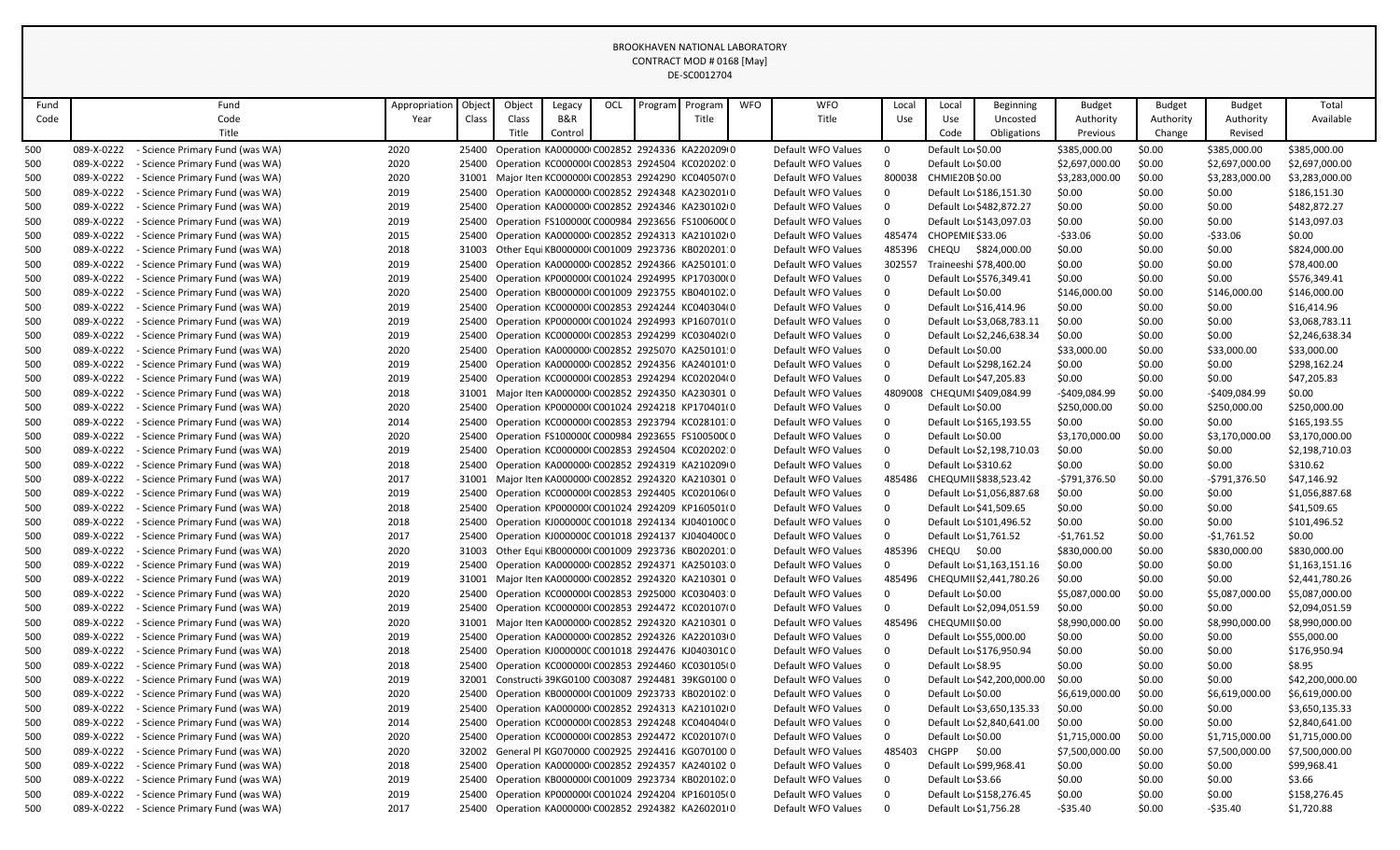| Fund       |                          | Fund                                                                                          | Appropriation | Object         | Object | Legacy  | OCL | Program | Program                                          | <b>WFO</b> | <b>WFO</b>                                                                           | Local                   | Local        | Beginning                                    | <b>Budget</b>                | <b>Budget</b>    | <b>Budget</b>                | Total                        |
|------------|--------------------------|-----------------------------------------------------------------------------------------------|---------------|----------------|--------|---------|-----|---------|--------------------------------------------------|------------|--------------------------------------------------------------------------------------|-------------------------|--------------|----------------------------------------------|------------------------------|------------------|------------------------------|------------------------------|
| Code       |                          | Code                                                                                          | Year          | Class          | Class  | B&R     |     |         | Title                                            |            | Title                                                                                | Use                     | Use          | Uncosted                                     | Authority                    | Authority        | Authority                    | Available                    |
|            |                          | Title                                                                                         |               |                | Title  | Control |     |         |                                                  |            |                                                                                      |                         | Code         | Obligations                                  | Previous                     | Change           | Revised                      |                              |
| 500        | 089-X-0222               | - Science Primary Fund (was WA)                                                               | 2019          | 25400          |        |         |     |         | Operation KC000000 C002853 2924506 KC020203:0    |            | Default WFO Values                                                                   | $\mathbf 0$             |              | Default Lo \$950,597.90                      | \$0.00                       | \$0.00           | \$0.00                       | \$950,597.90                 |
| 500        | 089-X-0222               | - Science Primary Fund (was WA)                                                               | 2019          | 25400          |        |         |     |         | Operation KC000000 C002853 2924243 KC040303 0    |            | Default WFO Values                                                                   | $\mathbf 0$             |              | Default Lo \$16,414.96                       | \$0.00                       | \$0.00           | \$0.00                       | \$16,414.96                  |
| 500        | 089-X-0222               | - Science Primary Fund (was WA)                                                               | 2017          | 25400          |        |         |     |         | Operation KC000000I C002853 2923775 KC020203I 0  |            | Default WFO Values                                                                   | $\mathbf 0$             |              | Default Lo \$305.56                          | \$0.00                       | \$0.00           | \$0.00                       | \$305.56                     |
| 500        | 089-X-0222               | - Science Primary Fund (was WA)                                                               | 2017          | 25400          |        |         |     |         | Operation KC000000I C002853 2924295 KC020205I 0  |            | Default WFO Values                                                                   | $\mathbf 0$             |              | Default Lo \$6,273.76                        | \$0.00                       | \$0.00           | \$0.00                       | \$6,273.76                   |
| 500        | 089-X-0222               | - Science Primary Fund (was WA)                                                               | 2019          | 25400          |        |         |     |         | Operation KC000000 C002853 2925000 KC030403:0    |            | Default WFO Values                                                                   | $\mathbf 0$             |              | Default Lo \$2,059,588.59                    | \$0.00                       | \$0.00           | \$0.00                       | \$2,059,588.59               |
| 500        | 089-X-0222               | - Science Primary Fund (was WA)                                                               | 2020          | 25400          |        |         |     |         | Operation KB000000(C001009 2923746 KB030102(0    |            | Default WFO Values                                                                   | $\mathbf 0$             |              | Default Lo \$0.00                            | \$3,668,000.00               | \$0.00           | \$3,668,000.00               | \$3,668,000.00               |
| 500        | 089-X-0222               | - Science Primary Fund (was WA)                                                               | 2020          | 32003          |        |         |     |         | Accelerato KB0000000 C001009 2923736 KB020201:0  |            | Default WFO Values                                                                   | 485395                  | <b>CHAIP</b> | \$0.00                                       | \$2,460,000.00               | \$0.00           | \$2,460,000.00               | \$2,460,000.00               |
| 500        | 089-X-0222               | - Science Primary Fund (was WA)                                                               | 2020          | 25400          |        |         |     |         | Operation KJ000000C C001018 2924477 KJ040302C 0  |            | Default WFO Values                                                                   | $\mathbf 0$             |              | Default Lo \$0.00                            | \$750,000.00                 | \$0.00           | \$750,000.00                 | \$750,000.00                 |
| 500        | 089-X-0222               | - Science Primary Fund (was WA)                                                               | 2017          | 25400          |        |         |     |         | Operation KA000000 C002852 2924317 KA210202 0    |            | Default WFO Values                                                                   | $\Omega$                |              | Default Lo \$0.00                            | \$791,376.50                 | \$0.00           | \$791,376.50                 | \$791,376.50                 |
| 500        | 089-X-0222               | - Science Primary Fund (was WA)                                                               | 2019          | 25400          |        |         |     |         | Operation KB000000(C001009 2923721 KB010102.0    |            | Default WFO Values                                                                   | $\Omega$                |              | Default Lo \$1,254,565.52                    | \$0.00                       | \$0.00           | \$0.00                       | \$1,254,565.52               |
| 500        | 089-X-0222               | - Science Primary Fund (was WA)                                                               | 2020          | 25400          |        |         |     |         | Operation KA000000 C002852 2924317 KA210202 0    |            | Default WFO Values                                                                   | $\Omega$                |              | Default Lo \$0.00                            | \$24,629,000.00              | \$0.00           | \$24,629,000.00              | \$24,629,000.00              |
| 500        | 089-X-0222               | - Science Primary Fund (was WA)                                                               | 2020          | 25400          |        |         |     |         | Operation KP000000(C001024 2924212 KP170201(0    |            | Default WFO Values                                                                   | $\mathbf 0$             |              | Default Lo \$0.00                            | \$500,000.00                 | \$0.00           | \$500,000.00                 | \$500,000.00                 |
| 500        | 089-X-0222               | - Science Primary Fund (was WA)                                                               | 2020          | 25400          |        |         |     |         | Operation KA000000 C002852 2924327 KA220109 0    |            | Default WFO Values                                                                   | $\Omega$                |              | Default Lo \$0.00                            | \$783,800.00                 | \$0.00           | \$783,800.00                 | \$783,800.00                 |
| 500        | 089-X-0222               | - Science Primary Fund (was WA)                                                               | 2019          | 25400          |        |         |     |         | Operation KB000000I C001009 2923752 KB030105.0   |            | Default WFO Values                                                                   | $\Omega$                |              | Default Lo \$347,000.00                      | \$0.00                       | \$0.00           | \$0.00                       | \$347,000.00                 |
| 500        | 089-X-0222               | - Science Primary Fund (was WA)                                                               | 2020          | 31003          |        |         |     |         | Other Equi KC000000I C002853 2924242 KC040302I 0 |            | Default WFO Values                                                                   | 485396                  |              | CHEQU \$0.00                                 | \$4,455,000.00               | \$0.00           | \$4,455,000.00               | \$4,455,000.00               |
| 500        | 089-X-0222               | - Science Primary Fund (was WA)                                                               | 2020          | 25400          |        |         |     |         | Operation FS100000(C000984 2923654 FS100400(0    |            | Default WFO Values                                                                   | $\mathbf{0}$            |              | Default Lo \$0.00                            | \$478,000.00                 | \$0.00           | \$478,000.00                 | \$478,000.00                 |
| 500        | 089-X-0222               | - Science Primary Fund (was WA)                                                               | 2019          | 25400          |        |         |     |         | Operation KL000000(C001021 2924408 KL100300(0    |            | Default WFO Values                                                                   | $\mathbf{0}$            |              | Default Lo \$450,000.00                      | \$0.00                       | \$0.00           | \$0.00                       | \$450,000.00                 |
| 500        | 089-X-0222               | - Science Primary Fund (was WA)                                                               | 2020          | 31003          |        |         |     |         | Other Equi KB0000001 C001009 2923737 KB020201.0  |            | Default WFO Values                                                                   | 485396                  | CHEQU        | \$0.00                                       | \$2,756,000.00               | \$0.00           | \$2,756,000.00               | \$2,756,000.00               |
| 500        | 089-X-0222               | - Science Primary Fund (was WA)                                                               | 2019          | 25400          |        |         |     |         | Operation KJ000000C C001018 2924134 KJ040100C 0  |            | Default WFO Values                                                                   | $\mathbf{0}$            |              | Default Lo \$400,000.00                      | \$0.00                       | \$0.00           | \$0.00                       | \$400,000.00                 |
| 500        | 089-X-0222               | - Science Primary Fund (was WA)                                                               | 2018          | 25400          |        |         |     |         | Operation KA000000 C002852 2924368 KA250102 0    |            | Default WFO Values                                                                   | $\mathbf 0$             |              | Default Lo \$1,009.15                        | \$0.00                       | \$0.00           | \$0.00                       | \$1,009.15                   |
| 500        | 089-X-0222               | - Science Primary Fund (was WA)                                                               | 2020          | 25400          |        |         |     |         | Operation KL000000(C001021 2924407 KL100200(0    |            | Default WFO Values                                                                   | $\Omega$                |              | Default Lo \$0.00                            | \$177,000.00                 | \$0.00           | \$177,000.00                 | \$177,000.00                 |
| 500        | 089-X-0222               | - Science Primary Fund (was WA)                                                               | 2020          | 25400          |        |         |     |         | Operation KJ000000C C001018 2924510 KJ040203C 0  |            | Default WFO Values                                                                   | $\mathbf 0$             |              | Default Lo \$0.00                            | \$500,000.00                 | \$0.00           | \$500,000.00                 | \$500,000.00                 |
| 500        | 089-X-0222               | - Science Primary Fund (was WA)                                                               | 2020          | 25400          |        |         |     |         | Operation KP000000(C001024 2924200 KP160101(0    |            | Default WFO Values                                                                   | $\mathbf 0$             |              | Default Lo \$0.00                            | \$980,000.00                 | \$0.00           | \$980,000.00                 | \$980,000.00                 |
| 500        | 089-X-0222               | - Science Primary Fund (was WA)                                                               | 2020          | 25400          |        |         |     |         | Operation KC000000 C002853 2924299 KC030402 0    |            | Default WFO Values                                                                   | $\mathbf 0$             |              | Default Lo \$0.00                            | \$3,177,000.00               | \$0.00           | \$3,177,000.00               | \$3,177,000.00               |
| 500        | 089-X-0222               | - Science Primary Fund (was WA)                                                               | 2019          | 25400          |        |         |     |         | Operation KA000000 C002852 2924358 KA240102.0    |            | Default WFO Values                                                                   | $\mathbf 0$             |              | Default Lo \$424,442.87                      | \$0.00                       | \$0.00           | \$0.00                       | \$424,442.87                 |
| 500        | 089-X-0222               | - Science Primary Fund (was WA)                                                               | 2018          | 32003          |        |         |     |         | Accelerato KA000000 C002852 2924496 KA260202 0   |            | Default WFO Values                                                                   | 485395                  | <b>CHAIP</b> | \$76,475.60                                  | \$0.00                       | \$0.00           | \$0.00                       | \$76,475.60                  |
| 500        | 089-X-0222               | - Science Primary Fund (was WA)                                                               | 2018          | 32001          |        |         |     |         | Constructi 39KG0100 C003087 2924481 39KG0100 0   |            | Default WFO Values                                                                   | $\mathbf 0$             |              | Default Lo \$23,967,852.43                   | \$0.00                       | \$0.00           | \$0.00                       | \$23,967,852.43              |
| 500        | 089-X-0222               | - Science Primary Fund (was WA)                                                               | 2019          | 25400          |        |         |     |         | Operation KC000000 C002853 2924233 KC040104 0    |            | Default WFO Values                                                                   | $\mathbf{0}$            |              | Default Lo \$26,835,229.75                   | \$0.00                       | \$0.00           | \$0.00                       | \$26,835,229.75              |
| 500        | 089-X-0222               | - Science Primary Fund (was WA)                                                               | 2020          | 25400          |        |         |     |         | Operation KA000000 C002852 2925063 KA240104 0    |            | Default WFO Values                                                                   | 302695                  |              | IOTF ? SC / \$0.00                           | \$0.00                       | \$150,000.00     | \$150,000.00                 | \$150,000.00                 |
| 500        | 089-X-0222               | - Science Primary Fund (was WA)                                                               | 2016          | 25400          |        |         |     |         | Operation KP000000(C001024 2924205 KP160201(0    |            | Default WFO Values                                                                   | $\mathbf{0}$            |              | Default Lo \$4,286.34                        | \$0.00                       | \$0.00           | \$0.00                       | \$4,286.34                   |
| 500        | 089-X-0222               | - Science Primary Fund (was WA)                                                               | 2018          | 25400          |        |         |     |         | Operation KC000000I C002853 2924421 KC040603I 0  |            | Default WFO Values                                                                   | $\Omega$                |              | Default Lo \$503,962.44                      | \$0.00                       | \$0.00           | \$0.00                       | \$503,962.44                 |
| 500        | 089-X-0222               | - Science Primary Fund (was WA)                                                               | 2018          | 25400          |        |         |     |         | Operation KB000000I C001009 2923752 KB030105.0   |            | Default WFO Values                                                                   | $\mathbf 0$             |              | Default Lo \$278,400.45                      | \$0.00                       | \$0.00           | \$0.00                       | \$278,400.45                 |
| 500        | 089-X-0222               | - Science Primary Fund (was WA)                                                               | 2019          | 25400          |        |         |     |         | Operation KA000000 C002852 2924355 KA240101 0    |            | Default WFO Values                                                                   | $\mathbf 0$             |              | Default Lo \$1,209,355.21                    | \$0.00                       | \$0.00           | \$0.00                       | \$1,209,355.21               |
| 500        | 089-X-0222               | - Science Primary Fund (was WA)                                                               | 2018<br>2020  | 25400          |        |         |     |         | Operation KC000000 C002853 2924447 KC021301 0    |            | Default WFO Values                                                                   | $\mathbf 0$             |              | Default Lo \$785,276.27                      | \$0.00                       | \$0.00           | \$0.00                       | \$785,276.27                 |
| 500<br>510 | 089-X-0222<br>089-X-0222 | - Science Primary Fund (was WA)                                                               | 2019          | 25400<br>25400 |        |         |     |         | Operation FS100000(C000984 2923656 FS100600(0    |            | Default WFO Values<br>Operation 4.56E+08 C003005 6600199 45616502.4861091 CHAGRRIKEN | $\mathbf 0$<br>$\Omega$ |              | Default Lo \$0.00<br>Default Lo \$126,259.91 | \$553,000.00<br>-\$21,063.96 | \$0.00<br>\$0.00 | \$553,000.00<br>-\$21,063.96 | \$553,000.00<br>\$105,195.95 |
|            | 089-X-0222               | - Science Reimbursable Work Technology Transf                                                 | 2020          |                |        |         |     |         |                                                  |            | Operation 4.56E+08 C003005 6600199 45616502.4861208 CHAGR84470                       | $\mathbf 0$             |              | Default Lo \$0.00                            | \$48,543.69                  | \$84,951.46      | \$133,495.15                 | \$133,495.15                 |
| 510<br>510 | 089-X-0222               | - Science Reimbursable Work Technology Transf                                                 | 2020          | 25400<br>25400 |        |         |     |         |                                                  |            | Operation 4.56E+08 C003005 6600199 45616502 4861091 CHAGRRIKEN                       | $\Omega$                |              | Default Lo \$0.00                            | \$808,670.25                 | $-$174,757.28$   | \$633,912.97                 | \$633,912.97                 |
| 511        | 089-X-0222               | - Science Reimbursable Work Technology Transf<br>- Science Reimbursable Work with Non-Federal | 2018          | 25400          |        |         |     |         |                                                  |            | Operation 4.56E+08 C003005 6600146 45616003: 4861114 CHAGR84347                      | $\Omega$                |              | Default Lo \$1,896.61                        | $-54.86$                     | \$0.00           | -\$4.86                      | \$1,891.75                   |
| 511        | 089-X-0222               | - Science Reimbursable Work with Non-Federal                                                  | 2019          | 25400          |        |         |     |         |                                                  |            | Operation 4.56E+08 C003005 6600146 45616003.4861102 CHAGR84339                       | $\Omega$                |              | Default Lo \$1,020.18                        | $-$1,020.18$                 | \$0.00           | -\$1,020.18                  | \$0.00                       |
| 511        | 089-X-0222               | - Science Reimbursable Work with Non-Federal                                                  | 2020          | 25400          |        |         |     |         |                                                  |            | Operation 4.56E+08 C003005 6600146 45616003.4861191 CHAGR84456                       | 0                       |              | Default Lo \$0.00                            | \$94,258.00                  | \$0.00           | \$94,258.00                  | \$94,258.00                  |
| 511        | 089-X-0222               | - Science Reimbursable Work with Non-Federal                                                  | 2019          | 25400          |        |         |     |         |                                                  |            | Operation 4.56E+08 C003005 6600147 45616003 4861184 CHAGR84452                       | $\Omega$                |              | Default Lo \$23,335.70                       | \$0.00                       | \$0.00           | \$0.00                       | \$23,335.70                  |
| 511        | 089-X-0222               | - Science Reimbursable Work with Non-Federal                                                  | 2018          | 25400          |        |         |     |         |                                                  |            | Operation 4.56E+08 C003005 6600146 45616003.4861072 CHAGR84235                       | $\Omega$                |              | Default Lo \$2,578.06                        | \$0.00                       | \$0.00           | \$0.00                       | \$2,578.06                   |
| 511        | 089-X-0222               | - Science Reimbursable Work with Non-Federal                                                  | 2020          | 25400          |        |         |     |         |                                                  |            | Operation 4.56E+08 C003005 6600146 45616003.4861190 CHAGR84455                       | $\Omega$                |              | Default Lo \$0.00                            | \$41,310.38                  | \$0.00           | \$41,310.38                  | \$41,310.38                  |
| 511        | 089-X-0222               | - Science Reimbursable Work with Non-Federal                                                  | 2020          | 25400          |        |         |     |         |                                                  |            | Operation 4.56E+08 C003005 6600146 45616003 4861144 CHAGR84422                       | $\Omega$                |              | Default Lo \$0.00                            | \$0.00                       | \$88,735.00      | \$88,735.00                  | \$88,735.00                  |
| 511        | 089-X-0222               | - Science Reimbursable Work with Non-Federal                                                  | 2020          | 25400          |        |         |     |         |                                                  |            | Operation 4.56E+08 C003005 6600146 45616003 4861203 CHAGR84467                       | $\Omega$                |              | Default Lo \$0.00                            | \$18,440.99                  | \$21,892.26      | \$40,333.25                  | \$40,333.25                  |
| 511        | 089-X-0222               | - Science Reimbursable Work with Non-Federal                                                  | 2019          | 25400          |        |         |     |         |                                                  |            | Operation 4.56E+08 C003005 6600146 45616003.4861170 CHAGR84440                       | $\Omega$                |              | Default Lo \$22,135.92                       | \$0.00                       | \$0.00           | \$0.00                       | \$22,135.92                  |
|            |                          |                                                                                               |               |                |        |         |     |         |                                                  |            |                                                                                      |                         |              |                                              |                              |                  |                              |                              |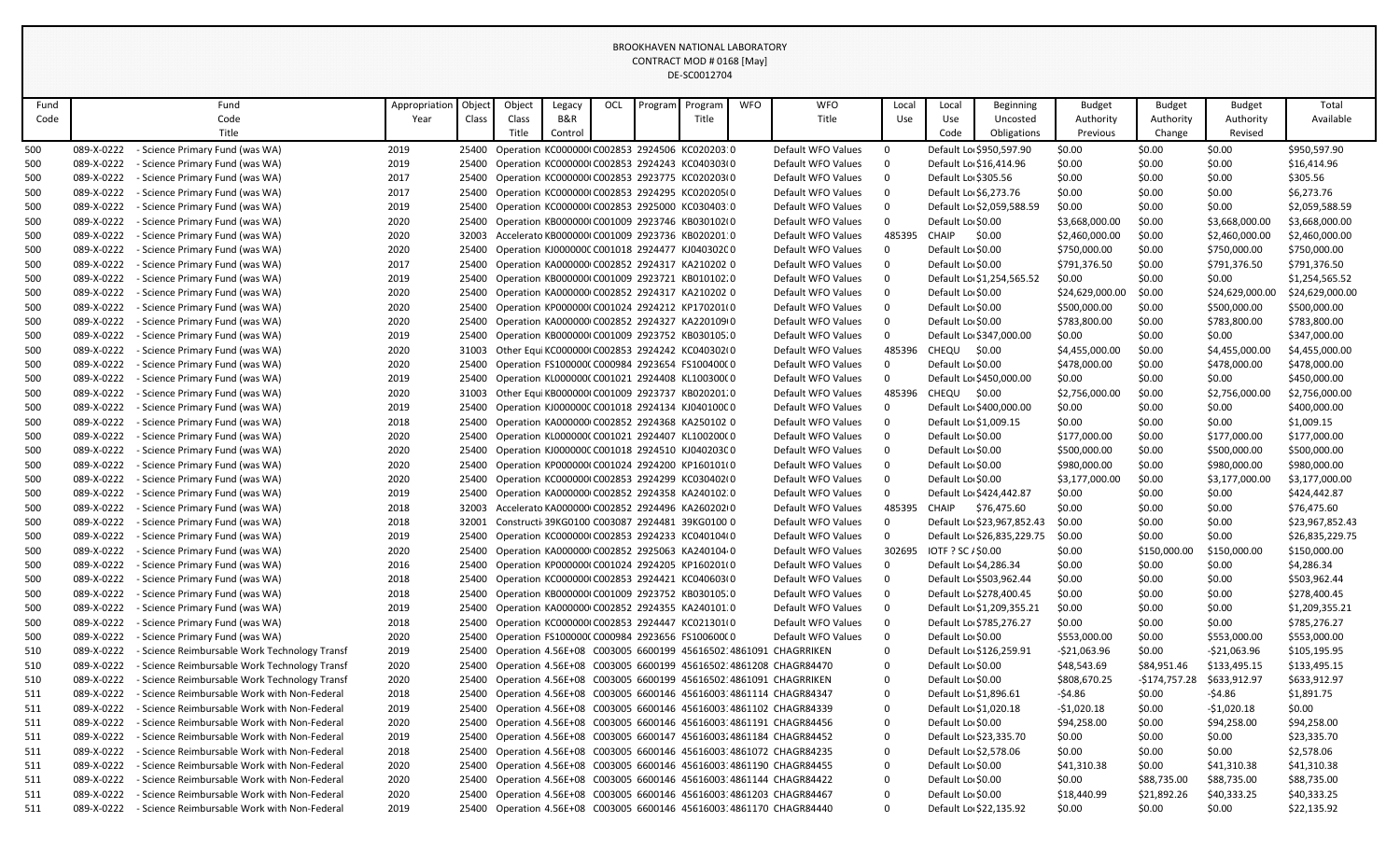| Fund |            | Fund                                         | Appropriatior | Object | Object                                                              | Legacy  | OCL | Program | Program | <b>WFO</b> | <b>WFO</b>                                                            |             | Local | Local                  | <b>Beginning</b>           | <b>Budget</b>  | Budget         | <b>Budget</b>  | Total           |
|------|------------|----------------------------------------------|---------------|--------|---------------------------------------------------------------------|---------|-----|---------|---------|------------|-----------------------------------------------------------------------|-------------|-------|------------------------|----------------------------|----------------|----------------|----------------|-----------------|
| Code |            | Code                                         | Year          | Class  | Class                                                               | B&R     |     |         | Title   |            | Title                                                                 |             | Use   | Use                    | Uncosted                   | Authority      | Authority      | Authority      | Available       |
|      |            | Title                                        |               |        | Title                                                               | Control |     |         |         |            |                                                                       |             |       | Code                   | Obligations                | Previous       | Change         | Revised        |                 |
| 511  | 089-X-0222 | - Science Reimbursable Work with Non-Federal | 2020          | 25400  |                                                                     |         |     |         |         |            | Operation 4.56E+08 C003005 6600146 45616003 4861224 CHNF-20-19        | $\mathbf 0$ |       | Default Lo \$0.00      |                            | \$50,000.00    | \$0.00         | \$50,000.00    | \$50,000.00     |
| 511  | 089-X-0222 | - Science Reimbursable Work with Non-Federal | 2019          | 25400  |                                                                     |         |     |         |         |            | Operation 4.56E+08 C003005 6600146 45616003 4861163 CHAGR84435        | $\Omega$    |       | Default Lo \$5,557.10  |                            | \$0.00         | \$0.00         | \$0.00         | \$5,557.10      |
| 511  | 089-X-0222 | - Science Reimbursable Work with Non-Federal | 2019          | 25400  |                                                                     |         |     |         |         |            | Operation 4.56E+08 C003005 6600146 45616003.4861144 CHAGR84422        | $\Omega$    |       | Default Lo \$3,427.80  |                            | \$0.00         | \$0.00         | \$0.00         | \$3,427.80      |
| 511  | 089-X-0222 | - Science Reimbursable Work with Non-Federal | 2019          | 25400  |                                                                     |         |     |         |         |            | Operation 4.56E+08 C003005 6600146 45616003 4861099 CHAGR84337        | $\Omega$    |       | Default Lo \$98,452.58 |                            | \$0.00         | \$0.00         | \$0.00         | \$98,452.58     |
| 511  | 089-X-0222 | - Science Reimbursable Work with Non-Federal | 2020          | 25400  |                                                                     |         |     |         |         |            | Operation 4.56E+08 C003005 6600146 45616003.4861098 CHAGR84336        | $\Omega$    |       | Default Lo \$0.00      |                            | \$54,464.78    | \$10,823.63    | \$65,288.41    | \$65,288.41     |
| 511  | 089-X-0222 | - Science Reimbursable Work with Non-Federal | 2019          | 25400  |                                                                     |         |     |         |         |            | Operation 4.56E+08 C003005 6600146 45616003 4861115 CHAGR84359        | $\Omega$    |       | Default Lo \$18,670.77 |                            | \$0.00         | \$0.00         | \$0.00         | \$18,670.77     |
| 511  | 089-X-0222 | - Science Reimbursable Work with Non-Federal | 2019          | 25400  |                                                                     |         |     |         |         |            | Operation 4.56E+08 C003005 6600146 45616003 4861089 CHAGR84317        | $\Omega$    |       | Default Lo \$309.19    |                            | -\$309.19      | \$0.00         | $-5309.19$     | \$0.00          |
| 511  | 089-X-0222 | - Science Reimbursable Work with Non-Federal | 2019          | 25400  | Operation 4.56E+08 C003005 6600146 45616003 4861139 AGR84417        |         |     |         |         |            |                                                                       | $\Omega$    |       | Default Lo \$54,055.25 |                            | \$0.00         | \$0.00         | \$0.00         | \$54,055.25     |
| 511  | 089-X-0222 | - Science Reimbursable Work with Non-Federal | 2017          |        |                                                                     |         |     |         |         |            | 25400 Operation 4.56E+08 C003005 6600147 45616003 4801577 CH AGR87807 | $\Omega$    |       | Default Lo \$13,862.87 |                            | \$0.00         | \$0.00         | \$0.00         | \$13,862.87     |
| 511  | 089-X-0222 | - Science Reimbursable Work with Non-Federal | 2020          | 25400  |                                                                     |         |     |         |         |            | Operation 4.56E+08 C003005 6600146 45616003: 4861121 CHAGR84400       | $\Omega$    |       | Default Lo \$0.00      |                            | \$4,811.25     | \$1,495.04     | \$6,306.29     | \$6,306.29      |
| 511  | 089-X-0222 | - Science Reimbursable Work with Non-Federal | 2020          | 25400  |                                                                     |         |     |         |         |            | Operation 4.56E+08 C003005 6600146 45616003: 4861053 CHAGR84207       | $\Omega$    |       | Default Lo \$0.00      |                            | \$85,731.00    | \$0.00         | \$85,731.00    | \$85,731.00     |
| 511  | 089-X-0222 | - Science Reimbursable Work with Non-Federal | 2019          | 25400  |                                                                     |         |     |         |         |            | Operation 4.56E+08 C003005 6600147 45616003 4861175 CHAGR84446        | $\Omega$    |       | Default Lo \$30,694.87 |                            | \$0.00         | \$0.00         | \$0.00         | \$30,694.87     |
| 511  | 089-X-0222 | - Science Reimbursable Work with Non-Federal | 2019          | 25400  |                                                                     |         |     |         |         |            | Operation 4.56E+08 C003005 6600146 45616003: 4861133 CHAGR84445       | $\Omega$    |       | Default Lo \$25,432.08 |                            | \$0.00         | \$0.00         | \$0.00         | \$25,432.08     |
| 511  | 089-X-0222 | - Science Reimbursable Work with Non-Federal | 2018          | 25400  |                                                                     |         |     |         |         |            | Operation 4.56E+08 C003005 6600146 45616003.4861088 CHAGR84316        | $\Omega$    |       | Default Lo \$10,045.33 |                            | $-$10,045.33$  | \$0.00         | $-$10,045.33$  | \$0.00          |
| 511  | 089-X-0222 | - Science Reimbursable Work with Non-Federal | 2020          | 25400  |                                                                     |         |     |         |         |            | Operation 4.56E+08 C003005 6600147 45616003.4861210 CHAGR84471        | $\mathbf 0$ |       | Default Lo \$0.00      |                            | \$7,381.78     | \$0.00         | \$7,381.78     | \$7,381.78      |
| 511  | 089-X-0222 | - Science Reimbursable Work with Non-Federal | 2020          | 25400  |                                                                     |         |     |         |         |            | Operation 4.56E+08 C003005 6600147 45616003 4861161 CHAGR84434        | $\Omega$    |       | Default Lo \$0.00      |                            | \$55,502.09    | \$0.00         | \$55,502.09    | \$55,502.09     |
| 511  | 089-X-0222 | - Science Reimbursable Work with Non-Federal | 2019          | 25400  |                                                                     |         |     |         |         |            | Operation 4.56E+08 C003005 6600147 45616003.4861076 CHAGR84302        | $\Omega$    |       |                        | Default Lo \$265,095.87    | \$0.00         | \$0.00         | \$0.00         | \$265,095.87    |
| 511  | 089-X-0222 | - Science Reimbursable Work with Non-Federal | 2020          | 25400  |                                                                     |         |     |         |         |            | Operation 4.56E+08 C003005 6600146 45616003.4861206 CHAGR84469        | $\Omega$    |       | Default Lo \$0.00      |                            | \$0.00         | \$133,205.02   | \$133,205.02   | \$133,205.02    |
| 511  | 089-X-0222 | - Science Reimbursable Work with Non-Federal | 2019          | 25400  |                                                                     |         |     |         |         |            | Operation 4.56E+08 C003005 6600146 45616003: 4860969 CHAGR87369       | $\mathbf 0$ |       |                        | Default Lo \$194,172.07    | \$0.00         | \$0.00         | \$0.00         | \$194,172.07    |
| 511  | 089-X-0222 | - Science Reimbursable Work with Non-Federal | 2019          | 25400  |                                                                     |         |     |         |         |            | Operation 4.56E+08 C003005 6600146 45616003 4861173 CHAGR84442        | $\Omega$    |       | Default Lo \$517.07    |                            | \$0.00         | \$0.00         | \$0.00         | \$517.07        |
| 511  | 089-X-0222 | - Science Reimbursable Work with Non-Federal | 2019          | 25400  |                                                                     |         |     |         |         |            | Operation 4.56E+08 C003005 6600146 45616003 4861153 CHAGR84430        | $\Omega$    |       | Default Lo \$182.63    |                            | -\$182.63      | \$0.00         | $-5182.63$     | \$0.00          |
| 511  | 089-X-0222 | - Science Reimbursable Work with Non-Federal | 2019          | 25400  |                                                                     |         |     |         |         |            | Operation 4.56E+08 C003005 6600146 45616003: 4861145 CHAGR84421       | $\Omega$    |       | Default Lo \$12,149.46 |                            | \$0.00         | \$0.00         | \$0.00         | \$12,149.46     |
| 511  | 089-X-0222 | - Science Reimbursable Work with Non-Federal | 2020          | 25400  |                                                                     |         |     |         |         |            | Operation 4.56E+08 C003005 6600146 45616003: 4861023 CHAGR84077       | $\Omega$    |       | Default Lo \$0.00      |                            | \$74,380.51    | \$0.00         | \$74,380.51    | \$74,380.51     |
| 511  | 089-X-0222 | - Science Reimbursable Work with Non-Federal | 2020          | 25400  |                                                                     |         |     |         |         |            | Operation 4.56E+08 C003005 6600146 45616003 4861159 CHAGR84433        | $\mathbf 0$ |       | Default Lo \$0.00      |                            | \$17,563.33    | \$0.00         | \$17,563.33    | \$17,563.33     |
| 511  | 089-X-0222 | - Science Reimbursable Work with Non-Federal | 2019          | 25400  |                                                                     |         |     |         |         |            | Operation 4.56E+08 C003005 6600146 45616003: 4861128 CHAGR84403       | $\Omega$    |       | Default Lo \$72,436.83 |                            | \$0.00         | \$0.00         | \$0.00         | \$72,436.83     |
| 511  | 089-X-0222 | - Science Reimbursable Work with Non-Federal | 2020          | 25400  |                                                                     |         |     |         |         |            | Operation 4.56E+08 C003005 6600146 45616003: 4861052 CHAGR84188       | $\Omega$    |       | Default Lo \$0.00      |                            | \$2,863,477.13 | \$3,371,201.81 | \$6,234,678.94 | \$6,234,678.94  |
| 511  | 089-X-0222 | - Science Reimbursable Work with Non-Federal | 2019          | 25400  |                                                                     |         |     |         |         |            | Operation 4.56E+08 C003005 6600146 45616003: 4861162 CHAGR84426       | $\Omega$    |       | Default Lo \$20,251.77 |                            | -\$13,520.16   | \$0.00         | $-$13,520.16$  | \$6,731.61      |
| 511  | 089-X-0222 | - Science Reimbursable Work with Non-Federal | 2019          | 25400  |                                                                     |         |     |         |         |            | Operation 4.56E+08 C003005 6600146 45616003 4861098 CHAGR84336        | $\Omega$    |       | Default Lo \$31,889.11 |                            | \$0.00         | \$0.00         | \$0.00         | \$31,889.11     |
| 511  | 089-X-0222 | - Science Reimbursable Work with Non-Federal | 2020          | 25400  |                                                                     |         |     |         |         |            | Operation 4.56E+08 C003005 6600146 45616003 4861217 CHAGR84476        | $\Omega$    |       | Default Lo \$0.00      |                            | \$133,205.02   | \$0.00         | \$133,205.02   | \$133,205.02    |
| 511  | 089-X-0222 | - Science Reimbursable Work with Non-Federal | 2020          | 25400  |                                                                     |         |     |         |         |            | Operation 4.56E+08 C003005 6600146 45616003.4861195 CHAGR84459        | $\Omega$    |       | Default Lo \$0.00      |                            | \$166,043.77   | \$0.00         | \$166,043.77   | \$166,043.77    |
| 511  | 089-X-0222 | - Science Reimbursable Work with Non-Federal | 2019          | 25400  |                                                                     |         |     |         |         |            | Operation 4.56E+08 C003005 6600146 45616003: 4860946 CHAGR87357       | $\Omega$    |       | Default Lo \$702.48    |                            | \$0.00         | \$0.00         | \$0.00         | \$702.48        |
| 511  | 089-X-0222 | - Science Reimbursable Work with Non-Federal | 2019          | 25400  |                                                                     |         |     |         |         |            | Operation 4.56E+08 C003005 6600146 45616003 4861107 CHAGR84344        | $\Omega$    |       | Default Lo \$17,624.33 |                            | -\$17,624.31   | \$0.00         | -\$17,624.31   | \$0.02\$        |
| 511  | 089-X-0222 | - Science Reimbursable Work with Non-Federal | 2020          | 25400  |                                                                     |         |     |         |         |            | Operation 4.56E+08 C003005 6600147 45616003.4801577 CH AGR87807       | $\Omega$    |       | Default Lo \$0.00      |                            | \$50,485.44    | \$0.00         | \$50,485.44    | \$50,485.44     |
| 511  | 089-X-0222 | - Science Reimbursable Work with Non-Federal | 2019          | 25400  |                                                                     |         |     |         |         |            | Operation 4.56E+08 C003005 6600147 45616003 4861161 CHAGR84434        | $\Omega$    |       | Default Lo \$33,419.95 |                            | \$0.00         | \$0.00         | \$0.00         | \$33,419.95     |
| 511  | 089-X-0222 | - Science Reimbursable Work with Non-Federal | 2019          | 25400  |                                                                     |         |     |         |         |            | Operation 4.56E+08 C003005 6600146 45616003.4861135 CHAGR84412        | $\Omega$    |       | Default Lo \$57,129.44 |                            | \$0.00         | \$0.00         | \$0.00         | \$57,129.44     |
| 511  | 089-X-0222 | - Science Reimbursable Work with Non-Federal | 2020          |        |                                                                     |         |     |         |         |            | 25400 Operation 4.56E+08 C003005 6600147 45616003 4861176 CHAGR84437  | $\Omega$    |       | Default Lo \$0.00      |                            | \$242,718.45   | \$0.00         | \$242,718.45   | \$242,718.45    |
| 511  | 089-X-0222 | - Science Reimbursable Work with Non-Federal | 2020          | 25400  |                                                                     |         |     |         |         |            | Operation 4.56E+08 C003005 6600146 45616003 4861196 CHAGR84460        | $\Omega$    |       | Default Lo \$0.00      |                            | \$13,055.47    | \$0.00         | \$13,055.47    | \$13,055.47     |
| 511  | 089-X-0222 | - Science Reimbursable Work with Non-Federal | 2020          | 25400  |                                                                     |         |     |         |         |            | Operation 4.56E+08 C003005 6600146 45616003:4861177 CHAGR84448        | $\Omega$    |       | Default Lo \$0.00      |                            | \$110,263.69   | \$0.00         | \$110,263.69   | \$110,263.69    |
| 511  | 089-X-0222 | - Science Reimbursable Work with Non-Federal | 2020          | 25400  |                                                                     |         |     |         |         |            | Operation 4.56E+08 C003005 6600146 45616003 4861104 CHAGR84343        | $\Omega$    |       | Default Lo \$0.00      |                            | \$58,295.65    | \$617.44       | \$58,913.09    | \$58,913.09     |
| 511  | 089-X-0222 | - Science Reimbursable Work with Non-Federal | 2016          | 25400  |                                                                     |         |     |         |         |            | Operation 4.56E+08 C003005 6600146 45616003.4860871 CHAGR87266        | $\Omega$    |       | Default Lo \$13,578.50 |                            | \$0.00         | \$0.00         | \$0.00         | \$13,578.50     |
| 511  | 089-X-0222 | - Science Reimbursable Work with Non-Federal | 2020          | 25400  |                                                                     |         |     |         |         |            | Operation 4.56E+08 C003005 6600146 45616003.4861162 CHAGR84426        | $\Omega$    |       | Default Lo \$0.00      |                            | \$68.15        | \$0.00         | \$68.15        | \$68.15         |
| 511  | 089-X-0222 | - Science Reimbursable Work with Non-Federal | 2019          | 25400  |                                                                     |         |     |         |         |            | Operation 4.56E+08 C003005 6600146 45616003: 4861130 CHAGR84407       | $\Omega$    |       |                        | Default Lo \$443,163.35    | \$0.00         | \$0.00         | \$0.00         | \$443,163.35    |
| 511  | 089-X-0222 | - Science Reimbursable Work with Non-Federal | 2019          | 25400  |                                                                     |         |     |         |         |            | Operation 4.56E+08 C003005 6600146 45616003 4861136 CHAGR84411        | $\Omega$    |       | Default Lo \$20,035.01 |                            | \$0.00         | \$0.00         | \$0.00         | \$20,035.01     |
| 511  | 089-X-0222 | - Science Reimbursable Work with Non-Federal | 2020          | 25400  |                                                                     |         |     |         |         |            | Operation 4.56E+08 C003005 6600146 45616003.4861202 CHAGR84465        | $\Omega$    |       | Default Lo \$0.00      |                            | \$29,644.66    | \$0.00         | \$29,644.66    | \$29,644.66     |
| 511  | 089-X-0222 | - Science Reimbursable Work with Non-Federal | 2019          | 25400  |                                                                     |         |     |         |         |            | Operation 4.56E+08 C003005 6600146 45616003: 4861052 CHAGR84188       | $\Omega$    |       |                        | Default Lo \$10,408,626.62 | \$0.00         | \$0.00         | \$0.00         | \$10,408,626.62 |
| 511  | 089-X-0222 | - Science Reimbursable Work with Non-Federal | 2019          | 25400  |                                                                     |         |     |         |         |            | Operation 4.56E+08 C003005 6600146 45616003: 4861023 CHAGR84077       | $\Omega$    |       | Default Lo \$59,729.79 |                            | \$0.00         | \$0.00         | \$0.00         | \$59,729.79     |
| 511  | 089-X-0222 | - Science Reimbursable Work with Non-Federal | 2019          |        | 25400 Operation 4.56E+08 C003005 6600146 45616003: 4861138 AGR84416 |         |     |         |         |            |                                                                       | $\Omega$    |       | Default Lo \$1,730.51  |                            | -\$1,730.51    | \$0.00         | $-$1,730.51$   | \$0.00          |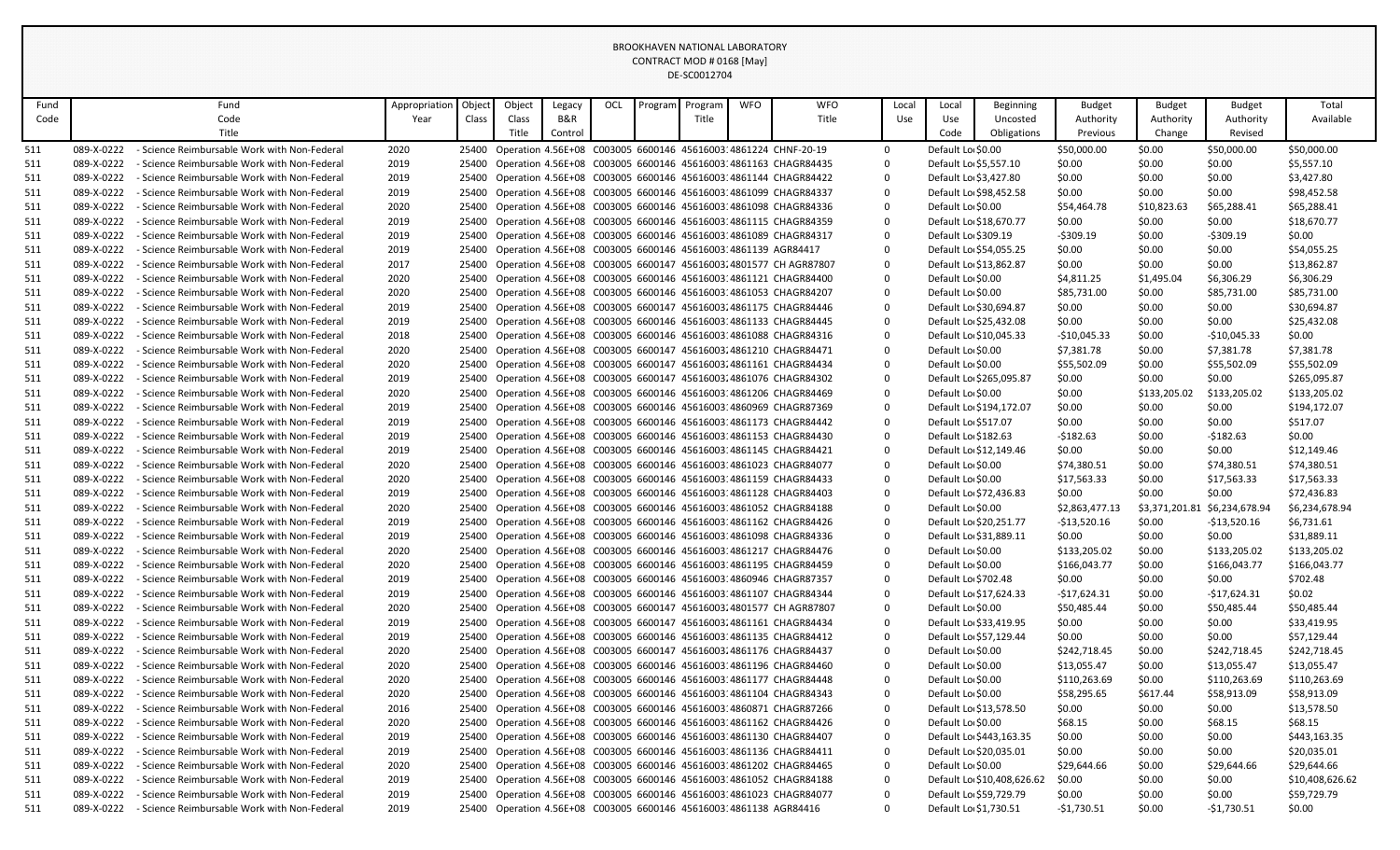| Fund |            | Fund                                         | Appropriatior | Object | Object                                                       | Legacy  | OCL | Program | Program | <b>WFO</b> | <b>WFO</b>                                                           |             | Local | Local               | <b>Beginning</b>        | <b>Budget</b> | Budget      | <b>Budget</b>  | Total        |
|------|------------|----------------------------------------------|---------------|--------|--------------------------------------------------------------|---------|-----|---------|---------|------------|----------------------------------------------------------------------|-------------|-------|---------------------|-------------------------|---------------|-------------|----------------|--------------|
| Code |            | Code                                         | Year          | Class  | Class                                                        | B&R     |     |         | Title   |            | Title                                                                |             | Use   | Use                 | Uncosted                | Authority     | Authority   | Authority      | Available    |
|      |            | Title                                        |               |        | Title                                                        | Control |     |         |         |            |                                                                      |             |       | Code                | Obligations             | Previous      | Change      | Revised        |              |
| 511  | 089-X-0222 | - Science Reimbursable Work with Non-Federal | 2017          | 25400  |                                                              |         |     |         |         |            | Operation 4.56E+08 C003005 6600147 45616003 4861015 CHAGR84099       | $\mathbf 0$ |       |                     | Default Lo \$581,487.16 | -\$581,743.15 | \$0.00      | $-5581,743.15$ | $-$ \$255.99 |
| 511  | 089-X-0222 | - Science Reimbursable Work with Non-Federal | 2019          | 25400  |                                                              |         |     |         |         |            | Operation 4.56E+08 C003005 6600146 45616003 4861120 CHAGR84364       | $\mathbf 0$ |       |                     | Default Lo \$16,921.32  | \$0.00        | \$0.00      | \$0.00         | \$16,921.32  |
| 511  | 089-X-0222 | - Science Reimbursable Work with Non-Federal | 2019          | 25400  |                                                              |         |     |         |         |            | Operation 4.56E+08 C003005 6600146 45616003: 4861151 CHAGR84424      | $\Omega$    |       |                     | Default Lo \$222,250.56 | \$0.00        | \$0.00      | \$0.00         | \$222,250.56 |
| 511  | 089-X-0222 | - Science Reimbursable Work with Non-Federal | 2020          | 25400  |                                                              |         |     |         |         |            | Operation 4.56E+08 C003005 6600146 45616003: 4861115 CHAGR84359      | $\Omega$    |       | Default Lo \$0.00   |                         | \$9,079.60    | \$7,732.18  | \$16,811.78    | \$16,811.78  |
| 511  | 089-X-0222 | - Science Reimbursable Work with Non-Federal | 2020          | 25400  |                                                              |         |     |         |         |            | Operation 4.56E+08 C003005 6600147 45616003 4861175 CHAGR84446       | $\Omega$    |       | Default Lo \$0.00   |                         | \$38,834.96   | \$0.00      | \$38,834.96    | \$38,834.96  |
| 511  | 089-X-0222 | - Science Reimbursable Work with Non-Federal | 2019          | 25400  |                                                              |         |     |         |         |            | Operation 4.56E+08 C003005 6600146 45616003 4861068 CHAGR84232       | $\Omega$    |       |                     | Default Lo \$16,735.45  | \$0.00        | \$0.00      | \$0.00         | \$16,735.45  |
| 511  | 089-X-0222 | - Science Reimbursable Work with Non-Federal | 2019          | 25400  |                                                              |         |     |         |         |            | Operation 4.56E+08 C003005 6600146 45616003 4861100 CHAGR84338       | $\Omega$    |       |                     | Default Lo \$10,900.53  | \$0.00        | \$0.00      | \$0.00         | \$10,900.53  |
| 511  | 089-X-0222 | - Science Reimbursable Work with Non-Federal | 2020          | 25400  |                                                              |         |     |         |         |            | Operation 4.56E+08 C003005 6600146 45616003 4861223 CHNF-20-16       | $\Omega$    |       | Default Lo \$0.00   |                         | \$67,345.00   | \$0.00      | \$67,345.00    | \$67,345.00  |
| 511  | 089-X-0222 | - Science Reimbursable Work with Non-Federal | 2020          | 25400  |                                                              |         |     |         |         |            | Operation 4.56E+08 C003005 6600146 45616003.4861128 CHAGR84403       | $\Omega$    |       | Default Lo \$0.00   |                         | \$9,787.58    | \$0.00      | \$9,787.58     | \$9,787.58   |
| 511  | 089-X-0222 | - Science Reimbursable Work with Non-Federal | 2020          | 25400  | Operation 4.56E+08 C003005 6600146 45616003 4861139 AGR84417 |         |     |         |         |            |                                                                      | $\Omega$    |       | Default Lo \$0.00   |                         | \$91,700.48   | \$45,489.78 | \$137,190.26   | \$137,190.26 |
| 511  | 089-X-0222 | - Science Reimbursable Work with Non-Federal | 2019          | 25400  |                                                              |         |     |         |         |            | Operation 4.56E+08 C003005 6600146 45616003 4861063 CHAGR84227       | $\Omega$    |       |                     | Default Lo \$9,628.13   | \$0.00        | \$0.00      | \$0.00         | \$9,628.13   |
| 511  | 089-X-0222 | - Science Reimbursable Work with Non-Federal | 2019          | 25400  |                                                              |         |     |         |         |            | Operation 4.56E+08 C003005 6600146 45616003.4861134 CHAGR84410       | $\Omega$    |       |                     | Default Lo \$166,471.93 | \$0.00        | \$0.00      | \$0.00         | \$166,471.93 |
| 511  | 089-X-0222 | - Science Reimbursable Work with Non-Federal | 2019          | 25400  |                                                              |         |     |         |         |            | Operation 4.56E+08 C003005 6600147 45616003.4861176 CHAGR84437       | $\Omega$    |       |                     | Default Lo \$66,702.80  | \$0.00        | \$0.00      | \$0.00         | \$66,702.80  |
| 511  | 089-X-0222 | - Science Reimbursable Work with Non-Federal | 2019          | 25400  |                                                              |         |     |         |         |            | Operation 4.56E+08 C003005 6600146 45616003: 4861182 CHAGR84443      | $\Omega$    |       |                     | Default Lo \$21,667.00  | \$0.00        | \$0.00      | \$0.00         | \$21,667.00  |
| 511  | 089-X-0222 | - Science Reimbursable Work with Non-Federal | 2019          | 25400  |                                                              |         |     |         |         |            | Operation 4.56E+08 C003005 6600146 45616003 4861109 CHAGR84346       | $\Omega$    |       | Default Lo \$666.73 |                         | -\$144.85     | \$0.00      | $-5144.85$     | \$521.88     |
| 511  | 089-X-0222 | - Science Reimbursable Work with Non-Federal | 2019          | 25400  |                                                              |         |     |         |         |            | Operation 4.56E+08 C003005 6600147 45616003.4861032 CHAGR84163       | $\Omega$    |       |                     | Default Lo \$7,756.88   | \$0.00        | $-5234.03$  | $-5234.03$     | \$7,522.85   |
| 511  | 089-X-0222 | - Science Reimbursable Work with Non-Federal | 2014          | 25400  |                                                              |         |     |         |         |            | Operation 4.56E+08 C003005 6600146 45616003.4860871 CHAGR87266       | $\Omega$    |       |                     | Default Lo \$70,159.64  | \$0.00        | \$0.00      | \$0.00         | \$70,159.64  |
| 511  | 089-X-0222 | - Science Reimbursable Work with Non-Federal | 2019          | 25400  |                                                              |         |     |         |         |            | Operation 4.56E+08 C003005 6600146 45616003 4861178 CHAGR84449       | $\Omega$    |       |                     | Default Lo \$46,593.37  | \$0.00        | \$0.00      | \$0.00         | \$46,593.37  |
| 511  | 089-X-0222 | - Science Reimbursable Work with Non-Federal | 2019          | 25400  |                                                              |         |     |         |         |            | Operation 4.56E+08 C003005 6600146 45616003:4861104 CHAGR84343       | $\Omega$    |       |                     | Default Lo \$61,831.65  | \$0.00        | \$0.00      | \$0.00         | \$61,831.65  |
| 511  | 089-X-0222 | - Science Reimbursable Work with Non-Federal | 2019          | 25400  |                                                              |         |     |         |         |            | Operation 4.56E+08 C003005 6600146 45616003: 4860936 CHAGR87293      | $\Omega$    |       |                     | Default Lo \$7,788.29   | -\$7,788.29   | \$0.00      | $-57,788.29$   | \$0.00       |
| 511  | 089-X-0222 | - Science Reimbursable Work with Non-Federal | 2020          | 25400  |                                                              |         |     |         |         |            | Operation 4.56E+08 C003005 6600146 45616003: 4861120 CHAGR84364      | $\Omega$    |       | Default Lo \$0.00   |                         | \$317,212.30  | \$0.00      | \$317,212.30   | \$317,212.30 |
| 511  | 089-X-0222 | - Science Reimbursable Work with Non-Federal | 2019          | 25400  |                                                              |         |     |         |         |            | Operation 4.56E+08 C003005 6600146 45616003.4861177 CHAGR84448       | $\Omega$    |       |                     | Default Lo \$13,333.00  | \$0.00        | \$0.00      | \$0.00         | \$13,333.00  |
| 511  | 089-X-0222 | - Science Reimbursable Work with Non-Federal | 2020          | 25400  |                                                              |         |     |         |         |            | Operation 4.56E+08 C003005 6600147 45616003 4861189 CHAGR84454       | $\mathbf 0$ |       | Default Lo \$0.00   |                         | \$26,747.57   | \$0.00      | \$26,747.57    | \$26,747.57  |
| 511  | 089-X-0222 | - Science Reimbursable Work with Non-Federal | 2019          | 25400  |                                                              |         |     |         |         |            | Operation 4.56E+08 C003005 6600147 45616003.4801577 CH AGR87807      | $\Omega$    |       |                     | Default Lo \$50,485.44  | \$0.00        | \$0.00      | \$0.00         | \$50,485.44  |
| 511  | 089-X-0222 | - Science Reimbursable Work with Non-Federal | 2020          | 25400  |                                                              |         |     |         |         |            | Operation 4.56E+08 C003005 6600146 45616003: 4861192 CHAGR84457      | $\Omega$    |       | Default Lo \$0.00   |                         | \$44,271.84   | \$0.00      | \$44,271.84    | \$44,271.84  |
| 511  | 089-X-0222 | - Science Reimbursable Work with Non-Federal | 2020          | 25400  |                                                              |         |     |         |         |            | Operation 4.56E+08 C003005 6600146 45616003 4861197 CHAGR84462       | $\Omega$    |       | Default Lo \$0.00   |                         | \$24,975.94   | \$0.00      | \$24,975.94    | \$24,975.94  |
| 511  | 089-X-0222 | - Science Reimbursable Work with Non-Federal | 2019          | 25400  |                                                              |         |     |         |         |            | Operation 4.56E+08 C003005 6600146 45616003 4861157 CHAGR84432       | $\Omega$    |       |                     | Default Lo \$37,812.96  | -\$147.10     | \$0.00      | $-5147.10$     | \$37,665.86  |
| 511  | 089-X-0222 | - Science Reimbursable Work with Non-Federal | 2019          | 25400  |                                                              |         |     |         |         |            | Operation 4.56E+08 C003005 6600146 45616003 4861158 CHAGR84427       | $\Omega$    |       |                     | Default Lo \$6,021.68   | -\$447.24     | \$0.00      | -\$447.24      | \$5,574.44   |
| 511  | 089-X-0222 | - Science Reimbursable Work with Non-Federal | 2020          | 25400  |                                                              |         |     |         |         |            | Operation 4.56E+08 C003005 6600146 45616003 4861198 CHAGR84461       | $\Omega$    |       | Default Lo \$0.00   |                         | \$8,325.31    | \$0.00      | \$8,325.31     | \$8,325.31   |
| 511  | 089-X-0222 | - Science Reimbursable Work with Non-Federal | 2020          | 25400  |                                                              |         |     |         |         |            | Operation 4.56E+08 C003005 6600146 45616003: 4861181 CHAGR84450      | $\Omega$    |       | Default Lo \$0.00   |                         | \$44,271.84   | \$0.00      | \$44,271.84    | \$44,271.84  |
| 511  | 089-X-0222 | - Science Reimbursable Work with Non-Federal | 2020          | 25400  |                                                              |         |     |         |         |            | Operation 4.56E+08 C003005 6600147 45616003.4861213 CHAGR84474       | $\mathbf 0$ |       | Default Lo \$0.00   |                         | \$33,301.25   | \$0.00      | \$33,301.25    | \$33,301.25  |
| 511  | 089-X-0222 | - Science Reimbursable Work with Non-Federal | 2019          | 25400  |                                                              |         |     |         |         |            | Operation 4.56E+08 C003005 6600147 45616003 4861167 CHAGR84436       | $\Omega$    |       |                     | Default Lo \$3,229.20   | \$0.00        | \$0.00      | \$0.00         | \$3,229.20   |
| 511  | 089-X-0222 | - Science Reimbursable Work with Non-Federal | 2019          | 25400  |                                                              |         |     |         |         |            | Operation 4.56E+08 C003005 6600146 45616003: 4861075 CHAGR84301      | $\Omega$    |       |                     | Default Lo \$2,569.90   | \$0.00        | \$0.00      | \$0.00         | \$2,569.90   |
| 511  | 089-X-0222 | - Science Reimbursable Work with Non-Federal | 2020          | 25400  |                                                              |         |     |         |         |            | Operation 4.56E+08 C003005 6600146 45616003: 4861187 CHAGR84447      | $\Omega$    |       | Default Lo \$0.00   |                         | \$40,789.28   | \$0.00      | \$40,789.28    | \$40,789.28  |
| 511  | 089-X-0222 | - Science Reimbursable Work with Non-Federal | 2019          | 25400  |                                                              |         |     |         |         |            | Operation 4.56E+08 C003005 6600146 45616003: 4861179 CHAGR84439      | $\Omega$    |       |                     | Default Lo \$20,000.00  | -\$382.93     | \$0.00      | $-5382.93$     | \$19,617.07  |
| 511  | 089-X-0222 | - Science Reimbursable Work with Non-Federal | 2020          | 25400  |                                                              |         |     |         |         |            | Operation 4.56E+08 C003005 6600146 45616003 4861222 CHNF-20-17       | $\Omega$    |       | Default Lo \$0.00   |                         | \$60,000.00   | \$0.00      | \$60,000.00    | \$60,000.00  |
| 511  | 089-X-0222 | - Science Reimbursable Work with Non-Federal | 2020          | 25400  |                                                              |         |     |         |         |            | Operation 4.56E+08 C003005 6600147 45616003.4861184 CHAGR84452       | $\Omega$    |       | Default Lo \$0.00   |                         | \$4,113.34    | \$0.00      | \$4,113.34     | \$4,113.34   |
| 511  | 089-X-0222 | - Science Reimbursable Work with Non-Federal | 2020          | 25400  |                                                              |         |     |         |         |            | Operation 4.56E+08 C003005 6600146 45616003.4861178 CHAGR84449       | $\Omega$    |       | Default Lo \$0.00   |                         | \$116,875.00  | \$0.00      | \$116,875.00   | \$116,875.00 |
| 511  | 089-X-0222 | - Science Reimbursable Work with Non-Federal | 2019          | 25400  |                                                              |         |     |         |         |            | Operation 4.56E+08 C003005 6600146 45616003.4861160 CHAGR84428       | $\Omega$    |       |                     | Default Lo \$23,324.26  | -\$3,497.04   | \$0.00      | $-$3,497.04$   | \$19,827.22  |
| 511  | 089-X-0222 | - Science Reimbursable Work with Non-Federal | 2019          | 25400  |                                                              |         |     |         |         |            | Operation 4.56E+08 C003005 6600146 45616003:4861159 CHAGR84433       | $\Omega$    |       |                     | Default Lo \$7,622.05   | \$0.00        | \$0.00      | \$0.00         | \$7,622.05   |
| 511  | 089-X-0222 | - Science Reimbursable Work with Non-Federal | 2019          | 25400  |                                                              |         |     |         |         |            | Operation 4.56E+08 C003005 6600146 45616003.4861164 CHAGR84425       | $\Omega$    |       |                     | Default Lo \$4,583.97   | -\$4,583.97   | \$0.00      | $-54,583.97$   | \$0.00       |
| 511  | 089-X-0222 | - Science Reimbursable Work with Non-Federal | 2020          | 25400  |                                                              |         |     |         |         |            | Operation 4.56E+08 C003005 6600146 45616003 4861225 CHNF-19-44       | $\Omega$    |       | Default Lo \$0.00   |                         | \$33,747.57   | \$0.00      | \$33,747.57    | \$33,747.57  |
| 511  | 089-X-0222 | - Science Reimbursable Work with Non-Federal | 2020          | 25400  |                                                              |         |     |         |         |            | Operation 4.56E+08 C003005 6600146 45616003.4861068 CHAGR84232       | $\Omega$    |       | Default Lo \$0.00   |                         | \$0.00        | \$14,749.93 | \$14,749.93    | \$14,749.93  |
| 511  | 089-X-0222 | - Science Reimbursable Work with Non-Federal | 2020          | 25400  |                                                              |         |     |         |         |            | Operation 4.56E+08 C003005 6600146 45616003.4861182 CHAGR84443       | $\Omega$    |       | Default Lo \$0.00   |                         | \$20,512.16   | \$40,221.90 | \$60,734.06    | \$60,734.06  |
| 511  | 089-X-0222 | - Science Reimbursable Work with Non-Federal | 2018          | 25400  |                                                              |         |     |         |         |            | Operation 4.56E+08 C003005 6600146 45616003: 4861079 CHAGR84311      | $\Omega$    |       |                     | Default Lo \$41,439.06  | \$0.00        | \$0.00      | \$0.00         | \$41,439.06  |
| 511  | 089-X-0222 | - Science Reimbursable Work with Non-Federal | 2019          | 25400  |                                                              |         |     |         |         |            | Operation 4.56E+08 C003005 6600146 45616003.4861121 CHAGR84400       | $\Omega$    |       |                     | Default Lo \$121,934.75 | \$0.00        | \$0.00      | \$0.00         | \$121,934.75 |
| 511  | 089-X-0222 | - Science Reimbursable Work with Non-Federal | 2018          |        |                                                              |         |     |         |         |            | 25400 Operation 4.56E+08 C003005 6600147 45616003 4860984 CHAGR84052 | $\Omega$    |       | Default Lo \$67.81  |                         | -\$67.81      | \$0.00      | $-567.81$      | \$0.00       |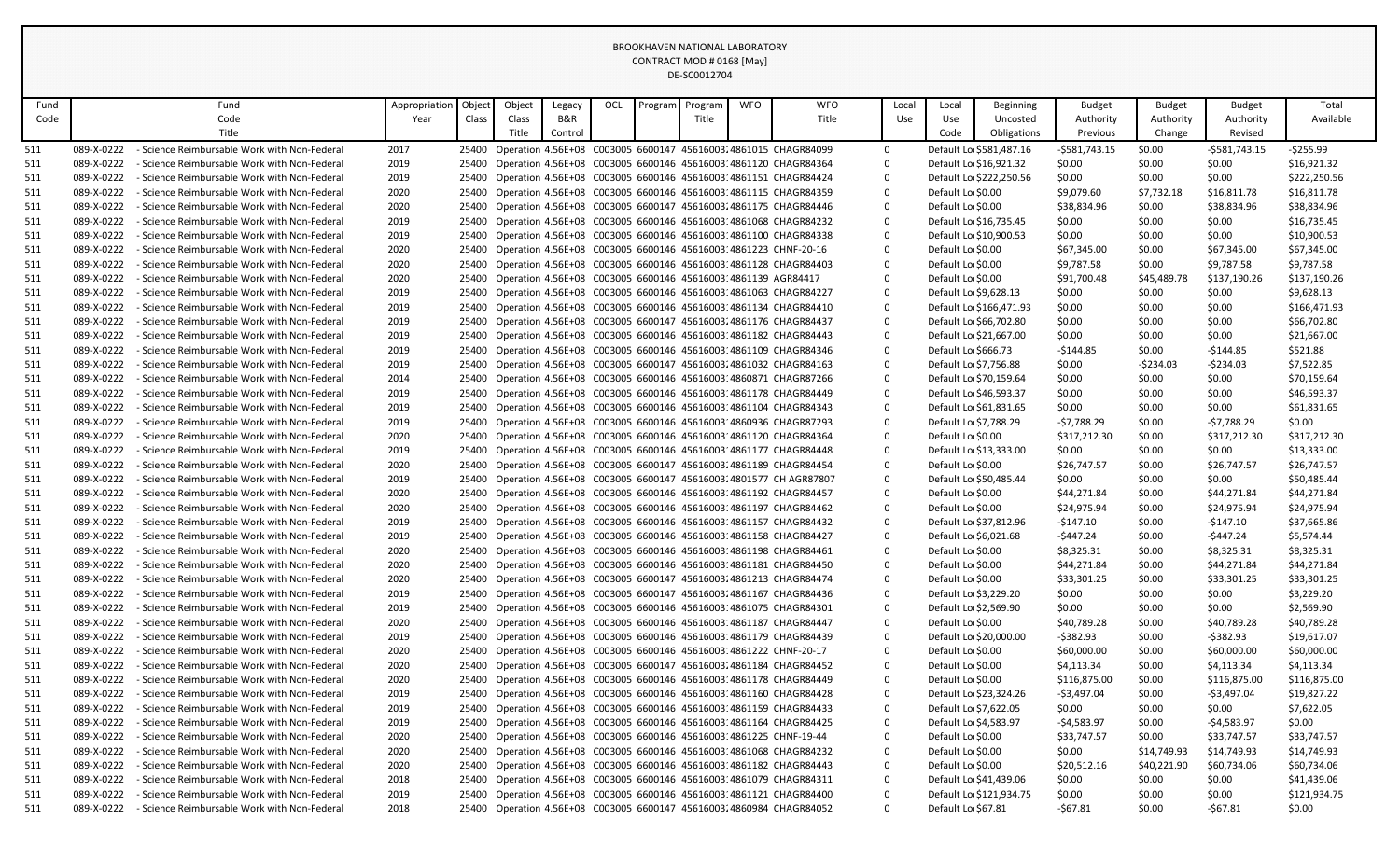| Fund |            | Fund                                          | Appropriation | Objec | Object | Legacy  | OCL | Program | Program | <b>WFO</b> | <b>WFO</b>                                                                       | Local                   | Local                  | Beginning                  | <b>Budget</b>    | <b>Budget</b> | <b>Budget</b>   | Total           |
|------|------------|-----------------------------------------------|---------------|-------|--------|---------|-----|---------|---------|------------|----------------------------------------------------------------------------------|-------------------------|------------------------|----------------------------|------------------|---------------|-----------------|-----------------|
| Code |            | Code                                          | Year          | Class | Class  | B&R     |     |         | Title   |            | Title                                                                            | Use                     | Use                    | Uncosted                   | Authority        | Authority     | Authority       | Available       |
|      |            | Title                                         |               |       | Title  | Control |     |         |         |            |                                                                                  |                         | Code                   | Obligations                | Previous         | Change        | Revised         |                 |
| 511  | 089-X-0222 | - Science Reimbursable Work with Non-Federal  | 2020          | 25400 |        |         |     |         |         |            | Operation 4.56E+08 C003005 6600146 45616003 4861135 CHAGR84412                   | $\mathbf 0$             | Default Lo \$0.00      |                            | \$221,359.20     | \$0.00        | \$221,359.20    | \$221,359.20    |
| 511  | 089-X-0222 | - Science Reimbursable Work with Non-Federal  | 2020          | 25400 |        |         |     |         |         |            | Operation 4.56E+08 C003005 6600146 45616003 4861204 CHAGR84466                   | $\mathbf 0$             | Default Lo \$0.00      |                            | \$200,000.00     | \$0.00        | \$200,000.00    | \$200,000.00    |
| 511  | 089-X-0222 | - Science Reimbursable Work with Non-Federal  | 2019          |       |        |         |     |         |         |            | 25400 Operation 4.56E+08 C003005 6600146 45616003:4861053 CHAGR84207             | $\Omega$                | Default Lo \$6,766.57  |                            | \$0.00           | \$0.00        | \$0.00          | \$6,766.57      |
| 511  | 089-X-0222 | - Science Reimbursable Work with Non-Federal  | 2020          | 25400 |        |         |     |         |         |            | Operation 4.56E+08 C003005 6600146 45616003 4861186 CHAGR84453                   | $\Omega$                | Default Lo \$0.00      |                            | \$11,178.00      | \$0.00        | \$11,178.00     | \$11,178.00     |
| 511  | 089-X-0222 | - Science Reimbursable Work with Non-Federal  | 2020          |       |        |         |     |         |         |            | 25400 Operation 4.56E+08 C003005 6600146 45616003 4861212 CHAGR84472             | $\Omega$                | Default Lo \$0.00      |                            | \$75,000.00      | \$0.00        | \$75,000.00     | \$75,000.00     |
| 511  | 089-X-0222 | - Science Reimbursable Work with Non-Federal  | 2018          | 25400 |        |         |     |         |         |            | Operation 4.56E+08 C003005 6600147 45616003 4801577 CH AGR87807                  | 0                       |                        | Default Lo \$50,485.44     | \$0.00           | \$0.00        | \$0.00          | \$50,485.44     |
| 511  | 089-X-0222 | - Science Reimbursable Work with Non-Federal  | 2018          |       |        |         |     |         |         |            | 25400 Operation 4.56E+08 C003005 6600146 45616003 4861090 CHAGR84320             | $\Omega$                | Default Lo \$29,453.57 |                            | \$0.00           | \$0.00        | \$0.00          | \$29,453.57     |
| 511  | 089-X-0222 | - Science Reimbursable Work with Non-Federal  | 2018          | 25400 |        |         |     |         |         |            | Operation 4.56E+08 C003005 6600147 45616003 4861065 CHAGR84230                   | $\Omega$                |                        | Default Lo \$128.364.60    | \$0.00           | \$0.00        | \$0.00          | \$128.364.60    |
| 511  | 089-X-0222 | - Science Reimbursable Work with Non-Federal  | 2018          |       |        |         |     |         |         |            | 25400 Operation 4.56E+08 C003005 6600146 45616003:4861075 CHAGR84301             | $\Omega$                | Default Lo \$149.96    |                            | \$0.00           | \$0.00        | \$0.00          | \$149.96        |
| 511  | 089-X-0222 | - Science Reimbursable Work with Non-Federal  | 2019          |       |        |         |     |         |         |            | 25400 Operation 4.56E+08 C003005 6600147 45616003 4861065 CHAGR84230             | $\Omega$                |                        | Default Lo \$194,174.76    | \$0.00           | \$0.00        | \$0.00          | \$194,174.76    |
| 511  | 089-X-0222 | - Science Reimbursable Work with Non-Federal  | 2020          |       |        |         |     |         |         |            | 25400 Operation 4.56E+08 C003005 6600146 45616003: 4861200 CHAGR84464            | $\mathbf 0$             | Default Lo \$0.00      |                            | \$265,631.07     | \$0.00        | \$265,631.07    | \$265,631.07    |
| 511  | 089-X-0222 | - Science Reimbursable Work with Non-Federal  | 2019          |       |        |         |     |         |         |            | 25400 Operation 4.56E+08 C003005 6600146 45616003: 4861174 CHAGR84444            | $\Omega$                | Default Lo \$25,000.00 |                            | \$0.00           | \$0.00        | \$0.00          | \$25,000.00     |
| 511  | 089-X-0222 | - Science Reimbursable Work with Non-Federal  | 2019          |       |        |         |     |         |         |            | 25400 Operation 4.56E+08 C003005 6600146 45616003 4861165 CHAGR84429             | $\Omega$                | Default Lo \$473.59    |                            | \$0.00           | \$0.00        | \$0.00          | \$473.59        |
| 511  | 089-X-0222 | - Science Reimbursable Work with Non-Federal  | 2019          |       |        |         |     |         |         |            | 25400 Operation 4.56E+08 C003005 6600146 45616003:4861022 CHAGR84113             | $\Omega$                |                        | Default Lo \$176,129.53    | \$0.00           | \$0.00        | \$0.00          | \$176,129.53    |
| 511  | 089-X-0222 | - Science Reimbursable Work with Non-Federal  | 2020          |       |        |         |     |         |         |            | 25400 Operation 4.56E+08 C003005 6600147 45616003 4861201 CHAGR84463             | $\mathbf 0$             | Default Lo \$0.00      |                            | \$46,601.94      | \$0.00        | \$46,601.94     | \$46,601.94     |
| 511  | 089-X-0222 | - Science Reimbursable Work with Non-Federal  | 2020          |       |        |         |     |         |         |            | 25400 Operation 4.56E+08 C003005 6600146 45616003: 4861163 CHAGR84435            | $\mathbf 0$             | Default Lo \$0.00      |                            | \$9,025.19       | \$0.00        | \$9,025.19      | \$9,025.19      |
| 511  | 089-X-0222 | - Science Reimbursable Work with Non-Federal  | 2020          |       |        |         |     |         |         |            | 25400 Operation 4.56E+08 C003005 6600146 45616003 4861133 CHAGR84445             | $\mathbf 0$             | Default Lo \$0.00      |                            | \$41,504.03      | \$0.00        | \$41,504.03     | \$41,504.03     |
| 511  | 089-X-0222 | - Science Reimbursable Work with Non-Federal  | 2020          |       |        |         |     |         |         |            | 25400 Operation 4.56E+08 C003005 6600146 45616003: 4861193 CHAGR84062            | $\Omega$                | Default Lo \$0.00      |                            | \$58,903.08      | \$0.00        | \$58,903.08     | \$58,903.08     |
| 512  | 089-X-0222 | - Science Reimbursable Work with Other Federa | 2007          |       |        |         |     |         |         |            | 25400 Operation 4.56E+08 C003005 6600050 45614019(4860316 CHAGRNNJ05HE71I        | $\mathbf 0$             | Default Lo \$20,870.32 |                            | \$0.00           | \$0.00        | \$0.00          | \$20,870.32     |
| 512  | 089-X-0222 | - Science Reimbursable Work with Other Federa | 2014          |       |        |         |     |         |         |            | 25400 Operation 4.56E+08 C003005 6600073 4561403584860852 CHAGR017316            | $\Omega$                | Default Lo \$83,084.91 |                            | \$0.00           | \$0.00        | \$0.00          | \$83,084.91     |
| 512  | 089-X-0222 | - Science Reimbursable Work with Other Federa | 2015          |       |        |         |     |         |         |            | 25400 Operation 4.56E+08 C003005 6600099 456140374 4860657 CH189V6150            | $\mathbf 0$             | Default Lo \$9,708.74  |                            | \$0.00           | \$0.00        | \$0.00          | \$9,708.74      |
| 512  | 089-X-0222 | - Science Reimbursable Work with Other Federa | 2019          |       |        |         |     |         |         |            | 25400 Operation 4.56E+08 C003005 6600050 45614019(4860942 CHAGRNNJ15HP16I        | $\mathbf 0$             |                        | Default Lo \$181,755.69    | \$0.00           | \$0.00        | \$0.00          | \$181,755.69    |
| 512  | 089-X-0222 | - Science Reimbursable Work with Other Federa | 2013          |       |        |         |     |         |         |            | 25400 Operation 4.56E+08 C003005 6600007 45614005(4860849 CHAGR201300230000 0    |                         | Default Lo \$2,007.03  |                            | -\$2.007.03      | \$0.00        | -\$2.007.03     | \$0.00          |
| 512  | 089-X-0222 | - Science Reimbursable Work with Other Federa | 2017          |       |        |         |     |         |         |            | 25400 Operation 4.56E+08 C003005 6600099 456140374 4860911 CHAGRNRCHQ6014D0020   |                         | Default Lo \$72,595.39 |                            | \$0.00           | \$0.00        | \$0.00          | \$72,595.39     |
| 512  | 089-X-0222 | - Science Reimbursable Work with Other Federa | 2019          |       |        |         |     |         |         |            | 25400 Operation 4.56E+08 C003005 6600050 45614019(4861073 CHAGR80HQTR18T0015 0   |                         |                        | Default Lo \$144,726.35    | \$0.00           | \$0.00        | \$0.00          | \$144,726.35    |
| 512  | 089-X-0222 | - Science Reimbursable Work with Other Federa | 2016          |       |        |         |     |         |         |            | 25400 Operation 4.56E+08 C003005 6600099 456140374 4860724 CH189V6196            | $\mathbf 0$             | Default Lo \$3,761.11  |                            | \$0.00           | \$0.00        | \$0.00          | \$3,761.11      |
| 512  | 089-X-0222 | - Science Reimbursable Work with Other Federa | 2020          |       |        |         |     |         |         |            | 25400 Operation 4.56E+08 C003005 6600096 45614037:4861185 CHNRC31310019F0051 0   |                         | Default Lo \$0.00      |                            | \$97,087.38      | \$0.00        | \$97,087.38     | \$97,087.38     |
| 512  | 089-X-0222 | - Science Reimbursable Work with Other Federa | 2019          |       |        |         |     |         |         |            | 25400 Operation 4.56E+08 C003005 6600066 45614035:4861183 CH1931CP18Y0001-1900 0 |                         |                        | Default Lo \$11,000,000.00 | \$0.00           | \$0.00        | \$0.00          | \$11,000,000.00 |
| 512  | 089-X-0222 | - Science Reimbursable Work with Other Federa | 2018          |       |        |         |     |         |         |            | 25400 Operation 4.56E+08 C003005 6600069 4561403544860930 CHAGRAIDOFDAP15000(0   |                         |                        | Default Lo \$59,493.70     | \$0.00           | \$0.00        | \$0.00          | \$59,493.70     |
| 512  | 089-X-0222 | - Science Reimbursable Work with Other Federa | 2019          |       |        |         |     |         |         |            | 25400 Operation 4.56E+08 C003005 6600007 45614005(4861123 CHAGRP186100007        | $\overline{\mathbf{0}}$ | Default Lo \$81,383.58 |                            | \$0.00           | \$0.00        | \$0.00          | \$81,383.58     |
| 512  | 089-X-0222 | - Science Reimbursable Work with Other Federa | 2013          |       |        |         |     |         |         |            | 25400 Operation 4.56E+08 C003005 6600053 45614022(4860794 CHAGRAGM12002001 0     |                         | Default Lo \$8,934.17  |                            | \$0.00           | \$0.00        | \$0.00          | \$8,934.17      |
| 512  | 089-X-0222 | - Science Reimbursable Work with Other Federa | 2016          |       |        |         |     |         |         |            | 25400 Operation 4.56E+08 C003005 6600099 456140374 4860941 CHAGRNRCHQ6015D00C0   |                         |                        | Default Lo \$26,293.22     | \$0.00           | \$0.00        | \$0.00          | \$26,293.22     |
| 512  | 089-X-0222 | - Science Reimbursable Work with Other Federa | 2018          |       |        |         |     |         |         |            | 25400 Operation 4.56E+08 C003005 6600050 45614019(4861069 CHAGR80HQTR18T0011 0   |                         |                        | Default Lo \$134,939.61    | \$0.00           | \$0.00        | \$0.00          | \$134,939.61    |
| 512  | 089-X-0222 | - Science Reimbursable Work with Other Federa | 2015          |       |        |         |     |         |         |            | 25400 Operation 4.56E+08 C003005 6600099 456140374 4860913 CHAGRNRCHQ6014D0020   |                         | Default Lo \$151.73    |                            | \$0.00           | \$0.00        | \$0.00          | \$151.73        |
| 512  | 089-X-0222 | - Science Reimbursable Work with Other Federa | 2018          | 25400 |        |         |     |         |         |            | Operation 4.56E+08 C003005 6600066 45614035 4861127 CH1931CP18Y0001-1800 0       |                         |                        | Default Lo \$8,220,896.20  | \$0.00           | \$0.00        | \$0.00          | \$8,220,896.20  |
| 512  | 089-X-0222 | - Science Reimbursable Work with Other Federa | 2016          |       |        |         |     |         |         |            | 25400 Operation 4.56E+08 C003005 6600066 45614035 4861012 CHAGR1931CP14Y0001-0   |                         |                        | Default Lo \$702,340.86    | \$0.00           | \$0.00        | \$0.00          | \$702,340.86    |
| 512  | 089-X-0222 | - Science Reimbursable Work with Other Federa | 2016          | 25400 |        |         |     |         |         |            | Operation 4.56E+08 C003005 6600099 45614037 4860948 CHAGRNRCHQ6015D000 0         |                         |                        | Default Lo \$93,297.65     | \$0.00           | \$0.00        | \$0.00          | \$93,297.65     |
| 512  | 089-X-0222 | - Science Reimbursable Work with Other Federa | 2013          | 25400 |        |         |     |         |         |            | Operation 4.56E+08 C003005 6600067 45614035 4860796 CHAGRSIAA12ISNCTR01 0        |                         | Default Lo \$19.78     |                            | \$0.00           | \$0.00        | \$0.00          | \$19.78         |
| 512  | 089-X-0222 | - Science Reimbursable Work with Other Federa | 2019          | 25400 |        |         |     |         |         |            | Operation 4.56E+08 C003005 6600007 45614005(4861131 CHAGRER2010020001            | $\overline{\mathbf{0}}$ | Default Lo \$12,305.74 |                            | \$0.00           | \$0.00        | \$0.00          | \$12,305.74     |
| 512  | 089-X-0222 | - Science Reimbursable Work with Other Federa | 2014          |       |        |         |     |         |         |            | 25400 Operation 4.56E+08 C003005 6600007 45614005(4860561 CHAGR9EWN90002         | $\mathbf 0$             | Default Lo \$8,737.52  |                            | \$0.00           | \$0.00        | \$0.00          | \$8,737.52      |
| 512  | 089-X-0222 | - Science Reimbursable Work with Other Federa | 2015          | 25400 |        |         |     |         |         |            | Operation 4.56E+08 C003005 6600050 45614019(4860927 CHARGNNL15AA05I              | $\mathbf 0$             | Default Lo \$354.45    |                            | \$0.00           | \$0.00        | \$0.00          | \$354.45        |
| 512  | 089-X-0222 | - Science Reimbursable Work with Other Federa | 2005          |       |        |         |     |         |         |            | 25400 Operation 4.56E+08 C003005 6600066 45614035: 4806666 CHAGRRWWFO            | $\Omega$                |                        | Default Lo \$394,234.20    | \$0.00           | \$0.00        | \$0.00          | \$394,234.20    |
| 512  | 089-X-0222 | - Science Reimbursable Work with Other Federa | 2017          |       |        |         |     |         |         |            | 25400 Operation 4.56E+08 C003005 6600100 45614037! 4860765 CH189N7510            | $\mathbf 0$             | Default Lo \$280.57    |                            | \$0.00           | \$0.00        | \$0.00          | \$280.57        |
| 512  | 089-X-0222 | - Science Reimbursable Work with Other Federa | 2017          |       |        |         |     |         |         |            | 25400 Operation 4.56E+08 C003005 6600066 45614035:4861057 CH1931CP14Y0001-170C0  |                         |                        | Default Lo \$1,583,240.81  | \$0.00           | \$0.00        | \$0.00          | \$1,583,240.81  |
| 512  | 089-X-0222 | - Science Reimbursable Work with Other Federa | 2019          |       |        |         |     |         |         |            | 25400 Operation 4.56E+08 C003005 6600050 45614019(4860991 CHAGRNNH16AC33I        | $\overline{\mathbf{0}}$ |                        | Default Lo \$112,621.36    | \$0.00           | \$0.00        | \$0.00          | \$112,621.36    |
| 512  | 089-X-0222 | - Science Reimbursable Work with Other Federa | 2019          |       |        |         |     |         |         |            | 25400 Operation 4.56E+08 C003005 6600050 45614019t4860979 CHAGRNNJ16HP16I        | $\mathbf 0$             |                        | Default Lo \$7,251,862.99  | $-53,592,233.01$ | \$0.00        | -\$3,592,233.01 | \$3,659,629.98  |
| 512  | 089-X-0222 | - Science Reimbursable Work with Other Federa | 2019          |       |        |         |     |         |         |            | 25400 Operation 4.56E+08 C003005 6600096 45614037:4861125 CHNRC31310018N0012 0   |                         |                        | Default Lo \$155,641.60    | \$0.00           | \$0.00        | \$0.00          | \$155,641.60    |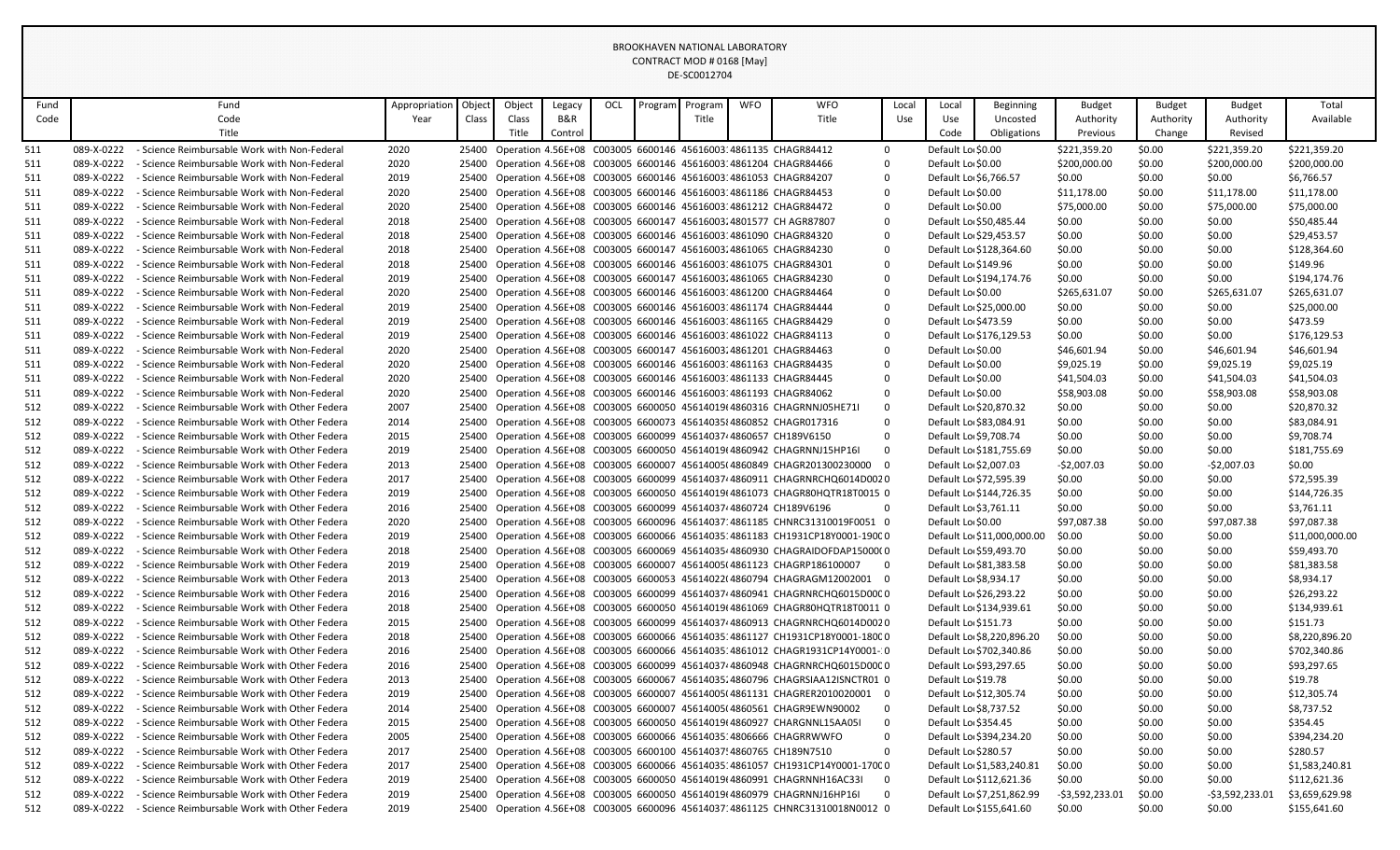| Title<br>Code<br>Code<br>Year<br>Class<br>Class<br>B&R<br>Title<br>Use<br>Use<br>Available<br>Uncosted<br>Authority<br>Authority<br>Authority<br>Title<br>Title<br>Control<br>Code<br>Obligations<br>Previous<br>Change<br>Revised<br>- Science Reimbursable Work with Other Federa<br>2014<br>25400<br>Operation 4.56E+08 C003005 6600096 45614037:4860776 CH189QBV02<br>\$0.00<br>\$0.00<br>\$0.00<br>\$9,993.07<br>512<br>089-X-0222<br>$\mathbf 0$<br>Default Lo \$9,993.07<br>$\Omega$<br>\$13,279.83<br>512<br>089-X-0222<br>- Science Reimbursable Work with Other Federa<br>2016<br>25400<br>Operation 4.56E+08 C003005 6600099 456140374 4860760 CH189N6980<br>Default Lo \$13,279.83<br>\$0.00<br>\$0.00<br>\$0.00<br>$\overline{0}$<br>\$94,589.38<br>512<br>089-X-0222<br>2018<br>Operation 4.56E+08 C003005 6600053 45614022(4860902 CHAGRP41GM111244<br>Default Lo \$94,589.38<br>\$0.00<br>\$0.00<br>\$0.00<br>- Science Reimbursable Work with Other Federa<br>25400<br>512<br>089-X-0222<br>2019<br>Operation 4.56E+08 C003005 6600073 4561403583015354 CRAGR08481018919000 0<br>\$0.00<br>\$0.00<br>\$194,174.76<br>- Science Reimbursable Work with Other Federa<br>25400<br>Default Lo \$194,174.76<br>\$0.00<br>$\Omega$<br>\$0.00<br>512<br>089-X-0222<br>- Science Reimbursable Work with Other Federa<br>2014<br>Operation 4.56E+08 C003005 6600099 456140374 4860697 CH189N6796<br>Default Lo \$67,304.85<br>-\$67,304.85<br>\$0.00<br>$-567,304.85$<br>25400<br>Operation 4.56E+08 C003005 6600096 45614037;4861126 CHNRC31310018N0013 0<br>512<br>089-X-0222<br>2019<br>Default Lo \$302,153.89<br>\$0.00<br>\$0.00<br>\$0.00<br>\$302,153.89<br>- Science Reimbursable Work with Other Federa<br>25400<br>\$3,823.49<br>512<br>089-X-0222<br>2013<br>Operation 4.56E+08 C003005 6600066 45614035:4860844 CHAGRSIAA13ISNMNSA20<br>Default Lo \$3,823.49<br>\$0.00<br>\$0.00<br>\$0.00<br>- Science Reimbursable Work with Other Federa<br>25400<br>\$1,213,592.23<br>512<br>089-X-0222<br>2020<br>Operation 4.56E+08 C003005 6600096 45614037:4861126 CHNRC31310018N0013 0<br>\$1,213,592.23<br>\$0.00<br>\$1,213,592.23<br>- Science Reimbursable Work with Other Federa<br>25400<br>Default Lo \$0.00<br>2013<br>Operation 4.56E+08 C003005 6600007 45614005(4860561 CHAGR9EWN90002<br>\$0.00<br>\$0.00<br>\$11,621.01<br>512<br>089-X-0222<br>- Science Reimbursable Work with Other Federa<br>25400<br>$\Omega$<br>Default Lo \$11,621.01<br>\$0.00<br>Operation 4.56E+08 C003005 6600053 45614022(4860897 CHAGRR21AI113565<br>$\Omega$<br>\$0.00<br>\$6,228.29<br>512<br>089-X-0222<br>- Science Reimbursable Work with Other Federa<br>2015<br>25400<br>Default Lo \$6,228.29<br>\$0.00<br>\$0.00<br>512<br>089-X-0222<br>2015<br>Operation 4.56E+08 C003005 6600007 45614005(4860561 CHAGR9EWN90002<br>$\Omega$<br>Default Lo \$1.29<br>\$0.00<br>\$0.00<br>\$0.00<br>\$1.29<br>- Science Reimbursable Work with Other Federa<br>25400<br>089-X-0222<br>2011<br>Operation 4.56E+08 C003005 6600096 45614037 4860532 CH189J4140<br>$\Omega$<br>Default Lo \$3,429.21<br>\$0.00<br>\$0.00<br>\$0.00<br>\$3,429.21<br>512<br>- Science Reimbursable Work with Other Federa<br>25400<br>2018<br>25400 Operation 4.56E+08 C003005 6600096 45614037:4860873 CHAGRNRCHQ2514D00C0<br>Default Lo \$129,900.08<br>\$0.00<br>\$129,900.08<br>512<br>089-X-0222<br>- Science Reimbursable Work with Other Federa<br>\$0.00<br>\$0.00<br>\$145,631.07<br>512<br>089-X-0222<br>- Science Reimbursable Work with Other Federa<br>2019<br>25400<br>Operation 4.56E+08 C003005 6600096 45614037 4861185 CHNRC31310019F0051 0<br>Default Lo \$145,631.07<br>\$0.00<br>\$0.00<br>\$0.00<br>\$17,223.11<br>512<br>089-X-0222<br>- Science Reimbursable Work with Other Federa<br>2019<br>Operation 4.56E+08 C003005 6600050 45614019(4861154 CHAGR80LARC19T0007 0<br>Default Lo \$17,223.11<br>\$0.00<br>\$0.00<br>\$0.00<br>25400<br>2015<br>Operation 4.56E+08 C003005 6600007 45614005(4860959 CHAGR201300230002<br>Default Lo \$473.22<br>\$0.00<br>\$0.00<br>\$0.00<br>\$473.22<br>512<br>089-X-0222<br>- Science Reimbursable Work with Other Federa<br>25400<br>$\Omega$<br>Default Lo \$455,077.00<br>\$0.00<br>\$455,077.00<br>512<br>089-X-0222<br>- Science Reimbursable Work with Other Federa<br>2016<br>25400 Operation 4.56E+08 C003005 6600053 45614022(4803492 CH AGRNIHGRANTS<br>$\overline{\mathbf{0}}$<br>\$0.00<br>\$0.00<br>512<br>089-X-0222<br>- Science Reimbursable Work with Other Federa<br>2020<br>25400<br>Operation 4.56E+08 C003005 6600066 45614035:4861183 CH1931CP18Y0001-190C0<br>Default Lo \$0.00<br>\$1,500,000.00<br>\$0.00<br>\$1,500,000.00<br>\$1,500,000.00<br>512<br>089-X-0222<br>- Science Reimbursable Work with Other Federa<br>2019<br>Operation 4.56E+08 C003005 6600053 45614022(4861180 CHAGRP30GM133893<br>Default Lo \$3,600,000.00<br>\$0.00<br>\$0.00<br>\$0.00<br>\$3,600,000.00<br>25400<br>2020<br>$\overline{0}$<br>\$242,718.45<br>512<br>089-X-0222<br>- Science Reimbursable Work with Other Federa<br>25400<br>Operation 4.56E+08 C003005 6600007 45614005(4861123 CHAGRP186100007<br>Default Lo \$0.00<br>\$0.00<br>\$242,718.45<br>\$242,718.45<br>2020<br>\$194,174.76<br>\$194,174.76<br>512<br>089-X-0222<br>- Science Reimbursable Work with Other Federa<br>25400<br>Operation 4.56E+08 C003005 6600073 45614035 3015354 CRAGR08481018919000 0<br>Default Lo \$0.00<br>\$0.00<br>\$194,174.76<br>\$50.71<br>512<br>089-X-0222<br>- Science Reimbursable Work with Other Federa<br>2018<br>25400<br>Operation 4.56E+08 C003005 6600050 45614019(4860992 CHAGRNNA16BD59I<br>Default Lo \$50.71<br>\$0.00<br>\$0.00<br>\$0.00<br>$\Omega$<br>512<br>089-X-0222<br>2019<br>Operation 4.56E+08 C003005 6600053 45614022(4861118 CHAGR1R21GM129570 0<br>Default Lo \$199,458.49<br>\$0.00<br>\$0.00<br>\$0.00<br>\$199,458.49<br>- Science Reimbursable Work with Other Federa<br>25400<br>512<br>089-X-0222<br>2019<br>Operation 4.56E+08 C003005 6600069 4561403544860930 CHAGRAIDOFDAP15000(0<br>Default Lo \$359,733.49<br>\$0.00<br>\$0.00<br>\$0.00<br>\$359,733.49<br>- Science Reimbursable Work with Other Federa<br>25400<br>512<br>2020<br>Operation 4.56E+08 C003005 6600096 45614037:4861125 CHNRC31310018N0012 0<br>\$169,902.91<br>\$0.00<br>\$169,902.91<br>\$169,902.91<br>089-X-0222<br>- Science Reimbursable Work with Other Federa<br>25400<br>Default Lo \$0.00<br>\$0.00<br>\$731,897.00<br>512<br>089-X-0222<br>- Science Reimbursable Work with Other Federa<br>2014<br>25400<br>Operation 4.56E+08 C003005 6600053 45614022(4803492 CH AGRNIHGRANTS<br>$\Omega$<br>Default Lo \$731,897.00<br>\$0.00<br>\$0.00<br>\$109.78<br>512<br>089-X-0222<br>- Science Reimbursable Work with Other Federa<br>2017<br>25400<br>Operation 4.56E+08 C003005 6600007 45614005(4861041 CHAGR2017NWSDISSDO 0<br>Default Lo \$109.78<br>\$0.00<br>\$0.00<br>\$0.00<br>512<br>089-X-0222<br>- Science Reimbursable Work with Other Federa<br>2017<br>25400<br>Operation 4.56E+08 C003005 6600007 45614005(4861054 CHAGRNA17AANWG015 0<br>Default Lo \$8,453.63<br>\$0.00<br>\$0.00<br>\$0.00<br>\$8,453.63<br>512<br>089-X-0222<br>2012<br>Operation 4.56E+08 C003005 6600053 45614022(4804168 CH AGRY1GM0080<br>$\mathbf 0$<br>Default Lo \$3,309.73<br>\$0.00<br>\$0.00<br>\$0.00<br>\$3,309.73<br>- Science Reimbursable Work with Other Federa<br>25400<br>Operation 4.56E+08 C003005 6600007 45614005(4861119 CHAGRP186430006<br>$\mathbf 0$<br>\$699,896.32<br>512<br>089-X-0222<br>- Science Reimbursable Work with Other Federa<br>2019<br>25400<br>Default Lo \$699,896.32<br>\$0.00<br>\$0.00<br>\$0.00<br>$\mathbf 0$<br>\$822,752.00<br>512<br>089-X-0222<br>- Science Reimbursable Work with Other Federa<br>2015<br>25400<br>Operation 4.56E+08 C003005 6600053 45614022(4803492 CH AGRNIHGRANTS<br>Default Lo \$822,752.00<br>\$0.00<br>\$0.00<br>\$0.00<br>$\mathbf 0$<br>512<br>089-X-0222<br>- Science Reimbursable Work with Other Federa<br>2014<br>25400 Operation 4.56E+08 C003005 6600099 456140374 4860657 CH189V6150<br>Default Lo \$29,137.54<br>\$0.00<br>\$0.00<br>\$0.00<br>\$29,137.54<br>512<br>089-X-0222<br>2016<br>Operation 4.56E+08 C003005 6600099 456140374 4860817 CH189V6400<br>$\mathbf 0$<br>Default Lo \$1,784.78<br>\$0.00<br>\$0.00<br>\$1,784.78<br>- Science Reimbursable Work with Other Federa<br>25400<br>\$0.00<br>\$252,639.11<br>512<br>089-X-0222<br>- Science Reimbursable Work with Other Federa<br>2018<br>25400<br>Operation 4.56E+08 C003005 6600096 45614037.4861126 CHNRC31310018N0013 0<br>Default Lo \$252,639.11<br>\$0.00<br>\$0.00<br>\$0.00<br>\$1,494.72<br>512<br>089-X-0222<br>- Science Reimbursable Work with Other Federa<br>2019<br>Operation 4.56E+08 C003005 6600050 45614019(4861025 CHAGRNNH17AE20)<br>$\Omega$<br>Default Lo \$1,494.72<br>\$0.00<br>\$0.00<br>\$0.00<br>25400<br>512<br>089-X-0222<br>2020<br>Operation 4.56E+08 C003005 6600069 4561403544860930 CHAGRAIDOFDAP15000(0<br>\$61,056.55<br>\$61,056.55<br>- Science Reimbursable Work with Other Federa<br>25400<br>Default Lo \$0.00<br>\$61,056.55<br>\$0.00<br>089-X-0222<br>2019<br>\$273,330.10<br>512<br>- Science Reimbursable Work with Other Federa<br>25400<br>Operation 4.56E+08 C003005 6600050 45614019(4861169 CHAGR80GSFC19T0032 0<br>Default Lo \$273,330.10<br>\$0.00<br>\$0.00<br>\$0.00<br>Operation 4.56E+08 C003005 6600096 45614037: 4860873 CHAGRNRCHQ2514D00C0<br>\$882,226.04<br>512<br>089-X-0222<br>- Science Reimbursable Work with Other Federa<br>2019<br>25400<br>Default Lo \$882,226.04<br>\$0.00<br>\$0.00<br>\$0.00<br>\$260.99<br>512<br>089-X-0222<br>- Science Reimbursable Work with Other Federa<br>2015<br>Operation 4.56E+08 C003005 6600072 45614035 4860914 CHAGR1931BH13Y0002-0<br>Default Lo \$260.99<br>\$0.00<br>\$0.00<br>\$0.00<br>25400<br>\$10,509.17<br>512<br>089-X-0222<br>- Science Reimbursable Work with Other Federa<br>2018<br>Operation 4.56E+08 C003005 6600051 45614020(4861105 CHAGR1836400<br>$\Omega$<br>Default Lo \$10,509.17<br>\$0.00<br>\$0.00<br>\$0.00<br>25400<br>$-$1,430.36$<br>512<br>089-X-0222<br>2017<br>Operation 4.56E+08 C003005 6600099 456140374860947 CHAGRNRCHQ6015D0010<br>Default Lo \$1,430.36<br>$-$1,430.36$<br>\$0.00<br>\$0.00<br>- Science Reimbursable Work with Other Federa<br>25400<br>089-X-0222<br>2018<br>Operation 4.56E+08 C003005 6600050 45614019(4860991 CHAGRNNH16AC33I<br>Default Lo \$190,814.09<br>\$0.00<br>\$0.00<br>\$0.00<br>\$190,814.09<br>512<br>- Science Reimbursable Work with Other Federa<br>25400<br>$\overline{\mathbf{0}}$<br>2020<br>\$48,543.69<br>\$490,291.26<br>\$490,291.26<br>512<br>089-X-0222<br>- Science Reimbursable Work with Other Federa<br>Operation 4.56E+08 C003005 6600096 45614037:4861228 CH31310019N0002<br>$\Omega$<br>Default Lo \$0.00<br>\$441,747.57<br>25400<br>\$503,880.42<br>512<br>089-X-0222<br>- Science Reimbursable Work with Other Federa<br>2016<br>Operation 4.56E+08 C003005 6600066 45614035:4860970 CHAGR1931CP14Y0001 0<br>Default Lo \$503,880.42<br>\$0.00<br>\$0.00<br>\$0.00<br>25400<br>512<br>089-X-0222<br>2017<br>Operation 4.56E+08 C003005 6600099 456140374860901 CHAGRNRCHQ6014D0010<br>Default Lo \$34,547.10<br>\$0.00<br>\$0.00<br>\$0.00<br>\$34,547.10<br>- Science Reimbursable Work with Other Federa<br>25400<br>512<br>089-X-0222<br>- Science Reimbursable Work with Other Federa<br>2019<br>25400 Operation 4.56E+08 C003005 6600099 456140374860894 CHAGRNRCHQ6014D0010<br>Default Lo \$1,553.31<br>\$0.00<br>\$0.00<br>\$0.00<br>\$1,553.31<br>512<br>$-$121.25$<br>\$0.00<br>$-$121.25$<br>089-X-0222<br>- Science Reimbursable Work with Other Federa<br>2014<br>25400 Operation 4.56E+08 C003005 6600073 45614035 8011110 CRAGRS-OES-10-IAA-0020<br>Default Lo \$121.25<br>\$0.00 | Fund | Fund | Appropriation | Object | Object | Legacy | OCL | Program | Program | <b>WFO</b> | <b>WFO</b> | Local | Local | Beginning | <b>Budget</b> | <b>Budget</b> | <b>Budget</b> | Total |
|-------------------------------------------------------------------------------------------------------------------------------------------------------------------------------------------------------------------------------------------------------------------------------------------------------------------------------------------------------------------------------------------------------------------------------------------------------------------------------------------------------------------------------------------------------------------------------------------------------------------------------------------------------------------------------------------------------------------------------------------------------------------------------------------------------------------------------------------------------------------------------------------------------------------------------------------------------------------------------------------------------------------------------------------------------------------------------------------------------------------------------------------------------------------------------------------------------------------------------------------------------------------------------------------------------------------------------------------------------------------------------------------------------------------------------------------------------------------------------------------------------------------------------------------------------------------------------------------------------------------------------------------------------------------------------------------------------------------------------------------------------------------------------------------------------------------------------------------------------------------------------------------------------------------------------------------------------------------------------------------------------------------------------------------------------------------------------------------------------------------------------------------------------------------------------------------------------------------------------------------------------------------------------------------------------------------------------------------------------------------------------------------------------------------------------------------------------------------------------------------------------------------------------------------------------------------------------------------------------------------------------------------------------------------------------------------------------------------------------------------------------------------------------------------------------------------------------------------------------------------------------------------------------------------------------------------------------------------------------------------------------------------------------------------------------------------------------------------------------------------------------------------------------------------------------------------------------------------------------------------------------------------------------------------------------------------------------------------------------------------------------------------------------------------------------------------------------------------------------------------------------------------------------------------------------------------------------------------------------------------------------------------------------------------------------------------------------------------------------------------------------------------------------------------------------------------------------------------------------------------------------------------------------------------------------------------------------------------------------------------------------------------------------------------------------------------------------------------------------------------------------------------------------------------------------------------------------------------------------------------------------------------------------------------------------------------------------------------------------------------------------------------------------------------------------------------------------------------------------------------------------------------------------------------------------------------------------------------------------------------------------------------------------------------------------------------------------------------------------------------------------------------------------------------------------------------------------------------------------------------------------------------------------------------------------------------------------------------------------------------------------------------------------------------------------------------------------------------------------------------------------------------------------------------------------------------------------------------------------------------------------------------------------------------------------------------------------------------------------------------------------------------------------------------------------------------------------------------------------------------------------------------------------------------------------------------------------------------------------------------------------------------------------------------------------------------------------------------------------------------------------------------------------------------------------------------------------------------------------------------------------------------------------------------------------------------------------------------------------------------------------------------------------------------------------------------------------------------------------------------------------------------------------------------------------------------------------------------------------------------------------------------------------------------------------------------------------------------------------------------------------------------------------------------------------------------------------------------------------------------------------------------------------------------------------------------------------------------------------------------------------------------------------------------------------------------------------------------------------------------------------------------------------------------------------------------------------------------------------------------------------------------------------------------------------------------------------------------------------------------------------------------------------------------------------------------------------------------------------------------------------------------------------------------------------------------------------------------------------------------------------------------------------------------------------------------------------------------------------------------------------------------------------------------------------------------------------------------------------------------------------------------------------------------------------------------------------------------------------------------------------------------------------------------------------------------------------------------------------------------------------------------------------------------------------------------------------------------------------------------------------------------------------------------------------------------------------------------------------------------------------------------------------------------------------------------------------------------------------------------------------------------------------------------------------------------------------------------------------------------------------------------------------------------------------------------------------------------------------------------------------------------------------------------------------------------------------------------------------------------------------------------------------------------------------------------------------------------------------------------------------------------------------------------------------------------------------------------------------------------------------------------------------------------------------------------------------------------------------------------------------------------------------------------------------------------------------------------------------------------------------------------------------------------------------------------------------------------------------------------------------------------------------------------------------------------------------------------------------------------------------------------------------------------------------------------------------------------------------------------------------------------------------------------------------------------------------------------------------------------------------------------------------------------------------------------------------------------------------------------------------------------------------------------------------------------------------------------------------------------------------------------------------------------------------------------------------------------------------------------------------------------------------------------------------------------------------------------------------------------------------------------------------------------------------------------------------------------------------------------------------------------------------------------------------------------------------------------------------------------------------------------------------------------------------------------------------------------------------------------------------------------------------------------------------------------------------------------------------------------------------------------------------------------------------------------------------------------------------------------------------------------------------------------------------------------------------------------------------------------------------------------------------------------------------------------------------------------------------------------------------------------------------------------------------------------------------------------------------------------------------------------------------------------------------------------------------------------------------------------------------------------------------------------------------------------------------------------------------------------------------------------------------------------------------------------------------------------------------------------------------------------------------------------------------------------------------------------------------------------------------------------------------------------------------------------------------------------------------------------------------------------------------------------------------------------------------------------------------------------------------------------------------------------------------------------------------------------------------------------------------------------------------------------------------|------|------|---------------|--------|--------|--------|-----|---------|---------|------------|------------|-------|-------|-----------|---------------|---------------|---------------|-------|
|                                                                                                                                                                                                                                                                                                                                                                                                                                                                                                                                                                                                                                                                                                                                                                                                                                                                                                                                                                                                                                                                                                                                                                                                                                                                                                                                                                                                                                                                                                                                                                                                                                                                                                                                                                                                                                                                                                                                                                                                                                                                                                                                                                                                                                                                                                                                                                                                                                                                                                                                                                                                                                                                                                                                                                                                                                                                                                                                                                                                                                                                                                                                                                                                                                                                                                                                                                                                                                                                                                                                                                                                                                                                                                                                                                                                                                                                                                                                                                                                                                                                                                                                                                                                                                                                                                                                                                                                                                                                                                                                                                                                                                                                                                                                                                                                                                                                                                                                                                                                                                                                                                                                                                                                                                                                                                                                                                                                                                                                                                                                                                                                                                                                                                                                                                                                                                                                                                                                                                                                                                                                                                                                                                                                                                                                                                                                                                                                                                                                                                                                                                                                                                                                                                                                                                                                                                                                                                                                                                                                                                                                                                                                                                                                                                                                                                                                                                                                                                                                                                                                                                                                                                                                                                                                                                                                                                                                                                                                                                                                                                                                                                                                                                                                                                                                                                                                                                                                                                                                                                                                                                                                                                                                                                                                                                                                                                                                                                                                                                                                                                                                                                                                                                                                                                                                                                                                                                                                                                                                                                                                                                                                                                                                                                                                                                                                                                                                                                                                                                                                                                                                                                                                                                                                                                                                                                                                                                                                                                                                                                                                                                                                                                                                                                                                                                                                                                                                                                                                                                                                                                                                                                                                                                                                                                                                                                                                                                                                                                                                                                                                                                                                                                                                                                                                                                                                                                                                                                                               |      |      |               |        |        |        |     |         |         |            |            |       |       |           |               |               |               |       |
|                                                                                                                                                                                                                                                                                                                                                                                                                                                                                                                                                                                                                                                                                                                                                                                                                                                                                                                                                                                                                                                                                                                                                                                                                                                                                                                                                                                                                                                                                                                                                                                                                                                                                                                                                                                                                                                                                                                                                                                                                                                                                                                                                                                                                                                                                                                                                                                                                                                                                                                                                                                                                                                                                                                                                                                                                                                                                                                                                                                                                                                                                                                                                                                                                                                                                                                                                                                                                                                                                                                                                                                                                                                                                                                                                                                                                                                                                                                                                                                                                                                                                                                                                                                                                                                                                                                                                                                                                                                                                                                                                                                                                                                                                                                                                                                                                                                                                                                                                                                                                                                                                                                                                                                                                                                                                                                                                                                                                                                                                                                                                                                                                                                                                                                                                                                                                                                                                                                                                                                                                                                                                                                                                                                                                                                                                                                                                                                                                                                                                                                                                                                                                                                                                                                                                                                                                                                                                                                                                                                                                                                                                                                                                                                                                                                                                                                                                                                                                                                                                                                                                                                                                                                                                                                                                                                                                                                                                                                                                                                                                                                                                                                                                                                                                                                                                                                                                                                                                                                                                                                                                                                                                                                                                                                                                                                                                                                                                                                                                                                                                                                                                                                                                                                                                                                                                                                                                                                                                                                                                                                                                                                                                                                                                                                                                                                                                                                                                                                                                                                                                                                                                                                                                                                                                                                                                                                                                                                                                                                                                                                                                                                                                                                                                                                                                                                                                                                                                                                                                                                                                                                                                                                                                                                                                                                                                                                                                                                                                                                                                                                                                                                                                                                                                                                                                                                                                                                                                                                               |      |      |               |        |        |        |     |         |         |            |            |       |       |           |               |               |               |       |
|                                                                                                                                                                                                                                                                                                                                                                                                                                                                                                                                                                                                                                                                                                                                                                                                                                                                                                                                                                                                                                                                                                                                                                                                                                                                                                                                                                                                                                                                                                                                                                                                                                                                                                                                                                                                                                                                                                                                                                                                                                                                                                                                                                                                                                                                                                                                                                                                                                                                                                                                                                                                                                                                                                                                                                                                                                                                                                                                                                                                                                                                                                                                                                                                                                                                                                                                                                                                                                                                                                                                                                                                                                                                                                                                                                                                                                                                                                                                                                                                                                                                                                                                                                                                                                                                                                                                                                                                                                                                                                                                                                                                                                                                                                                                                                                                                                                                                                                                                                                                                                                                                                                                                                                                                                                                                                                                                                                                                                                                                                                                                                                                                                                                                                                                                                                                                                                                                                                                                                                                                                                                                                                                                                                                                                                                                                                                                                                                                                                                                                                                                                                                                                                                                                                                                                                                                                                                                                                                                                                                                                                                                                                                                                                                                                                                                                                                                                                                                                                                                                                                                                                                                                                                                                                                                                                                                                                                                                                                                                                                                                                                                                                                                                                                                                                                                                                                                                                                                                                                                                                                                                                                                                                                                                                                                                                                                                                                                                                                                                                                                                                                                                                                                                                                                                                                                                                                                                                                                                                                                                                                                                                                                                                                                                                                                                                                                                                                                                                                                                                                                                                                                                                                                                                                                                                                                                                                                                                                                                                                                                                                                                                                                                                                                                                                                                                                                                                                                                                                                                                                                                                                                                                                                                                                                                                                                                                                                                                                                                                                                                                                                                                                                                                                                                                                                                                                                                                                                                                               |      |      |               |        |        |        |     |         |         |            |            |       |       |           |               |               |               |       |
|                                                                                                                                                                                                                                                                                                                                                                                                                                                                                                                                                                                                                                                                                                                                                                                                                                                                                                                                                                                                                                                                                                                                                                                                                                                                                                                                                                                                                                                                                                                                                                                                                                                                                                                                                                                                                                                                                                                                                                                                                                                                                                                                                                                                                                                                                                                                                                                                                                                                                                                                                                                                                                                                                                                                                                                                                                                                                                                                                                                                                                                                                                                                                                                                                                                                                                                                                                                                                                                                                                                                                                                                                                                                                                                                                                                                                                                                                                                                                                                                                                                                                                                                                                                                                                                                                                                                                                                                                                                                                                                                                                                                                                                                                                                                                                                                                                                                                                                                                                                                                                                                                                                                                                                                                                                                                                                                                                                                                                                                                                                                                                                                                                                                                                                                                                                                                                                                                                                                                                                                                                                                                                                                                                                                                                                                                                                                                                                                                                                                                                                                                                                                                                                                                                                                                                                                                                                                                                                                                                                                                                                                                                                                                                                                                                                                                                                                                                                                                                                                                                                                                                                                                                                                                                                                                                                                                                                                                                                                                                                                                                                                                                                                                                                                                                                                                                                                                                                                                                                                                                                                                                                                                                                                                                                                                                                                                                                                                                                                                                                                                                                                                                                                                                                                                                                                                                                                                                                                                                                                                                                                                                                                                                                                                                                                                                                                                                                                                                                                                                                                                                                                                                                                                                                                                                                                                                                                                                                                                                                                                                                                                                                                                                                                                                                                                                                                                                                                                                                                                                                                                                                                                                                                                                                                                                                                                                                                                                                                                                                                                                                                                                                                                                                                                                                                                                                                                                                                                                                               |      |      |               |        |        |        |     |         |         |            |            |       |       |           |               |               |               |       |
|                                                                                                                                                                                                                                                                                                                                                                                                                                                                                                                                                                                                                                                                                                                                                                                                                                                                                                                                                                                                                                                                                                                                                                                                                                                                                                                                                                                                                                                                                                                                                                                                                                                                                                                                                                                                                                                                                                                                                                                                                                                                                                                                                                                                                                                                                                                                                                                                                                                                                                                                                                                                                                                                                                                                                                                                                                                                                                                                                                                                                                                                                                                                                                                                                                                                                                                                                                                                                                                                                                                                                                                                                                                                                                                                                                                                                                                                                                                                                                                                                                                                                                                                                                                                                                                                                                                                                                                                                                                                                                                                                                                                                                                                                                                                                                                                                                                                                                                                                                                                                                                                                                                                                                                                                                                                                                                                                                                                                                                                                                                                                                                                                                                                                                                                                                                                                                                                                                                                                                                                                                                                                                                                                                                                                                                                                                                                                                                                                                                                                                                                                                                                                                                                                                                                                                                                                                                                                                                                                                                                                                                                                                                                                                                                                                                                                                                                                                                                                                                                                                                                                                                                                                                                                                                                                                                                                                                                                                                                                                                                                                                                                                                                                                                                                                                                                                                                                                                                                                                                                                                                                                                                                                                                                                                                                                                                                                                                                                                                                                                                                                                                                                                                                                                                                                                                                                                                                                                                                                                                                                                                                                                                                                                                                                                                                                                                                                                                                                                                                                                                                                                                                                                                                                                                                                                                                                                                                                                                                                                                                                                                                                                                                                                                                                                                                                                                                                                                                                                                                                                                                                                                                                                                                                                                                                                                                                                                                                                                                                                                                                                                                                                                                                                                                                                                                                                                                                                                                                                               |      |      |               |        |        |        |     |         |         |            |            |       |       |           |               |               |               |       |
|                                                                                                                                                                                                                                                                                                                                                                                                                                                                                                                                                                                                                                                                                                                                                                                                                                                                                                                                                                                                                                                                                                                                                                                                                                                                                                                                                                                                                                                                                                                                                                                                                                                                                                                                                                                                                                                                                                                                                                                                                                                                                                                                                                                                                                                                                                                                                                                                                                                                                                                                                                                                                                                                                                                                                                                                                                                                                                                                                                                                                                                                                                                                                                                                                                                                                                                                                                                                                                                                                                                                                                                                                                                                                                                                                                                                                                                                                                                                                                                                                                                                                                                                                                                                                                                                                                                                                                                                                                                                                                                                                                                                                                                                                                                                                                                                                                                                                                                                                                                                                                                                                                                                                                                                                                                                                                                                                                                                                                                                                                                                                                                                                                                                                                                                                                                                                                                                                                                                                                                                                                                                                                                                                                                                                                                                                                                                                                                                                                                                                                                                                                                                                                                                                                                                                                                                                                                                                                                                                                                                                                                                                                                                                                                                                                                                                                                                                                                                                                                                                                                                                                                                                                                                                                                                                                                                                                                                                                                                                                                                                                                                                                                                                                                                                                                                                                                                                                                                                                                                                                                                                                                                                                                                                                                                                                                                                                                                                                                                                                                                                                                                                                                                                                                                                                                                                                                                                                                                                                                                                                                                                                                                                                                                                                                                                                                                                                                                                                                                                                                                                                                                                                                                                                                                                                                                                                                                                                                                                                                                                                                                                                                                                                                                                                                                                                                                                                                                                                                                                                                                                                                                                                                                                                                                                                                                                                                                                                                                                                                                                                                                                                                                                                                                                                                                                                                                                                                                                                                               |      |      |               |        |        |        |     |         |         |            |            |       |       |           |               |               |               |       |
|                                                                                                                                                                                                                                                                                                                                                                                                                                                                                                                                                                                                                                                                                                                                                                                                                                                                                                                                                                                                                                                                                                                                                                                                                                                                                                                                                                                                                                                                                                                                                                                                                                                                                                                                                                                                                                                                                                                                                                                                                                                                                                                                                                                                                                                                                                                                                                                                                                                                                                                                                                                                                                                                                                                                                                                                                                                                                                                                                                                                                                                                                                                                                                                                                                                                                                                                                                                                                                                                                                                                                                                                                                                                                                                                                                                                                                                                                                                                                                                                                                                                                                                                                                                                                                                                                                                                                                                                                                                                                                                                                                                                                                                                                                                                                                                                                                                                                                                                                                                                                                                                                                                                                                                                                                                                                                                                                                                                                                                                                                                                                                                                                                                                                                                                                                                                                                                                                                                                                                                                                                                                                                                                                                                                                                                                                                                                                                                                                                                                                                                                                                                                                                                                                                                                                                                                                                                                                                                                                                                                                                                                                                                                                                                                                                                                                                                                                                                                                                                                                                                                                                                                                                                                                                                                                                                                                                                                                                                                                                                                                                                                                                                                                                                                                                                                                                                                                                                                                                                                                                                                                                                                                                                                                                                                                                                                                                                                                                                                                                                                                                                                                                                                                                                                                                                                                                                                                                                                                                                                                                                                                                                                                                                                                                                                                                                                                                                                                                                                                                                                                                                                                                                                                                                                                                                                                                                                                                                                                                                                                                                                                                                                                                                                                                                                                                                                                                                                                                                                                                                                                                                                                                                                                                                                                                                                                                                                                                                                                                                                                                                                                                                                                                                                                                                                                                                                                                                                                                                               |      |      |               |        |        |        |     |         |         |            |            |       |       |           |               |               |               |       |
|                                                                                                                                                                                                                                                                                                                                                                                                                                                                                                                                                                                                                                                                                                                                                                                                                                                                                                                                                                                                                                                                                                                                                                                                                                                                                                                                                                                                                                                                                                                                                                                                                                                                                                                                                                                                                                                                                                                                                                                                                                                                                                                                                                                                                                                                                                                                                                                                                                                                                                                                                                                                                                                                                                                                                                                                                                                                                                                                                                                                                                                                                                                                                                                                                                                                                                                                                                                                                                                                                                                                                                                                                                                                                                                                                                                                                                                                                                                                                                                                                                                                                                                                                                                                                                                                                                                                                                                                                                                                                                                                                                                                                                                                                                                                                                                                                                                                                                                                                                                                                                                                                                                                                                                                                                                                                                                                                                                                                                                                                                                                                                                                                                                                                                                                                                                                                                                                                                                                                                                                                                                                                                                                                                                                                                                                                                                                                                                                                                                                                                                                                                                                                                                                                                                                                                                                                                                                                                                                                                                                                                                                                                                                                                                                                                                                                                                                                                                                                                                                                                                                                                                                                                                                                                                                                                                                                                                                                                                                                                                                                                                                                                                                                                                                                                                                                                                                                                                                                                                                                                                                                                                                                                                                                                                                                                                                                                                                                                                                                                                                                                                                                                                                                                                                                                                                                                                                                                                                                                                                                                                                                                                                                                                                                                                                                                                                                                                                                                                                                                                                                                                                                                                                                                                                                                                                                                                                                                                                                                                                                                                                                                                                                                                                                                                                                                                                                                                                                                                                                                                                                                                                                                                                                                                                                                                                                                                                                                                                                                                                                                                                                                                                                                                                                                                                                                                                                                                                                                                               |      |      |               |        |        |        |     |         |         |            |            |       |       |           |               |               |               |       |
|                                                                                                                                                                                                                                                                                                                                                                                                                                                                                                                                                                                                                                                                                                                                                                                                                                                                                                                                                                                                                                                                                                                                                                                                                                                                                                                                                                                                                                                                                                                                                                                                                                                                                                                                                                                                                                                                                                                                                                                                                                                                                                                                                                                                                                                                                                                                                                                                                                                                                                                                                                                                                                                                                                                                                                                                                                                                                                                                                                                                                                                                                                                                                                                                                                                                                                                                                                                                                                                                                                                                                                                                                                                                                                                                                                                                                                                                                                                                                                                                                                                                                                                                                                                                                                                                                                                                                                                                                                                                                                                                                                                                                                                                                                                                                                                                                                                                                                                                                                                                                                                                                                                                                                                                                                                                                                                                                                                                                                                                                                                                                                                                                                                                                                                                                                                                                                                                                                                                                                                                                                                                                                                                                                                                                                                                                                                                                                                                                                                                                                                                                                                                                                                                                                                                                                                                                                                                                                                                                                                                                                                                                                                                                                                                                                                                                                                                                                                                                                                                                                                                                                                                                                                                                                                                                                                                                                                                                                                                                                                                                                                                                                                                                                                                                                                                                                                                                                                                                                                                                                                                                                                                                                                                                                                                                                                                                                                                                                                                                                                                                                                                                                                                                                                                                                                                                                                                                                                                                                                                                                                                                                                                                                                                                                                                                                                                                                                                                                                                                                                                                                                                                                                                                                                                                                                                                                                                                                                                                                                                                                                                                                                                                                                                                                                                                                                                                                                                                                                                                                                                                                                                                                                                                                                                                                                                                                                                                                                                                                                                                                                                                                                                                                                                                                                                                                                                                                                                                                                               |      |      |               |        |        |        |     |         |         |            |            |       |       |           |               |               |               |       |
|                                                                                                                                                                                                                                                                                                                                                                                                                                                                                                                                                                                                                                                                                                                                                                                                                                                                                                                                                                                                                                                                                                                                                                                                                                                                                                                                                                                                                                                                                                                                                                                                                                                                                                                                                                                                                                                                                                                                                                                                                                                                                                                                                                                                                                                                                                                                                                                                                                                                                                                                                                                                                                                                                                                                                                                                                                                                                                                                                                                                                                                                                                                                                                                                                                                                                                                                                                                                                                                                                                                                                                                                                                                                                                                                                                                                                                                                                                                                                                                                                                                                                                                                                                                                                                                                                                                                                                                                                                                                                                                                                                                                                                                                                                                                                                                                                                                                                                                                                                                                                                                                                                                                                                                                                                                                                                                                                                                                                                                                                                                                                                                                                                                                                                                                                                                                                                                                                                                                                                                                                                                                                                                                                                                                                                                                                                                                                                                                                                                                                                                                                                                                                                                                                                                                                                                                                                                                                                                                                                                                                                                                                                                                                                                                                                                                                                                                                                                                                                                                                                                                                                                                                                                                                                                                                                                                                                                                                                                                                                                                                                                                                                                                                                                                                                                                                                                                                                                                                                                                                                                                                                                                                                                                                                                                                                                                                                                                                                                                                                                                                                                                                                                                                                                                                                                                                                                                                                                                                                                                                                                                                                                                                                                                                                                                                                                                                                                                                                                                                                                                                                                                                                                                                                                                                                                                                                                                                                                                                                                                                                                                                                                                                                                                                                                                                                                                                                                                                                                                                                                                                                                                                                                                                                                                                                                                                                                                                                                                                                                                                                                                                                                                                                                                                                                                                                                                                                                                                                                               |      |      |               |        |        |        |     |         |         |            |            |       |       |           |               |               |               |       |
|                                                                                                                                                                                                                                                                                                                                                                                                                                                                                                                                                                                                                                                                                                                                                                                                                                                                                                                                                                                                                                                                                                                                                                                                                                                                                                                                                                                                                                                                                                                                                                                                                                                                                                                                                                                                                                                                                                                                                                                                                                                                                                                                                                                                                                                                                                                                                                                                                                                                                                                                                                                                                                                                                                                                                                                                                                                                                                                                                                                                                                                                                                                                                                                                                                                                                                                                                                                                                                                                                                                                                                                                                                                                                                                                                                                                                                                                                                                                                                                                                                                                                                                                                                                                                                                                                                                                                                                                                                                                                                                                                                                                                                                                                                                                                                                                                                                                                                                                                                                                                                                                                                                                                                                                                                                                                                                                                                                                                                                                                                                                                                                                                                                                                                                                                                                                                                                                                                                                                                                                                                                                                                                                                                                                                                                                                                                                                                                                                                                                                                                                                                                                                                                                                                                                                                                                                                                                                                                                                                                                                                                                                                                                                                                                                                                                                                                                                                                                                                                                                                                                                                                                                                                                                                                                                                                                                                                                                                                                                                                                                                                                                                                                                                                                                                                                                                                                                                                                                                                                                                                                                                                                                                                                                                                                                                                                                                                                                                                                                                                                                                                                                                                                                                                                                                                                                                                                                                                                                                                                                                                                                                                                                                                                                                                                                                                                                                                                                                                                                                                                                                                                                                                                                                                                                                                                                                                                                                                                                                                                                                                                                                                                                                                                                                                                                                                                                                                                                                                                                                                                                                                                                                                                                                                                                                                                                                                                                                                                                                                                                                                                                                                                                                                                                                                                                                                                                                                                                                                               |      |      |               |        |        |        |     |         |         |            |            |       |       |           |               |               |               |       |
|                                                                                                                                                                                                                                                                                                                                                                                                                                                                                                                                                                                                                                                                                                                                                                                                                                                                                                                                                                                                                                                                                                                                                                                                                                                                                                                                                                                                                                                                                                                                                                                                                                                                                                                                                                                                                                                                                                                                                                                                                                                                                                                                                                                                                                                                                                                                                                                                                                                                                                                                                                                                                                                                                                                                                                                                                                                                                                                                                                                                                                                                                                                                                                                                                                                                                                                                                                                                                                                                                                                                                                                                                                                                                                                                                                                                                                                                                                                                                                                                                                                                                                                                                                                                                                                                                                                                                                                                                                                                                                                                                                                                                                                                                                                                                                                                                                                                                                                                                                                                                                                                                                                                                                                                                                                                                                                                                                                                                                                                                                                                                                                                                                                                                                                                                                                                                                                                                                                                                                                                                                                                                                                                                                                                                                                                                                                                                                                                                                                                                                                                                                                                                                                                                                                                                                                                                                                                                                                                                                                                                                                                                                                                                                                                                                                                                                                                                                                                                                                                                                                                                                                                                                                                                                                                                                                                                                                                                                                                                                                                                                                                                                                                                                                                                                                                                                                                                                                                                                                                                                                                                                                                                                                                                                                                                                                                                                                                                                                                                                                                                                                                                                                                                                                                                                                                                                                                                                                                                                                                                                                                                                                                                                                                                                                                                                                                                                                                                                                                                                                                                                                                                                                                                                                                                                                                                                                                                                                                                                                                                                                                                                                                                                                                                                                                                                                                                                                                                                                                                                                                                                                                                                                                                                                                                                                                                                                                                                                                                                                                                                                                                                                                                                                                                                                                                                                                                                                                                                                               |      |      |               |        |        |        |     |         |         |            |            |       |       |           |               |               |               |       |
|                                                                                                                                                                                                                                                                                                                                                                                                                                                                                                                                                                                                                                                                                                                                                                                                                                                                                                                                                                                                                                                                                                                                                                                                                                                                                                                                                                                                                                                                                                                                                                                                                                                                                                                                                                                                                                                                                                                                                                                                                                                                                                                                                                                                                                                                                                                                                                                                                                                                                                                                                                                                                                                                                                                                                                                                                                                                                                                                                                                                                                                                                                                                                                                                                                                                                                                                                                                                                                                                                                                                                                                                                                                                                                                                                                                                                                                                                                                                                                                                                                                                                                                                                                                                                                                                                                                                                                                                                                                                                                                                                                                                                                                                                                                                                                                                                                                                                                                                                                                                                                                                                                                                                                                                                                                                                                                                                                                                                                                                                                                                                                                                                                                                                                                                                                                                                                                                                                                                                                                                                                                                                                                                                                                                                                                                                                                                                                                                                                                                                                                                                                                                                                                                                                                                                                                                                                                                                                                                                                                                                                                                                                                                                                                                                                                                                                                                                                                                                                                                                                                                                                                                                                                                                                                                                                                                                                                                                                                                                                                                                                                                                                                                                                                                                                                                                                                                                                                                                                                                                                                                                                                                                                                                                                                                                                                                                                                                                                                                                                                                                                                                                                                                                                                                                                                                                                                                                                                                                                                                                                                                                                                                                                                                                                                                                                                                                                                                                                                                                                                                                                                                                                                                                                                                                                                                                                                                                                                                                                                                                                                                                                                                                                                                                                                                                                                                                                                                                                                                                                                                                                                                                                                                                                                                                                                                                                                                                                                                                                                                                                                                                                                                                                                                                                                                                                                                                                                                                                                               |      |      |               |        |        |        |     |         |         |            |            |       |       |           |               |               |               |       |
|                                                                                                                                                                                                                                                                                                                                                                                                                                                                                                                                                                                                                                                                                                                                                                                                                                                                                                                                                                                                                                                                                                                                                                                                                                                                                                                                                                                                                                                                                                                                                                                                                                                                                                                                                                                                                                                                                                                                                                                                                                                                                                                                                                                                                                                                                                                                                                                                                                                                                                                                                                                                                                                                                                                                                                                                                                                                                                                                                                                                                                                                                                                                                                                                                                                                                                                                                                                                                                                                                                                                                                                                                                                                                                                                                                                                                                                                                                                                                                                                                                                                                                                                                                                                                                                                                                                                                                                                                                                                                                                                                                                                                                                                                                                                                                                                                                                                                                                                                                                                                                                                                                                                                                                                                                                                                                                                                                                                                                                                                                                                                                                                                                                                                                                                                                                                                                                                                                                                                                                                                                                                                                                                                                                                                                                                                                                                                                                                                                                                                                                                                                                                                                                                                                                                                                                                                                                                                                                                                                                                                                                                                                                                                                                                                                                                                                                                                                                                                                                                                                                                                                                                                                                                                                                                                                                                                                                                                                                                                                                                                                                                                                                                                                                                                                                                                                                                                                                                                                                                                                                                                                                                                                                                                                                                                                                                                                                                                                                                                                                                                                                                                                                                                                                                                                                                                                                                                                                                                                                                                                                                                                                                                                                                                                                                                                                                                                                                                                                                                                                                                                                                                                                                                                                                                                                                                                                                                                                                                                                                                                                                                                                                                                                                                                                                                                                                                                                                                                                                                                                                                                                                                                                                                                                                                                                                                                                                                                                                                                                                                                                                                                                                                                                                                                                                                                                                                                                                                                                               |      |      |               |        |        |        |     |         |         |            |            |       |       |           |               |               |               |       |
|                                                                                                                                                                                                                                                                                                                                                                                                                                                                                                                                                                                                                                                                                                                                                                                                                                                                                                                                                                                                                                                                                                                                                                                                                                                                                                                                                                                                                                                                                                                                                                                                                                                                                                                                                                                                                                                                                                                                                                                                                                                                                                                                                                                                                                                                                                                                                                                                                                                                                                                                                                                                                                                                                                                                                                                                                                                                                                                                                                                                                                                                                                                                                                                                                                                                                                                                                                                                                                                                                                                                                                                                                                                                                                                                                                                                                                                                                                                                                                                                                                                                                                                                                                                                                                                                                                                                                                                                                                                                                                                                                                                                                                                                                                                                                                                                                                                                                                                                                                                                                                                                                                                                                                                                                                                                                                                                                                                                                                                                                                                                                                                                                                                                                                                                                                                                                                                                                                                                                                                                                                                                                                                                                                                                                                                                                                                                                                                                                                                                                                                                                                                                                                                                                                                                                                                                                                                                                                                                                                                                                                                                                                                                                                                                                                                                                                                                                                                                                                                                                                                                                                                                                                                                                                                                                                                                                                                                                                                                                                                                                                                                                                                                                                                                                                                                                                                                                                                                                                                                                                                                                                                                                                                                                                                                                                                                                                                                                                                                                                                                                                                                                                                                                                                                                                                                                                                                                                                                                                                                                                                                                                                                                                                                                                                                                                                                                                                                                                                                                                                                                                                                                                                                                                                                                                                                                                                                                                                                                                                                                                                                                                                                                                                                                                                                                                                                                                                                                                                                                                                                                                                                                                                                                                                                                                                                                                                                                                                                                                                                                                                                                                                                                                                                                                                                                                                                                                                                                                                               |      |      |               |        |        |        |     |         |         |            |            |       |       |           |               |               |               |       |
|                                                                                                                                                                                                                                                                                                                                                                                                                                                                                                                                                                                                                                                                                                                                                                                                                                                                                                                                                                                                                                                                                                                                                                                                                                                                                                                                                                                                                                                                                                                                                                                                                                                                                                                                                                                                                                                                                                                                                                                                                                                                                                                                                                                                                                                                                                                                                                                                                                                                                                                                                                                                                                                                                                                                                                                                                                                                                                                                                                                                                                                                                                                                                                                                                                                                                                                                                                                                                                                                                                                                                                                                                                                                                                                                                                                                                                                                                                                                                                                                                                                                                                                                                                                                                                                                                                                                                                                                                                                                                                                                                                                                                                                                                                                                                                                                                                                                                                                                                                                                                                                                                                                                                                                                                                                                                                                                                                                                                                                                                                                                                                                                                                                                                                                                                                                                                                                                                                                                                                                                                                                                                                                                                                                                                                                                                                                                                                                                                                                                                                                                                                                                                                                                                                                                                                                                                                                                                                                                                                                                                                                                                                                                                                                                                                                                                                                                                                                                                                                                                                                                                                                                                                                                                                                                                                                                                                                                                                                                                                                                                                                                                                                                                                                                                                                                                                                                                                                                                                                                                                                                                                                                                                                                                                                                                                                                                                                                                                                                                                                                                                                                                                                                                                                                                                                                                                                                                                                                                                                                                                                                                                                                                                                                                                                                                                                                                                                                                                                                                                                                                                                                                                                                                                                                                                                                                                                                                                                                                                                                                                                                                                                                                                                                                                                                                                                                                                                                                                                                                                                                                                                                                                                                                                                                                                                                                                                                                                                                                                                                                                                                                                                                                                                                                                                                                                                                                                                                                                                               |      |      |               |        |        |        |     |         |         |            |            |       |       |           |               |               |               |       |
|                                                                                                                                                                                                                                                                                                                                                                                                                                                                                                                                                                                                                                                                                                                                                                                                                                                                                                                                                                                                                                                                                                                                                                                                                                                                                                                                                                                                                                                                                                                                                                                                                                                                                                                                                                                                                                                                                                                                                                                                                                                                                                                                                                                                                                                                                                                                                                                                                                                                                                                                                                                                                                                                                                                                                                                                                                                                                                                                                                                                                                                                                                                                                                                                                                                                                                                                                                                                                                                                                                                                                                                                                                                                                                                                                                                                                                                                                                                                                                                                                                                                                                                                                                                                                                                                                                                                                                                                                                                                                                                                                                                                                                                                                                                                                                                                                                                                                                                                                                                                                                                                                                                                                                                                                                                                                                                                                                                                                                                                                                                                                                                                                                                                                                                                                                                                                                                                                                                                                                                                                                                                                                                                                                                                                                                                                                                                                                                                                                                                                                                                                                                                                                                                                                                                                                                                                                                                                                                                                                                                                                                                                                                                                                                                                                                                                                                                                                                                                                                                                                                                                                                                                                                                                                                                                                                                                                                                                                                                                                                                                                                                                                                                                                                                                                                                                                                                                                                                                                                                                                                                                                                                                                                                                                                                                                                                                                                                                                                                                                                                                                                                                                                                                                                                                                                                                                                                                                                                                                                                                                                                                                                                                                                                                                                                                                                                                                                                                                                                                                                                                                                                                                                                                                                                                                                                                                                                                                                                                                                                                                                                                                                                                                                                                                                                                                                                                                                                                                                                                                                                                                                                                                                                                                                                                                                                                                                                                                                                                                                                                                                                                                                                                                                                                                                                                                                                                                                                                                                               |      |      |               |        |        |        |     |         |         |            |            |       |       |           |               |               |               |       |
|                                                                                                                                                                                                                                                                                                                                                                                                                                                                                                                                                                                                                                                                                                                                                                                                                                                                                                                                                                                                                                                                                                                                                                                                                                                                                                                                                                                                                                                                                                                                                                                                                                                                                                                                                                                                                                                                                                                                                                                                                                                                                                                                                                                                                                                                                                                                                                                                                                                                                                                                                                                                                                                                                                                                                                                                                                                                                                                                                                                                                                                                                                                                                                                                                                                                                                                                                                                                                                                                                                                                                                                                                                                                                                                                                                                                                                                                                                                                                                                                                                                                                                                                                                                                                                                                                                                                                                                                                                                                                                                                                                                                                                                                                                                                                                                                                                                                                                                                                                                                                                                                                                                                                                                                                                                                                                                                                                                                                                                                                                                                                                                                                                                                                                                                                                                                                                                                                                                                                                                                                                                                                                                                                                                                                                                                                                                                                                                                                                                                                                                                                                                                                                                                                                                                                                                                                                                                                                                                                                                                                                                                                                                                                                                                                                                                                                                                                                                                                                                                                                                                                                                                                                                                                                                                                                                                                                                                                                                                                                                                                                                                                                                                                                                                                                                                                                                                                                                                                                                                                                                                                                                                                                                                                                                                                                                                                                                                                                                                                                                                                                                                                                                                                                                                                                                                                                                                                                                                                                                                                                                                                                                                                                                                                                                                                                                                                                                                                                                                                                                                                                                                                                                                                                                                                                                                                                                                                                                                                                                                                                                                                                                                                                                                                                                                                                                                                                                                                                                                                                                                                                                                                                                                                                                                                                                                                                                                                                                                                                                                                                                                                                                                                                                                                                                                                                                                                                                                                                                               |      |      |               |        |        |        |     |         |         |            |            |       |       |           |               |               |               |       |
|                                                                                                                                                                                                                                                                                                                                                                                                                                                                                                                                                                                                                                                                                                                                                                                                                                                                                                                                                                                                                                                                                                                                                                                                                                                                                                                                                                                                                                                                                                                                                                                                                                                                                                                                                                                                                                                                                                                                                                                                                                                                                                                                                                                                                                                                                                                                                                                                                                                                                                                                                                                                                                                                                                                                                                                                                                                                                                                                                                                                                                                                                                                                                                                                                                                                                                                                                                                                                                                                                                                                                                                                                                                                                                                                                                                                                                                                                                                                                                                                                                                                                                                                                                                                                                                                                                                                                                                                                                                                                                                                                                                                                                                                                                                                                                                                                                                                                                                                                                                                                                                                                                                                                                                                                                                                                                                                                                                                                                                                                                                                                                                                                                                                                                                                                                                                                                                                                                                                                                                                                                                                                                                                                                                                                                                                                                                                                                                                                                                                                                                                                                                                                                                                                                                                                                                                                                                                                                                                                                                                                                                                                                                                                                                                                                                                                                                                                                                                                                                                                                                                                                                                                                                                                                                                                                                                                                                                                                                                                                                                                                                                                                                                                                                                                                                                                                                                                                                                                                                                                                                                                                                                                                                                                                                                                                                                                                                                                                                                                                                                                                                                                                                                                                                                                                                                                                                                                                                                                                                                                                                                                                                                                                                                                                                                                                                                                                                                                                                                                                                                                                                                                                                                                                                                                                                                                                                                                                                                                                                                                                                                                                                                                                                                                                                                                                                                                                                                                                                                                                                                                                                                                                                                                                                                                                                                                                                                                                                                                                                                                                                                                                                                                                                                                                                                                                                                                                                                                                                               |      |      |               |        |        |        |     |         |         |            |            |       |       |           |               |               |               |       |
|                                                                                                                                                                                                                                                                                                                                                                                                                                                                                                                                                                                                                                                                                                                                                                                                                                                                                                                                                                                                                                                                                                                                                                                                                                                                                                                                                                                                                                                                                                                                                                                                                                                                                                                                                                                                                                                                                                                                                                                                                                                                                                                                                                                                                                                                                                                                                                                                                                                                                                                                                                                                                                                                                                                                                                                                                                                                                                                                                                                                                                                                                                                                                                                                                                                                                                                                                                                                                                                                                                                                                                                                                                                                                                                                                                                                                                                                                                                                                                                                                                                                                                                                                                                                                                                                                                                                                                                                                                                                                                                                                                                                                                                                                                                                                                                                                                                                                                                                                                                                                                                                                                                                                                                                                                                                                                                                                                                                                                                                                                                                                                                                                                                                                                                                                                                                                                                                                                                                                                                                                                                                                                                                                                                                                                                                                                                                                                                                                                                                                                                                                                                                                                                                                                                                                                                                                                                                                                                                                                                                                                                                                                                                                                                                                                                                                                                                                                                                                                                                                                                                                                                                                                                                                                                                                                                                                                                                                                                                                                                                                                                                                                                                                                                                                                                                                                                                                                                                                                                                                                                                                                                                                                                                                                                                                                                                                                                                                                                                                                                                                                                                                                                                                                                                                                                                                                                                                                                                                                                                                                                                                                                                                                                                                                                                                                                                                                                                                                                                                                                                                                                                                                                                                                                                                                                                                                                                                                                                                                                                                                                                                                                                                                                                                                                                                                                                                                                                                                                                                                                                                                                                                                                                                                                                                                                                                                                                                                                                                                                                                                                                                                                                                                                                                                                                                                                                                                                                                                                               |      |      |               |        |        |        |     |         |         |            |            |       |       |           |               |               |               |       |
|                                                                                                                                                                                                                                                                                                                                                                                                                                                                                                                                                                                                                                                                                                                                                                                                                                                                                                                                                                                                                                                                                                                                                                                                                                                                                                                                                                                                                                                                                                                                                                                                                                                                                                                                                                                                                                                                                                                                                                                                                                                                                                                                                                                                                                                                                                                                                                                                                                                                                                                                                                                                                                                                                                                                                                                                                                                                                                                                                                                                                                                                                                                                                                                                                                                                                                                                                                                                                                                                                                                                                                                                                                                                                                                                                                                                                                                                                                                                                                                                                                                                                                                                                                                                                                                                                                                                                                                                                                                                                                                                                                                                                                                                                                                                                                                                                                                                                                                                                                                                                                                                                                                                                                                                                                                                                                                                                                                                                                                                                                                                                                                                                                                                                                                                                                                                                                                                                                                                                                                                                                                                                                                                                                                                                                                                                                                                                                                                                                                                                                                                                                                                                                                                                                                                                                                                                                                                                                                                                                                                                                                                                                                                                                                                                                                                                                                                                                                                                                                                                                                                                                                                                                                                                                                                                                                                                                                                                                                                                                                                                                                                                                                                                                                                                                                                                                                                                                                                                                                                                                                                                                                                                                                                                                                                                                                                                                                                                                                                                                                                                                                                                                                                                                                                                                                                                                                                                                                                                                                                                                                                                                                                                                                                                                                                                                                                                                                                                                                                                                                                                                                                                                                                                                                                                                                                                                                                                                                                                                                                                                                                                                                                                                                                                                                                                                                                                                                                                                                                                                                                                                                                                                                                                                                                                                                                                                                                                                                                                                                                                                                                                                                                                                                                                                                                                                                                                                                                                                                               |      |      |               |        |        |        |     |         |         |            |            |       |       |           |               |               |               |       |
|                                                                                                                                                                                                                                                                                                                                                                                                                                                                                                                                                                                                                                                                                                                                                                                                                                                                                                                                                                                                                                                                                                                                                                                                                                                                                                                                                                                                                                                                                                                                                                                                                                                                                                                                                                                                                                                                                                                                                                                                                                                                                                                                                                                                                                                                                                                                                                                                                                                                                                                                                                                                                                                                                                                                                                                                                                                                                                                                                                                                                                                                                                                                                                                                                                                                                                                                                                                                                                                                                                                                                                                                                                                                                                                                                                                                                                                                                                                                                                                                                                                                                                                                                                                                                                                                                                                                                                                                                                                                                                                                                                                                                                                                                                                                                                                                                                                                                                                                                                                                                                                                                                                                                                                                                                                                                                                                                                                                                                                                                                                                                                                                                                                                                                                                                                                                                                                                                                                                                                                                                                                                                                                                                                                                                                                                                                                                                                                                                                                                                                                                                                                                                                                                                                                                                                                                                                                                                                                                                                                                                                                                                                                                                                                                                                                                                                                                                                                                                                                                                                                                                                                                                                                                                                                                                                                                                                                                                                                                                                                                                                                                                                                                                                                                                                                                                                                                                                                                                                                                                                                                                                                                                                                                                                                                                                                                                                                                                                                                                                                                                                                                                                                                                                                                                                                                                                                                                                                                                                                                                                                                                                                                                                                                                                                                                                                                                                                                                                                                                                                                                                                                                                                                                                                                                                                                                                                                                                                                                                                                                                                                                                                                                                                                                                                                                                                                                                                                                                                                                                                                                                                                                                                                                                                                                                                                                                                                                                                                                                                                                                                                                                                                                                                                                                                                                                                                                                                                                                                               |      |      |               |        |        |        |     |         |         |            |            |       |       |           |               |               |               |       |
|                                                                                                                                                                                                                                                                                                                                                                                                                                                                                                                                                                                                                                                                                                                                                                                                                                                                                                                                                                                                                                                                                                                                                                                                                                                                                                                                                                                                                                                                                                                                                                                                                                                                                                                                                                                                                                                                                                                                                                                                                                                                                                                                                                                                                                                                                                                                                                                                                                                                                                                                                                                                                                                                                                                                                                                                                                                                                                                                                                                                                                                                                                                                                                                                                                                                                                                                                                                                                                                                                                                                                                                                                                                                                                                                                                                                                                                                                                                                                                                                                                                                                                                                                                                                                                                                                                                                                                                                                                                                                                                                                                                                                                                                                                                                                                                                                                                                                                                                                                                                                                                                                                                                                                                                                                                                                                                                                                                                                                                                                                                                                                                                                                                                                                                                                                                                                                                                                                                                                                                                                                                                                                                                                                                                                                                                                                                                                                                                                                                                                                                                                                                                                                                                                                                                                                                                                                                                                                                                                                                                                                                                                                                                                                                                                                                                                                                                                                                                                                                                                                                                                                                                                                                                                                                                                                                                                                                                                                                                                                                                                                                                                                                                                                                                                                                                                                                                                                                                                                                                                                                                                                                                                                                                                                                                                                                                                                                                                                                                                                                                                                                                                                                                                                                                                                                                                                                                                                                                                                                                                                                                                                                                                                                                                                                                                                                                                                                                                                                                                                                                                                                                                                                                                                                                                                                                                                                                                                                                                                                                                                                                                                                                                                                                                                                                                                                                                                                                                                                                                                                                                                                                                                                                                                                                                                                                                                                                                                                                                                                                                                                                                                                                                                                                                                                                                                                                                                                                                                                               |      |      |               |        |        |        |     |         |         |            |            |       |       |           |               |               |               |       |
|                                                                                                                                                                                                                                                                                                                                                                                                                                                                                                                                                                                                                                                                                                                                                                                                                                                                                                                                                                                                                                                                                                                                                                                                                                                                                                                                                                                                                                                                                                                                                                                                                                                                                                                                                                                                                                                                                                                                                                                                                                                                                                                                                                                                                                                                                                                                                                                                                                                                                                                                                                                                                                                                                                                                                                                                                                                                                                                                                                                                                                                                                                                                                                                                                                                                                                                                                                                                                                                                                                                                                                                                                                                                                                                                                                                                                                                                                                                                                                                                                                                                                                                                                                                                                                                                                                                                                                                                                                                                                                                                                                                                                                                                                                                                                                                                                                                                                                                                                                                                                                                                                                                                                                                                                                                                                                                                                                                                                                                                                                                                                                                                                                                                                                                                                                                                                                                                                                                                                                                                                                                                                                                                                                                                                                                                                                                                                                                                                                                                                                                                                                                                                                                                                                                                                                                                                                                                                                                                                                                                                                                                                                                                                                                                                                                                                                                                                                                                                                                                                                                                                                                                                                                                                                                                                                                                                                                                                                                                                                                                                                                                                                                                                                                                                                                                                                                                                                                                                                                                                                                                                                                                                                                                                                                                                                                                                                                                                                                                                                                                                                                                                                                                                                                                                                                                                                                                                                                                                                                                                                                                                                                                                                                                                                                                                                                                                                                                                                                                                                                                                                                                                                                                                                                                                                                                                                                                                                                                                                                                                                                                                                                                                                                                                                                                                                                                                                                                                                                                                                                                                                                                                                                                                                                                                                                                                                                                                                                                                                                                                                                                                                                                                                                                                                                                                                                                                                                                                                                               |      |      |               |        |        |        |     |         |         |            |            |       |       |           |               |               |               |       |
|                                                                                                                                                                                                                                                                                                                                                                                                                                                                                                                                                                                                                                                                                                                                                                                                                                                                                                                                                                                                                                                                                                                                                                                                                                                                                                                                                                                                                                                                                                                                                                                                                                                                                                                                                                                                                                                                                                                                                                                                                                                                                                                                                                                                                                                                                                                                                                                                                                                                                                                                                                                                                                                                                                                                                                                                                                                                                                                                                                                                                                                                                                                                                                                                                                                                                                                                                                                                                                                                                                                                                                                                                                                                                                                                                                                                                                                                                                                                                                                                                                                                                                                                                                                                                                                                                                                                                                                                                                                                                                                                                                                                                                                                                                                                                                                                                                                                                                                                                                                                                                                                                                                                                                                                                                                                                                                                                                                                                                                                                                                                                                                                                                                                                                                                                                                                                                                                                                                                                                                                                                                                                                                                                                                                                                                                                                                                                                                                                                                                                                                                                                                                                                                                                                                                                                                                                                                                                                                                                                                                                                                                                                                                                                                                                                                                                                                                                                                                                                                                                                                                                                                                                                                                                                                                                                                                                                                                                                                                                                                                                                                                                                                                                                                                                                                                                                                                                                                                                                                                                                                                                                                                                                                                                                                                                                                                                                                                                                                                                                                                                                                                                                                                                                                                                                                                                                                                                                                                                                                                                                                                                                                                                                                                                                                                                                                                                                                                                                                                                                                                                                                                                                                                                                                                                                                                                                                                                                                                                                                                                                                                                                                                                                                                                                                                                                                                                                                                                                                                                                                                                                                                                                                                                                                                                                                                                                                                                                                                                                                                                                                                                                                                                                                                                                                                                                                                                                                                                                                               |      |      |               |        |        |        |     |         |         |            |            |       |       |           |               |               |               |       |
|                                                                                                                                                                                                                                                                                                                                                                                                                                                                                                                                                                                                                                                                                                                                                                                                                                                                                                                                                                                                                                                                                                                                                                                                                                                                                                                                                                                                                                                                                                                                                                                                                                                                                                                                                                                                                                                                                                                                                                                                                                                                                                                                                                                                                                                                                                                                                                                                                                                                                                                                                                                                                                                                                                                                                                                                                                                                                                                                                                                                                                                                                                                                                                                                                                                                                                                                                                                                                                                                                                                                                                                                                                                                                                                                                                                                                                                                                                                                                                                                                                                                                                                                                                                                                                                                                                                                                                                                                                                                                                                                                                                                                                                                                                                                                                                                                                                                                                                                                                                                                                                                                                                                                                                                                                                                                                                                                                                                                                                                                                                                                                                                                                                                                                                                                                                                                                                                                                                                                                                                                                                                                                                                                                                                                                                                                                                                                                                                                                                                                                                                                                                                                                                                                                                                                                                                                                                                                                                                                                                                                                                                                                                                                                                                                                                                                                                                                                                                                                                                                                                                                                                                                                                                                                                                                                                                                                                                                                                                                                                                                                                                                                                                                                                                                                                                                                                                                                                                                                                                                                                                                                                                                                                                                                                                                                                                                                                                                                                                                                                                                                                                                                                                                                                                                                                                                                                                                                                                                                                                                                                                                                                                                                                                                                                                                                                                                                                                                                                                                                                                                                                                                                                                                                                                                                                                                                                                                                                                                                                                                                                                                                                                                                                                                                                                                                                                                                                                                                                                                                                                                                                                                                                                                                                                                                                                                                                                                                                                                                                                                                                                                                                                                                                                                                                                                                                                                                                                                                                               |      |      |               |        |        |        |     |         |         |            |            |       |       |           |               |               |               |       |
|                                                                                                                                                                                                                                                                                                                                                                                                                                                                                                                                                                                                                                                                                                                                                                                                                                                                                                                                                                                                                                                                                                                                                                                                                                                                                                                                                                                                                                                                                                                                                                                                                                                                                                                                                                                                                                                                                                                                                                                                                                                                                                                                                                                                                                                                                                                                                                                                                                                                                                                                                                                                                                                                                                                                                                                                                                                                                                                                                                                                                                                                                                                                                                                                                                                                                                                                                                                                                                                                                                                                                                                                                                                                                                                                                                                                                                                                                                                                                                                                                                                                                                                                                                                                                                                                                                                                                                                                                                                                                                                                                                                                                                                                                                                                                                                                                                                                                                                                                                                                                                                                                                                                                                                                                                                                                                                                                                                                                                                                                                                                                                                                                                                                                                                                                                                                                                                                                                                                                                                                                                                                                                                                                                                                                                                                                                                                                                                                                                                                                                                                                                                                                                                                                                                                                                                                                                                                                                                                                                                                                                                                                                                                                                                                                                                                                                                                                                                                                                                                                                                                                                                                                                                                                                                                                                                                                                                                                                                                                                                                                                                                                                                                                                                                                                                                                                                                                                                                                                                                                                                                                                                                                                                                                                                                                                                                                                                                                                                                                                                                                                                                                                                                                                                                                                                                                                                                                                                                                                                                                                                                                                                                                                                                                                                                                                                                                                                                                                                                                                                                                                                                                                                                                                                                                                                                                                                                                                                                                                                                                                                                                                                                                                                                                                                                                                                                                                                                                                                                                                                                                                                                                                                                                                                                                                                                                                                                                                                                                                                                                                                                                                                                                                                                                                                                                                                                                                                                                                                               |      |      |               |        |        |        |     |         |         |            |            |       |       |           |               |               |               |       |
|                                                                                                                                                                                                                                                                                                                                                                                                                                                                                                                                                                                                                                                                                                                                                                                                                                                                                                                                                                                                                                                                                                                                                                                                                                                                                                                                                                                                                                                                                                                                                                                                                                                                                                                                                                                                                                                                                                                                                                                                                                                                                                                                                                                                                                                                                                                                                                                                                                                                                                                                                                                                                                                                                                                                                                                                                                                                                                                                                                                                                                                                                                                                                                                                                                                                                                                                                                                                                                                                                                                                                                                                                                                                                                                                                                                                                                                                                                                                                                                                                                                                                                                                                                                                                                                                                                                                                                                                                                                                                                                                                                                                                                                                                                                                                                                                                                                                                                                                                                                                                                                                                                                                                                                                                                                                                                                                                                                                                                                                                                                                                                                                                                                                                                                                                                                                                                                                                                                                                                                                                                                                                                                                                                                                                                                                                                                                                                                                                                                                                                                                                                                                                                                                                                                                                                                                                                                                                                                                                                                                                                                                                                                                                                                                                                                                                                                                                                                                                                                                                                                                                                                                                                                                                                                                                                                                                                                                                                                                                                                                                                                                                                                                                                                                                                                                                                                                                                                                                                                                                                                                                                                                                                                                                                                                                                                                                                                                                                                                                                                                                                                                                                                                                                                                                                                                                                                                                                                                                                                                                                                                                                                                                                                                                                                                                                                                                                                                                                                                                                                                                                                                                                                                                                                                                                                                                                                                                                                                                                                                                                                                                                                                                                                                                                                                                                                                                                                                                                                                                                                                                                                                                                                                                                                                                                                                                                                                                                                                                                                                                                                                                                                                                                                                                                                                                                                                                                                                                                                               |      |      |               |        |        |        |     |         |         |            |            |       |       |           |               |               |               |       |
|                                                                                                                                                                                                                                                                                                                                                                                                                                                                                                                                                                                                                                                                                                                                                                                                                                                                                                                                                                                                                                                                                                                                                                                                                                                                                                                                                                                                                                                                                                                                                                                                                                                                                                                                                                                                                                                                                                                                                                                                                                                                                                                                                                                                                                                                                                                                                                                                                                                                                                                                                                                                                                                                                                                                                                                                                                                                                                                                                                                                                                                                                                                                                                                                                                                                                                                                                                                                                                                                                                                                                                                                                                                                                                                                                                                                                                                                                                                                                                                                                                                                                                                                                                                                                                                                                                                                                                                                                                                                                                                                                                                                                                                                                                                                                                                                                                                                                                                                                                                                                                                                                                                                                                                                                                                                                                                                                                                                                                                                                                                                                                                                                                                                                                                                                                                                                                                                                                                                                                                                                                                                                                                                                                                                                                                                                                                                                                                                                                                                                                                                                                                                                                                                                                                                                                                                                                                                                                                                                                                                                                                                                                                                                                                                                                                                                                                                                                                                                                                                                                                                                                                                                                                                                                                                                                                                                                                                                                                                                                                                                                                                                                                                                                                                                                                                                                                                                                                                                                                                                                                                                                                                                                                                                                                                                                                                                                                                                                                                                                                                                                                                                                                                                                                                                                                                                                                                                                                                                                                                                                                                                                                                                                                                                                                                                                                                                                                                                                                                                                                                                                                                                                                                                                                                                                                                                                                                                                                                                                                                                                                                                                                                                                                                                                                                                                                                                                                                                                                                                                                                                                                                                                                                                                                                                                                                                                                                                                                                                                                                                                                                                                                                                                                                                                                                                                                                                                                                                                                               |      |      |               |        |        |        |     |         |         |            |            |       |       |           |               |               |               |       |
|                                                                                                                                                                                                                                                                                                                                                                                                                                                                                                                                                                                                                                                                                                                                                                                                                                                                                                                                                                                                                                                                                                                                                                                                                                                                                                                                                                                                                                                                                                                                                                                                                                                                                                                                                                                                                                                                                                                                                                                                                                                                                                                                                                                                                                                                                                                                                                                                                                                                                                                                                                                                                                                                                                                                                                                                                                                                                                                                                                                                                                                                                                                                                                                                                                                                                                                                                                                                                                                                                                                                                                                                                                                                                                                                                                                                                                                                                                                                                                                                                                                                                                                                                                                                                                                                                                                                                                                                                                                                                                                                                                                                                                                                                                                                                                                                                                                                                                                                                                                                                                                                                                                                                                                                                                                                                                                                                                                                                                                                                                                                                                                                                                                                                                                                                                                                                                                                                                                                                                                                                                                                                                                                                                                                                                                                                                                                                                                                                                                                                                                                                                                                                                                                                                                                                                                                                                                                                                                                                                                                                                                                                                                                                                                                                                                                                                                                                                                                                                                                                                                                                                                                                                                                                                                                                                                                                                                                                                                                                                                                                                                                                                                                                                                                                                                                                                                                                                                                                                                                                                                                                                                                                                                                                                                                                                                                                                                                                                                                                                                                                                                                                                                                                                                                                                                                                                                                                                                                                                                                                                                                                                                                                                                                                                                                                                                                                                                                                                                                                                                                                                                                                                                                                                                                                                                                                                                                                                                                                                                                                                                                                                                                                                                                                                                                                                                                                                                                                                                                                                                                                                                                                                                                                                                                                                                                                                                                                                                                                                                                                                                                                                                                                                                                                                                                                                                                                                                                                                                               |      |      |               |        |        |        |     |         |         |            |            |       |       |           |               |               |               |       |
|                                                                                                                                                                                                                                                                                                                                                                                                                                                                                                                                                                                                                                                                                                                                                                                                                                                                                                                                                                                                                                                                                                                                                                                                                                                                                                                                                                                                                                                                                                                                                                                                                                                                                                                                                                                                                                                                                                                                                                                                                                                                                                                                                                                                                                                                                                                                                                                                                                                                                                                                                                                                                                                                                                                                                                                                                                                                                                                                                                                                                                                                                                                                                                                                                                                                                                                                                                                                                                                                                                                                                                                                                                                                                                                                                                                                                                                                                                                                                                                                                                                                                                                                                                                                                                                                                                                                                                                                                                                                                                                                                                                                                                                                                                                                                                                                                                                                                                                                                                                                                                                                                                                                                                                                                                                                                                                                                                                                                                                                                                                                                                                                                                                                                                                                                                                                                                                                                                                                                                                                                                                                                                                                                                                                                                                                                                                                                                                                                                                                                                                                                                                                                                                                                                                                                                                                                                                                                                                                                                                                                                                                                                                                                                                                                                                                                                                                                                                                                                                                                                                                                                                                                                                                                                                                                                                                                                                                                                                                                                                                                                                                                                                                                                                                                                                                                                                                                                                                                                                                                                                                                                                                                                                                                                                                                                                                                                                                                                                                                                                                                                                                                                                                                                                                                                                                                                                                                                                                                                                                                                                                                                                                                                                                                                                                                                                                                                                                                                                                                                                                                                                                                                                                                                                                                                                                                                                                                                                                                                                                                                                                                                                                                                                                                                                                                                                                                                                                                                                                                                                                                                                                                                                                                                                                                                                                                                                                                                                                                                                                                                                                                                                                                                                                                                                                                                                                                                                                                                                               |      |      |               |        |        |        |     |         |         |            |            |       |       |           |               |               |               |       |
|                                                                                                                                                                                                                                                                                                                                                                                                                                                                                                                                                                                                                                                                                                                                                                                                                                                                                                                                                                                                                                                                                                                                                                                                                                                                                                                                                                                                                                                                                                                                                                                                                                                                                                                                                                                                                                                                                                                                                                                                                                                                                                                                                                                                                                                                                                                                                                                                                                                                                                                                                                                                                                                                                                                                                                                                                                                                                                                                                                                                                                                                                                                                                                                                                                                                                                                                                                                                                                                                                                                                                                                                                                                                                                                                                                                                                                                                                                                                                                                                                                                                                                                                                                                                                                                                                                                                                                                                                                                                                                                                                                                                                                                                                                                                                                                                                                                                                                                                                                                                                                                                                                                                                                                                                                                                                                                                                                                                                                                                                                                                                                                                                                                                                                                                                                                                                                                                                                                                                                                                                                                                                                                                                                                                                                                                                                                                                                                                                                                                                                                                                                                                                                                                                                                                                                                                                                                                                                                                                                                                                                                                                                                                                                                                                                                                                                                                                                                                                                                                                                                                                                                                                                                                                                                                                                                                                                                                                                                                                                                                                                                                                                                                                                                                                                                                                                                                                                                                                                                                                                                                                                                                                                                                                                                                                                                                                                                                                                                                                                                                                                                                                                                                                                                                                                                                                                                                                                                                                                                                                                                                                                                                                                                                                                                                                                                                                                                                                                                                                                                                                                                                                                                                                                                                                                                                                                                                                                                                                                                                                                                                                                                                                                                                                                                                                                                                                                                                                                                                                                                                                                                                                                                                                                                                                                                                                                                                                                                                                                                                                                                                                                                                                                                                                                                                                                                                                                                                                                                               |      |      |               |        |        |        |     |         |         |            |            |       |       |           |               |               |               |       |
|                                                                                                                                                                                                                                                                                                                                                                                                                                                                                                                                                                                                                                                                                                                                                                                                                                                                                                                                                                                                                                                                                                                                                                                                                                                                                                                                                                                                                                                                                                                                                                                                                                                                                                                                                                                                                                                                                                                                                                                                                                                                                                                                                                                                                                                                                                                                                                                                                                                                                                                                                                                                                                                                                                                                                                                                                                                                                                                                                                                                                                                                                                                                                                                                                                                                                                                                                                                                                                                                                                                                                                                                                                                                                                                                                                                                                                                                                                                                                                                                                                                                                                                                                                                                                                                                                                                                                                                                                                                                                                                                                                                                                                                                                                                                                                                                                                                                                                                                                                                                                                                                                                                                                                                                                                                                                                                                                                                                                                                                                                                                                                                                                                                                                                                                                                                                                                                                                                                                                                                                                                                                                                                                                                                                                                                                                                                                                                                                                                                                                                                                                                                                                                                                                                                                                                                                                                                                                                                                                                                                                                                                                                                                                                                                                                                                                                                                                                                                                                                                                                                                                                                                                                                                                                                                                                                                                                                                                                                                                                                                                                                                                                                                                                                                                                                                                                                                                                                                                                                                                                                                                                                                                                                                                                                                                                                                                                                                                                                                                                                                                                                                                                                                                                                                                                                                                                                                                                                                                                                                                                                                                                                                                                                                                                                                                                                                                                                                                                                                                                                                                                                                                                                                                                                                                                                                                                                                                                                                                                                                                                                                                                                                                                                                                                                                                                                                                                                                                                                                                                                                                                                                                                                                                                                                                                                                                                                                                                                                                                                                                                                                                                                                                                                                                                                                                                                                                                                                                                                               |      |      |               |        |        |        |     |         |         |            |            |       |       |           |               |               |               |       |
|                                                                                                                                                                                                                                                                                                                                                                                                                                                                                                                                                                                                                                                                                                                                                                                                                                                                                                                                                                                                                                                                                                                                                                                                                                                                                                                                                                                                                                                                                                                                                                                                                                                                                                                                                                                                                                                                                                                                                                                                                                                                                                                                                                                                                                                                                                                                                                                                                                                                                                                                                                                                                                                                                                                                                                                                                                                                                                                                                                                                                                                                                                                                                                                                                                                                                                                                                                                                                                                                                                                                                                                                                                                                                                                                                                                                                                                                                                                                                                                                                                                                                                                                                                                                                                                                                                                                                                                                                                                                                                                                                                                                                                                                                                                                                                                                                                                                                                                                                                                                                                                                                                                                                                                                                                                                                                                                                                                                                                                                                                                                                                                                                                                                                                                                                                                                                                                                                                                                                                                                                                                                                                                                                                                                                                                                                                                                                                                                                                                                                                                                                                                                                                                                                                                                                                                                                                                                                                                                                                                                                                                                                                                                                                                                                                                                                                                                                                                                                                                                                                                                                                                                                                                                                                                                                                                                                                                                                                                                                                                                                                                                                                                                                                                                                                                                                                                                                                                                                                                                                                                                                                                                                                                                                                                                                                                                                                                                                                                                                                                                                                                                                                                                                                                                                                                                                                                                                                                                                                                                                                                                                                                                                                                                                                                                                                                                                                                                                                                                                                                                                                                                                                                                                                                                                                                                                                                                                                                                                                                                                                                                                                                                                                                                                                                                                                                                                                                                                                                                                                                                                                                                                                                                                                                                                                                                                                                                                                                                                                                                                                                                                                                                                                                                                                                                                                                                                                                                                                                               |      |      |               |        |        |        |     |         |         |            |            |       |       |           |               |               |               |       |
|                                                                                                                                                                                                                                                                                                                                                                                                                                                                                                                                                                                                                                                                                                                                                                                                                                                                                                                                                                                                                                                                                                                                                                                                                                                                                                                                                                                                                                                                                                                                                                                                                                                                                                                                                                                                                                                                                                                                                                                                                                                                                                                                                                                                                                                                                                                                                                                                                                                                                                                                                                                                                                                                                                                                                                                                                                                                                                                                                                                                                                                                                                                                                                                                                                                                                                                                                                                                                                                                                                                                                                                                                                                                                                                                                                                                                                                                                                                                                                                                                                                                                                                                                                                                                                                                                                                                                                                                                                                                                                                                                                                                                                                                                                                                                                                                                                                                                                                                                                                                                                                                                                                                                                                                                                                                                                                                                                                                                                                                                                                                                                                                                                                                                                                                                                                                                                                                                                                                                                                                                                                                                                                                                                                                                                                                                                                                                                                                                                                                                                                                                                                                                                                                                                                                                                                                                                                                                                                                                                                                                                                                                                                                                                                                                                                                                                                                                                                                                                                                                                                                                                                                                                                                                                                                                                                                                                                                                                                                                                                                                                                                                                                                                                                                                                                                                                                                                                                                                                                                                                                                                                                                                                                                                                                                                                                                                                                                                                                                                                                                                                                                                                                                                                                                                                                                                                                                                                                                                                                                                                                                                                                                                                                                                                                                                                                                                                                                                                                                                                                                                                                                                                                                                                                                                                                                                                                                                                                                                                                                                                                                                                                                                                                                                                                                                                                                                                                                                                                                                                                                                                                                                                                                                                                                                                                                                                                                                                                                                                                                                                                                                                                                                                                                                                                                                                                                                                                                                                                               |      |      |               |        |        |        |     |         |         |            |            |       |       |           |               |               |               |       |
|                                                                                                                                                                                                                                                                                                                                                                                                                                                                                                                                                                                                                                                                                                                                                                                                                                                                                                                                                                                                                                                                                                                                                                                                                                                                                                                                                                                                                                                                                                                                                                                                                                                                                                                                                                                                                                                                                                                                                                                                                                                                                                                                                                                                                                                                                                                                                                                                                                                                                                                                                                                                                                                                                                                                                                                                                                                                                                                                                                                                                                                                                                                                                                                                                                                                                                                                                                                                                                                                                                                                                                                                                                                                                                                                                                                                                                                                                                                                                                                                                                                                                                                                                                                                                                                                                                                                                                                                                                                                                                                                                                                                                                                                                                                                                                                                                                                                                                                                                                                                                                                                                                                                                                                                                                                                                                                                                                                                                                                                                                                                                                                                                                                                                                                                                                                                                                                                                                                                                                                                                                                                                                                                                                                                                                                                                                                                                                                                                                                                                                                                                                                                                                                                                                                                                                                                                                                                                                                                                                                                                                                                                                                                                                                                                                                                                                                                                                                                                                                                                                                                                                                                                                                                                                                                                                                                                                                                                                                                                                                                                                                                                                                                                                                                                                                                                                                                                                                                                                                                                                                                                                                                                                                                                                                                                                                                                                                                                                                                                                                                                                                                                                                                                                                                                                                                                                                                                                                                                                                                                                                                                                                                                                                                                                                                                                                                                                                                                                                                                                                                                                                                                                                                                                                                                                                                                                                                                                                                                                                                                                                                                                                                                                                                                                                                                                                                                                                                                                                                                                                                                                                                                                                                                                                                                                                                                                                                                                                                                                                                                                                                                                                                                                                                                                                                                                                                                                                                                                                               |      |      |               |        |        |        |     |         |         |            |            |       |       |           |               |               |               |       |
|                                                                                                                                                                                                                                                                                                                                                                                                                                                                                                                                                                                                                                                                                                                                                                                                                                                                                                                                                                                                                                                                                                                                                                                                                                                                                                                                                                                                                                                                                                                                                                                                                                                                                                                                                                                                                                                                                                                                                                                                                                                                                                                                                                                                                                                                                                                                                                                                                                                                                                                                                                                                                                                                                                                                                                                                                                                                                                                                                                                                                                                                                                                                                                                                                                                                                                                                                                                                                                                                                                                                                                                                                                                                                                                                                                                                                                                                                                                                                                                                                                                                                                                                                                                                                                                                                                                                                                                                                                                                                                                                                                                                                                                                                                                                                                                                                                                                                                                                                                                                                                                                                                                                                                                                                                                                                                                                                                                                                                                                                                                                                                                                                                                                                                                                                                                                                                                                                                                                                                                                                                                                                                                                                                                                                                                                                                                                                                                                                                                                                                                                                                                                                                                                                                                                                                                                                                                                                                                                                                                                                                                                                                                                                                                                                                                                                                                                                                                                                                                                                                                                                                                                                                                                                                                                                                                                                                                                                                                                                                                                                                                                                                                                                                                                                                                                                                                                                                                                                                                                                                                                                                                                                                                                                                                                                                                                                                                                                                                                                                                                                                                                                                                                                                                                                                                                                                                                                                                                                                                                                                                                                                                                                                                                                                                                                                                                                                                                                                                                                                                                                                                                                                                                                                                                                                                                                                                                                                                                                                                                                                                                                                                                                                                                                                                                                                                                                                                                                                                                                                                                                                                                                                                                                                                                                                                                                                                                                                                                                                                                                                                                                                                                                                                                                                                                                                                                                                                                                                                               |      |      |               |        |        |        |     |         |         |            |            |       |       |           |               |               |               |       |
|                                                                                                                                                                                                                                                                                                                                                                                                                                                                                                                                                                                                                                                                                                                                                                                                                                                                                                                                                                                                                                                                                                                                                                                                                                                                                                                                                                                                                                                                                                                                                                                                                                                                                                                                                                                                                                                                                                                                                                                                                                                                                                                                                                                                                                                                                                                                                                                                                                                                                                                                                                                                                                                                                                                                                                                                                                                                                                                                                                                                                                                                                                                                                                                                                                                                                                                                                                                                                                                                                                                                                                                                                                                                                                                                                                                                                                                                                                                                                                                                                                                                                                                                                                                                                                                                                                                                                                                                                                                                                                                                                                                                                                                                                                                                                                                                                                                                                                                                                                                                                                                                                                                                                                                                                                                                                                                                                                                                                                                                                                                                                                                                                                                                                                                                                                                                                                                                                                                                                                                                                                                                                                                                                                                                                                                                                                                                                                                                                                                                                                                                                                                                                                                                                                                                                                                                                                                                                                                                                                                                                                                                                                                                                                                                                                                                                                                                                                                                                                                                                                                                                                                                                                                                                                                                                                                                                                                                                                                                                                                                                                                                                                                                                                                                                                                                                                                                                                                                                                                                                                                                                                                                                                                                                                                                                                                                                                                                                                                                                                                                                                                                                                                                                                                                                                                                                                                                                                                                                                                                                                                                                                                                                                                                                                                                                                                                                                                                                                                                                                                                                                                                                                                                                                                                                                                                                                                                                                                                                                                                                                                                                                                                                                                                                                                                                                                                                                                                                                                                                                                                                                                                                                                                                                                                                                                                                                                                                                                                                                                                                                                                                                                                                                                                                                                                                                                                                                                                                                                               |      |      |               |        |        |        |     |         |         |            |            |       |       |           |               |               |               |       |
|                                                                                                                                                                                                                                                                                                                                                                                                                                                                                                                                                                                                                                                                                                                                                                                                                                                                                                                                                                                                                                                                                                                                                                                                                                                                                                                                                                                                                                                                                                                                                                                                                                                                                                                                                                                                                                                                                                                                                                                                                                                                                                                                                                                                                                                                                                                                                                                                                                                                                                                                                                                                                                                                                                                                                                                                                                                                                                                                                                                                                                                                                                                                                                                                                                                                                                                                                                                                                                                                                                                                                                                                                                                                                                                                                                                                                                                                                                                                                                                                                                                                                                                                                                                                                                                                                                                                                                                                                                                                                                                                                                                                                                                                                                                                                                                                                                                                                                                                                                                                                                                                                                                                                                                                                                                                                                                                                                                                                                                                                                                                                                                                                                                                                                                                                                                                                                                                                                                                                                                                                                                                                                                                                                                                                                                                                                                                                                                                                                                                                                                                                                                                                                                                                                                                                                                                                                                                                                                                                                                                                                                                                                                                                                                                                                                                                                                                                                                                                                                                                                                                                                                                                                                                                                                                                                                                                                                                                                                                                                                                                                                                                                                                                                                                                                                                                                                                                                                                                                                                                                                                                                                                                                                                                                                                                                                                                                                                                                                                                                                                                                                                                                                                                                                                                                                                                                                                                                                                                                                                                                                                                                                                                                                                                                                                                                                                                                                                                                                                                                                                                                                                                                                                                                                                                                                                                                                                                                                                                                                                                                                                                                                                                                                                                                                                                                                                                                                                                                                                                                                                                                                                                                                                                                                                                                                                                                                                                                                                                                                                                                                                                                                                                                                                                                                                                                                                                                                                                                                               |      |      |               |        |        |        |     |         |         |            |            |       |       |           |               |               |               |       |
|                                                                                                                                                                                                                                                                                                                                                                                                                                                                                                                                                                                                                                                                                                                                                                                                                                                                                                                                                                                                                                                                                                                                                                                                                                                                                                                                                                                                                                                                                                                                                                                                                                                                                                                                                                                                                                                                                                                                                                                                                                                                                                                                                                                                                                                                                                                                                                                                                                                                                                                                                                                                                                                                                                                                                                                                                                                                                                                                                                                                                                                                                                                                                                                                                                                                                                                                                                                                                                                                                                                                                                                                                                                                                                                                                                                                                                                                                                                                                                                                                                                                                                                                                                                                                                                                                                                                                                                                                                                                                                                                                                                                                                                                                                                                                                                                                                                                                                                                                                                                                                                                                                                                                                                                                                                                                                                                                                                                                                                                                                                                                                                                                                                                                                                                                                                                                                                                                                                                                                                                                                                                                                                                                                                                                                                                                                                                                                                                                                                                                                                                                                                                                                                                                                                                                                                                                                                                                                                                                                                                                                                                                                                                                                                                                                                                                                                                                                                                                                                                                                                                                                                                                                                                                                                                                                                                                                                                                                                                                                                                                                                                                                                                                                                                                                                                                                                                                                                                                                                                                                                                                                                                                                                                                                                                                                                                                                                                                                                                                                                                                                                                                                                                                                                                                                                                                                                                                                                                                                                                                                                                                                                                                                                                                                                                                                                                                                                                                                                                                                                                                                                                                                                                                                                                                                                                                                                                                                                                                                                                                                                                                                                                                                                                                                                                                                                                                                                                                                                                                                                                                                                                                                                                                                                                                                                                                                                                                                                                                                                                                                                                                                                                                                                                                                                                                                                                                                                                                                                               |      |      |               |        |        |        |     |         |         |            |            |       |       |           |               |               |               |       |
|                                                                                                                                                                                                                                                                                                                                                                                                                                                                                                                                                                                                                                                                                                                                                                                                                                                                                                                                                                                                                                                                                                                                                                                                                                                                                                                                                                                                                                                                                                                                                                                                                                                                                                                                                                                                                                                                                                                                                                                                                                                                                                                                                                                                                                                                                                                                                                                                                                                                                                                                                                                                                                                                                                                                                                                                                                                                                                                                                                                                                                                                                                                                                                                                                                                                                                                                                                                                                                                                                                                                                                                                                                                                                                                                                                                                                                                                                                                                                                                                                                                                                                                                                                                                                                                                                                                                                                                                                                                                                                                                                                                                                                                                                                                                                                                                                                                                                                                                                                                                                                                                                                                                                                                                                                                                                                                                                                                                                                                                                                                                                                                                                                                                                                                                                                                                                                                                                                                                                                                                                                                                                                                                                                                                                                                                                                                                                                                                                                                                                                                                                                                                                                                                                                                                                                                                                                                                                                                                                                                                                                                                                                                                                                                                                                                                                                                                                                                                                                                                                                                                                                                                                                                                                                                                                                                                                                                                                                                                                                                                                                                                                                                                                                                                                                                                                                                                                                                                                                                                                                                                                                                                                                                                                                                                                                                                                                                                                                                                                                                                                                                                                                                                                                                                                                                                                                                                                                                                                                                                                                                                                                                                                                                                                                                                                                                                                                                                                                                                                                                                                                                                                                                                                                                                                                                                                                                                                                                                                                                                                                                                                                                                                                                                                                                                                                                                                                                                                                                                                                                                                                                                                                                                                                                                                                                                                                                                                                                                                                                                                                                                                                                                                                                                                                                                                                                                                                                                                                                               |      |      |               |        |        |        |     |         |         |            |            |       |       |           |               |               |               |       |
|                                                                                                                                                                                                                                                                                                                                                                                                                                                                                                                                                                                                                                                                                                                                                                                                                                                                                                                                                                                                                                                                                                                                                                                                                                                                                                                                                                                                                                                                                                                                                                                                                                                                                                                                                                                                                                                                                                                                                                                                                                                                                                                                                                                                                                                                                                                                                                                                                                                                                                                                                                                                                                                                                                                                                                                                                                                                                                                                                                                                                                                                                                                                                                                                                                                                                                                                                                                                                                                                                                                                                                                                                                                                                                                                                                                                                                                                                                                                                                                                                                                                                                                                                                                                                                                                                                                                                                                                                                                                                                                                                                                                                                                                                                                                                                                                                                                                                                                                                                                                                                                                                                                                                                                                                                                                                                                                                                                                                                                                                                                                                                                                                                                                                                                                                                                                                                                                                                                                                                                                                                                                                                                                                                                                                                                                                                                                                                                                                                                                                                                                                                                                                                                                                                                                                                                                                                                                                                                                                                                                                                                                                                                                                                                                                                                                                                                                                                                                                                                                                                                                                                                                                                                                                                                                                                                                                                                                                                                                                                                                                                                                                                                                                                                                                                                                                                                                                                                                                                                                                                                                                                                                                                                                                                                                                                                                                                                                                                                                                                                                                                                                                                                                                                                                                                                                                                                                                                                                                                                                                                                                                                                                                                                                                                                                                                                                                                                                                                                                                                                                                                                                                                                                                                                                                                                                                                                                                                                                                                                                                                                                                                                                                                                                                                                                                                                                                                                                                                                                                                                                                                                                                                                                                                                                                                                                                                                                                                                                                                                                                                                                                                                                                                                                                                                                                                                                                                                                                                                               |      |      |               |        |        |        |     |         |         |            |            |       |       |           |               |               |               |       |
|                                                                                                                                                                                                                                                                                                                                                                                                                                                                                                                                                                                                                                                                                                                                                                                                                                                                                                                                                                                                                                                                                                                                                                                                                                                                                                                                                                                                                                                                                                                                                                                                                                                                                                                                                                                                                                                                                                                                                                                                                                                                                                                                                                                                                                                                                                                                                                                                                                                                                                                                                                                                                                                                                                                                                                                                                                                                                                                                                                                                                                                                                                                                                                                                                                                                                                                                                                                                                                                                                                                                                                                                                                                                                                                                                                                                                                                                                                                                                                                                                                                                                                                                                                                                                                                                                                                                                                                                                                                                                                                                                                                                                                                                                                                                                                                                                                                                                                                                                                                                                                                                                                                                                                                                                                                                                                                                                                                                                                                                                                                                                                                                                                                                                                                                                                                                                                                                                                                                                                                                                                                                                                                                                                                                                                                                                                                                                                                                                                                                                                                                                                                                                                                                                                                                                                                                                                                                                                                                                                                                                                                                                                                                                                                                                                                                                                                                                                                                                                                                                                                                                                                                                                                                                                                                                                                                                                                                                                                                                                                                                                                                                                                                                                                                                                                                                                                                                                                                                                                                                                                                                                                                                                                                                                                                                                                                                                                                                                                                                                                                                                                                                                                                                                                                                                                                                                                                                                                                                                                                                                                                                                                                                                                                                                                                                                                                                                                                                                                                                                                                                                                                                                                                                                                                                                                                                                                                                                                                                                                                                                                                                                                                                                                                                                                                                                                                                                                                                                                                                                                                                                                                                                                                                                                                                                                                                                                                                                                                                                                                                                                                                                                                                                                                                                                                                                                                                                                                                                                               |      |      |               |        |        |        |     |         |         |            |            |       |       |           |               |               |               |       |
|                                                                                                                                                                                                                                                                                                                                                                                                                                                                                                                                                                                                                                                                                                                                                                                                                                                                                                                                                                                                                                                                                                                                                                                                                                                                                                                                                                                                                                                                                                                                                                                                                                                                                                                                                                                                                                                                                                                                                                                                                                                                                                                                                                                                                                                                                                                                                                                                                                                                                                                                                                                                                                                                                                                                                                                                                                                                                                                                                                                                                                                                                                                                                                                                                                                                                                                                                                                                                                                                                                                                                                                                                                                                                                                                                                                                                                                                                                                                                                                                                                                                                                                                                                                                                                                                                                                                                                                                                                                                                                                                                                                                                                                                                                                                                                                                                                                                                                                                                                                                                                                                                                                                                                                                                                                                                                                                                                                                                                                                                                                                                                                                                                                                                                                                                                                                                                                                                                                                                                                                                                                                                                                                                                                                                                                                                                                                                                                                                                                                                                                                                                                                                                                                                                                                                                                                                                                                                                                                                                                                                                                                                                                                                                                                                                                                                                                                                                                                                                                                                                                                                                                                                                                                                                                                                                                                                                                                                                                                                                                                                                                                                                                                                                                                                                                                                                                                                                                                                                                                                                                                                                                                                                                                                                                                                                                                                                                                                                                                                                                                                                                                                                                                                                                                                                                                                                                                                                                                                                                                                                                                                                                                                                                                                                                                                                                                                                                                                                                                                                                                                                                                                                                                                                                                                                                                                                                                                                                                                                                                                                                                                                                                                                                                                                                                                                                                                                                                                                                                                                                                                                                                                                                                                                                                                                                                                                                                                                                                                                                                                                                                                                                                                                                                                                                                                                                                                                                                                                                               |      |      |               |        |        |        |     |         |         |            |            |       |       |           |               |               |               |       |
|                                                                                                                                                                                                                                                                                                                                                                                                                                                                                                                                                                                                                                                                                                                                                                                                                                                                                                                                                                                                                                                                                                                                                                                                                                                                                                                                                                                                                                                                                                                                                                                                                                                                                                                                                                                                                                                                                                                                                                                                                                                                                                                                                                                                                                                                                                                                                                                                                                                                                                                                                                                                                                                                                                                                                                                                                                                                                                                                                                                                                                                                                                                                                                                                                                                                                                                                                                                                                                                                                                                                                                                                                                                                                                                                                                                                                                                                                                                                                                                                                                                                                                                                                                                                                                                                                                                                                                                                                                                                                                                                                                                                                                                                                                                                                                                                                                                                                                                                                                                                                                                                                                                                                                                                                                                                                                                                                                                                                                                                                                                                                                                                                                                                                                                                                                                                                                                                                                                                                                                                                                                                                                                                                                                                                                                                                                                                                                                                                                                                                                                                                                                                                                                                                                                                                                                                                                                                                                                                                                                                                                                                                                                                                                                                                                                                                                                                                                                                                                                                                                                                                                                                                                                                                                                                                                                                                                                                                                                                                                                                                                                                                                                                                                                                                                                                                                                                                                                                                                                                                                                                                                                                                                                                                                                                                                                                                                                                                                                                                                                                                                                                                                                                                                                                                                                                                                                                                                                                                                                                                                                                                                                                                                                                                                                                                                                                                                                                                                                                                                                                                                                                                                                                                                                                                                                                                                                                                                                                                                                                                                                                                                                                                                                                                                                                                                                                                                                                                                                                                                                                                                                                                                                                                                                                                                                                                                                                                                                                                                                                                                                                                                                                                                                                                                                                                                                                                                                                                                                               |      |      |               |        |        |        |     |         |         |            |            |       |       |           |               |               |               |       |
|                                                                                                                                                                                                                                                                                                                                                                                                                                                                                                                                                                                                                                                                                                                                                                                                                                                                                                                                                                                                                                                                                                                                                                                                                                                                                                                                                                                                                                                                                                                                                                                                                                                                                                                                                                                                                                                                                                                                                                                                                                                                                                                                                                                                                                                                                                                                                                                                                                                                                                                                                                                                                                                                                                                                                                                                                                                                                                                                                                                                                                                                                                                                                                                                                                                                                                                                                                                                                                                                                                                                                                                                                                                                                                                                                                                                                                                                                                                                                                                                                                                                                                                                                                                                                                                                                                                                                                                                                                                                                                                                                                                                                                                                                                                                                                                                                                                                                                                                                                                                                                                                                                                                                                                                                                                                                                                                                                                                                                                                                                                                                                                                                                                                                                                                                                                                                                                                                                                                                                                                                                                                                                                                                                                                                                                                                                                                                                                                                                                                                                                                                                                                                                                                                                                                                                                                                                                                                                                                                                                                                                                                                                                                                                                                                                                                                                                                                                                                                                                                                                                                                                                                                                                                                                                                                                                                                                                                                                                                                                                                                                                                                                                                                                                                                                                                                                                                                                                                                                                                                                                                                                                                                                                                                                                                                                                                                                                                                                                                                                                                                                                                                                                                                                                                                                                                                                                                                                                                                                                                                                                                                                                                                                                                                                                                                                                                                                                                                                                                                                                                                                                                                                                                                                                                                                                                                                                                                                                                                                                                                                                                                                                                                                                                                                                                                                                                                                                                                                                                                                                                                                                                                                                                                                                                                                                                                                                                                                                                                                                                                                                                                                                                                                                                                                                                                                                                                                                                                                                               |      |      |               |        |        |        |     |         |         |            |            |       |       |           |               |               |               |       |
|                                                                                                                                                                                                                                                                                                                                                                                                                                                                                                                                                                                                                                                                                                                                                                                                                                                                                                                                                                                                                                                                                                                                                                                                                                                                                                                                                                                                                                                                                                                                                                                                                                                                                                                                                                                                                                                                                                                                                                                                                                                                                                                                                                                                                                                                                                                                                                                                                                                                                                                                                                                                                                                                                                                                                                                                                                                                                                                                                                                                                                                                                                                                                                                                                                                                                                                                                                                                                                                                                                                                                                                                                                                                                                                                                                                                                                                                                                                                                                                                                                                                                                                                                                                                                                                                                                                                                                                                                                                                                                                                                                                                                                                                                                                                                                                                                                                                                                                                                                                                                                                                                                                                                                                                                                                                                                                                                                                                                                                                                                                                                                                                                                                                                                                                                                                                                                                                                                                                                                                                                                                                                                                                                                                                                                                                                                                                                                                                                                                                                                                                                                                                                                                                                                                                                                                                                                                                                                                                                                                                                                                                                                                                                                                                                                                                                                                                                                                                                                                                                                                                                                                                                                                                                                                                                                                                                                                                                                                                                                                                                                                                                                                                                                                                                                                                                                                                                                                                                                                                                                                                                                                                                                                                                                                                                                                                                                                                                                                                                                                                                                                                                                                                                                                                                                                                                                                                                                                                                                                                                                                                                                                                                                                                                                                                                                                                                                                                                                                                                                                                                                                                                                                                                                                                                                                                                                                                                                                                                                                                                                                                                                                                                                                                                                                                                                                                                                                                                                                                                                                                                                                                                                                                                                                                                                                                                                                                                                                                                                                                                                                                                                                                                                                                                                                                                                                                                                                                                                                               |      |      |               |        |        |        |     |         |         |            |            |       |       |           |               |               |               |       |
|                                                                                                                                                                                                                                                                                                                                                                                                                                                                                                                                                                                                                                                                                                                                                                                                                                                                                                                                                                                                                                                                                                                                                                                                                                                                                                                                                                                                                                                                                                                                                                                                                                                                                                                                                                                                                                                                                                                                                                                                                                                                                                                                                                                                                                                                                                                                                                                                                                                                                                                                                                                                                                                                                                                                                                                                                                                                                                                                                                                                                                                                                                                                                                                                                                                                                                                                                                                                                                                                                                                                                                                                                                                                                                                                                                                                                                                                                                                                                                                                                                                                                                                                                                                                                                                                                                                                                                                                                                                                                                                                                                                                                                                                                                                                                                                                                                                                                                                                                                                                                                                                                                                                                                                                                                                                                                                                                                                                                                                                                                                                                                                                                                                                                                                                                                                                                                                                                                                                                                                                                                                                                                                                                                                                                                                                                                                                                                                                                                                                                                                                                                                                                                                                                                                                                                                                                                                                                                                                                                                                                                                                                                                                                                                                                                                                                                                                                                                                                                                                                                                                                                                                                                                                                                                                                                                                                                                                                                                                                                                                                                                                                                                                                                                                                                                                                                                                                                                                                                                                                                                                                                                                                                                                                                                                                                                                                                                                                                                                                                                                                                                                                                                                                                                                                                                                                                                                                                                                                                                                                                                                                                                                                                                                                                                                                                                                                                                                                                                                                                                                                                                                                                                                                                                                                                                                                                                                                                                                                                                                                                                                                                                                                                                                                                                                                                                                                                                                                                                                                                                                                                                                                                                                                                                                                                                                                                                                                                                                                                                                                                                                                                                                                                                                                                                                                                                                                                                                                                                               |      |      |               |        |        |        |     |         |         |            |            |       |       |           |               |               |               |       |
|                                                                                                                                                                                                                                                                                                                                                                                                                                                                                                                                                                                                                                                                                                                                                                                                                                                                                                                                                                                                                                                                                                                                                                                                                                                                                                                                                                                                                                                                                                                                                                                                                                                                                                                                                                                                                                                                                                                                                                                                                                                                                                                                                                                                                                                                                                                                                                                                                                                                                                                                                                                                                                                                                                                                                                                                                                                                                                                                                                                                                                                                                                                                                                                                                                                                                                                                                                                                                                                                                                                                                                                                                                                                                                                                                                                                                                                                                                                                                                                                                                                                                                                                                                                                                                                                                                                                                                                                                                                                                                                                                                                                                                                                                                                                                                                                                                                                                                                                                                                                                                                                                                                                                                                                                                                                                                                                                                                                                                                                                                                                                                                                                                                                                                                                                                                                                                                                                                                                                                                                                                                                                                                                                                                                                                                                                                                                                                                                                                                                                                                                                                                                                                                                                                                                                                                                                                                                                                                                                                                                                                                                                                                                                                                                                                                                                                                                                                                                                                                                                                                                                                                                                                                                                                                                                                                                                                                                                                                                                                                                                                                                                                                                                                                                                                                                                                                                                                                                                                                                                                                                                                                                                                                                                                                                                                                                                                                                                                                                                                                                                                                                                                                                                                                                                                                                                                                                                                                                                                                                                                                                                                                                                                                                                                                                                                                                                                                                                                                                                                                                                                                                                                                                                                                                                                                                                                                                                                                                                                                                                                                                                                                                                                                                                                                                                                                                                                                                                                                                                                                                                                                                                                                                                                                                                                                                                                                                                                                                                                                                                                                                                                                                                                                                                                                                                                                                                                                                                                                               |      |      |               |        |        |        |     |         |         |            |            |       |       |           |               |               |               |       |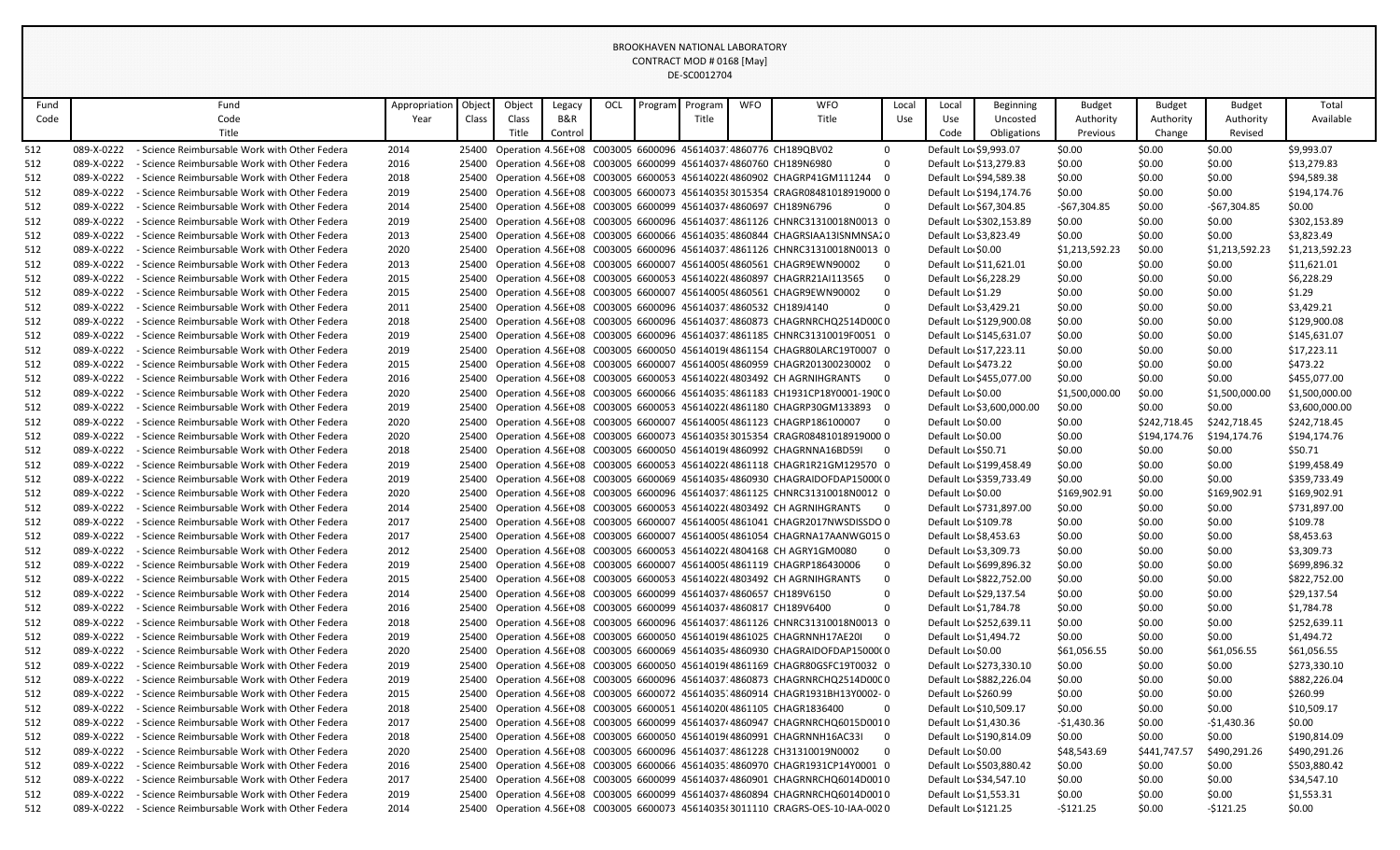| Fund | Fund                                                         | Appropriation | Objec | Object | Legacy  | OCL | Program | Program                                       | <b>WFO</b> | <b>WFO</b>                                                                     | Local                   | Local               | Beginning                 | <b>Budget</b>  | <b>Budget</b>   | <b>Budget</b>   | Total          |
|------|--------------------------------------------------------------|---------------|-------|--------|---------|-----|---------|-----------------------------------------------|------------|--------------------------------------------------------------------------------|-------------------------|---------------------|---------------------------|----------------|-----------------|-----------------|----------------|
| Code | Code                                                         | Year          | Class | Class  | B&R     |     |         | Title                                         |            | Title                                                                          | Use                     | Use                 | Uncosted                  | Authority      | Authority       | Authority       | Available      |
|      | Title                                                        |               |       | Title  | Control |     |         |                                               |            |                                                                                |                         | Code                | Obligations               | Previous       | Change          | Revised         |                |
| 512  | 089-X-0222<br>- Science Reimbursable Work with Other Federa  | 2016          | 25400 |        |         |     |         |                                               |            | Operation 4.56E+08 C003005 6600050 45614019(4860745 CHAGRNNJ12HA64I            | $\mathbf 0$             |                     | Default Lo \$6,224.31     | \$0.00         | \$0.00          | \$0.00          | \$6,224.31     |
| 512  | 089-X-0222<br>- Science Reimbursable Work with Other Federa  | 2017          | 25400 |        |         |     |         |                                               |            | Operation 4.56E+08 C003005 6600007 45614005(4860843 CHAGR20130015000000 0      |                         | Default Lo \$611.68 |                           | \$0.00         | \$0.00          | \$0.00          | \$611.68       |
| 512  | 089-X-0222<br>- Science Reimbursable Work with Other Federa  | 2015          |       |        |         |     |         |                                               |            | 25400 Operation 4.56E+08 C003005 6600067 45614035 4860964 CHAGR1931CM15Y0007 0 |                         |                     | Default Lo \$68,048.75    | \$0.00         | \$0.00          | \$0.00          | \$68,048.75    |
| 512  | 089-X-0222<br>- Science Reimbursable Work with Other Federa  | 2005          |       |        |         |     |         |                                               |            | 25400 Operation 4.56E+08 C003005 6600053 45614022(4803774 CH AGRRWWN05BNL 0    |                         |                     | Default Lo \$527,491.57   | \$0.00         | \$0.00          | \$0.00          | \$527,491.57   |
| 512  | 089-X-0222<br>- Science Reimbursable Work with Other Federa  | 2017          | 25400 |        |         |     |         |                                               |            | Operation 4.56E+08 C003005 6600007 45614005(4861037 CHAGR17EWN90001 0          |                         | Default Lo \$3.72   |                           | \$0.00         | \$0.00          | \$0.00          | \$3.72         |
| 512  | 089-X-0222<br>- Science Reimbursable Work with Other Federa  | 2014          | 25400 |        |         |     |         |                                               |            | Operation 4.56E+08 C003005 6600072 45614035 4860914 CHAGR1931BH13Y0002-0       |                         |                     | Default Lo \$6,708.87     | \$0.00         | \$0.00          | \$0.00          | \$6,708.87     |
| 512  | 089-X-0222<br>- Science Reimbursable Work with Other Federa  | 2018          | 25400 |        |         |     |         |                                               |            | Operation 4.56E+08 C003005 6600007 45614005(4860850 CHAGR20130028000001 0      |                         | Default Lo \$193.69 |                           | \$0.00         | \$0.00          | \$0.00          | \$193.69       |
| 512  | 089-X-0222<br>- Science Reimbursable Work with Other Federa  | 2020          | 25400 |        |         |     |         |                                               |            | Operation 4.56E+08 C003005 6600096 45614037.4860873 CHAGRNRCHQ2514D00C0        |                         | Default Lo \$0.00   |                           | \$194,174.75   | \$0.00          | \$194,174.75    | \$194,174.75   |
| 517  | 089-X-0222 - Science RW Agreements for Commercializing Techn | 2019          |       |        |         |     |         |                                               |            | 25400 Operation 4.56E+08 C003005 6600207 456167SC(4861108 CHAGR84329           | $\Omega$                |                     | Default Lo \$3,602,103.30 | \$0.00         | \$0.00          | \$0.00          | \$3,602,103.30 |
| 517  | 089-X-0222 - Science RW Agreements for Commercializing Techn | 2019          |       |        |         |     |         |                                               |            | 25400 Operation 4.56E+08 C003005 6600207 456167SC(4861010 CHAGR87353           | $\Omega$                |                     | Default Lo \$3,138,491.98 | \$0.00         | \$0.00          | \$0.00          | \$3,138,491.98 |
| 517  | 089-X-0222 - Science RW Agreements for Commercializing Techn | 2018          |       |        |         |     |         |                                               |            | 25400 Operation 4.56E+08 C003005 6600207 456167SC(4860826 CHAGR87228           | $\mathbf 0$             |                     | Default Lo \$7,745.02     | \$0.00         | \$0.00          | \$0.00          | \$7,745.02     |
| 517  | 089-X-0222 - Science RW Agreements for Commercializing Techn | 2018          | 25400 |        |         |     |         |                                               |            | Operation 4.56E+08 C003005 6600207 456167SC(4860834 CHAGR87231                 | $\mathbf 0$             |                     | Default Lo \$13,298.02    | \$0.00         | \$0.00          | \$0.00          | \$13,298.02    |
| 517  | 089-X-0222 - Science RW Agreements for Commercializing Techn | 2019          |       |        |         |     |         |                                               |            | 25400 Operation 4.56E+08 C003005 6600207 456167SC(4860823 CHAGR87225           | $\Omega$                |                     | Default Lo \$35,674.26    | \$0.00         | \$0.00          | \$0.00          | \$35,674.26    |
| 517  | 089-X-0222 - Science RW Agreements for Commercializing Techn | 2020          |       |        |         |     |         |                                               |            | 25400 Operation 4.56E+08 C003005 6600207 456167SC(4861108 CHAGR84329           | $\Omega$                | Default Lo \$0.00   |                           | \$1,260,437.86 | \$0.00          | \$1.260.437.86  | \$1,260,437.86 |
| 517  | 089-X-0222 - Science RW Agreements for Commercializing Techn | 2018          |       |        |         |     |         |                                               |            | 25400 Operation 4.56E+08 C003005 6600207 456167SC(4861108 CHAGR84329           | $\Omega$                |                     | Default Lo \$3,060,444.99 | \$0.00         | \$0.00          | \$0.00          | \$3,060,444.99 |
| 525  | 089-20/21-0222 - Science RW with Other Federal Agencies      | 2020          | 25400 |        |         |     |         |                                               |            | Operation 4.56E+08 C003005 6600007 45614005(4861131 CHAGRER2010020001          | $\Omega$                | Default Lo \$0.00   |                           | \$69,527.18    | \$0.00          | \$69,527.18     | \$69,527.18    |
| 525  | 089-20/21-0222 - Science RW with Other Federal Agencies      | 2020          |       |        |         |     |         |                                               |            | 25400 Operation 4.56E+08 C003005 6600050 45614019(4861214 CHAGRNNL20OB07A      | $\Omega$                | Default Lo \$0.00   |                           | \$110,000.00   | \$0.00          | \$110,000.00    | \$110,000.00   |
| 525  | 089-20/21-0222 - Science RW with Other Federal Agencies      | 2020          | 25400 |        |         |     |         |                                               |            | Operation 4.56E+08 C003005 6600050 45614019(4861216 CHAGR80HQTR20T0035 0       |                         | Default Lo \$0.00   |                           | \$100,266.99   | \$0.00          | \$100,266.99    | \$100,266.99   |
| 525  | 089-20/21-0222 - Science RW with Other Federal Agencies      | 2020          | 25400 |        |         |     |         |                                               |            | Operation 4.56E+08 C003005 6600050 45614019(4861207 CHAGR80JSC020T0003 0       |                         | Default Lo \$0.00   |                           | \$6,796,116.50 | \$0.00          | \$6,796,116.50  | \$6,796,116.50 |
| 525  | 089-20/21-0222 - Science RW with Other Federal Agencies      | 2020          | 25400 |        |         |     |         |                                               |            | Operation 4.56E+08 C003005 6600050 45614019(4861073 CHAGR80HQTR18T0015 0       |                         | Default Lo \$0.00   |                           | \$44,660.19    | \$0.00          | \$44,660.19     | \$44,660.19    |
| 525  | 089-20/21-0222 - Science RW with Other Federal Agencies      | 2020          | 25400 |        |         |     |         |                                               |            | Operation 4.56E+08 C003005 6600050 45614019(4861154 CHAGR80LARC19T0007 0       |                         | Default Lo \$0.00   |                           | \$31,445.63    | \$0.00          | \$31,445.63     | \$31,445.63    |
| 528  | 089-20/21-0222 ? Science CARES ACT Supplemental PL 116-136   | 2020          | 25400 |        |         |     |         | Operation KC000000 C002853 2925140 KC090101 0 |            | Default WFO Values                                                             | $\overline{0}$          | Default Lo \$0.00   |                           | \$150,000.00   | \$0.00          | \$150,000.00    | \$150,000.00   |
| 528  | 089-20/21-0222 ? Science CARES ACT Supplemental PL 116-136   | 2020          | 25400 |        |         |     |         | Operation KP000000(C001024 2925149 KP180730(0 |            | Default WFO Values                                                             | $\mathbf 0$             | Default Lo \$0.00   |                           | \$480,000.00   | \$0.00          | \$480,000.00    | \$480,000.00   |
| 528  | 089-20/21-0222 ? Science CARES ACT Supplemental PL 116-136   | 2020          | 25400 |        |         |     |         | Operation KC000000 C002853 2925141 KC090201 0 |            | Default WFO Values                                                             | $\mathbf 0$             | Default Lo \$0.00   |                           | \$3,850,000.00 | \$0.00          | \$3,850,000.00  | \$3,850,000.00 |
| 541  | 089-19/20-0222 ? Science Reimbursable Work with Other Federa | 2020          | 25400 |        |         |     |         |                                               |            | Operation 4.56E+08 C003005 6600050 45614019(4861207 CHAGR80JSC020T0003 0       |                         | Default Lo \$0.00   |                           | \$3,592,233.01 | \$0.00          | \$3,592,233.01  | \$3,592,233.01 |
| 541  | 089-19/20-0222 ? Science Reimbursable Work with Other Federa | 2020          | 25400 |        |         |     |         |                                               |            | Operation 4.56E+08 C003005 6600050 45614019(4860992 CHAGRNNA16BD59I            | $\mathbf 0$             | Default Lo \$0.00   |                           | \$48,543.69    | \$0.00          | \$48,543.69     | \$48,543.69    |
| 541  | 089-19/20-0222 ? Science Reimbursable Work with Other Federa | 2020          | 25400 |        |         |     |         |                                               |            | Operation 4.56E+08 C003005 6600050 45614019(4861211 CHAGR80GSFC19T0051 0       |                         | Default Lo \$0.00   |                           | \$316,019.42   | \$0.00          | \$316,019.42    | \$316,019.42   |
| 674  | 089-18/19-0228 - DA Primary Fund                             | 2018          | 25400 |        |         |     |         | Operation TT000000(C003093 4500001 TT102000(0 |            | Default WFO Values                                                             | $\mathbf 0$             |                     | Default Lo \$9,923.86     | \$0.00         | \$0.00          | \$0.00          | \$9,923.86     |
| 679  | 089-15/16-0228 - DA Transfer from USAID (23 USC 2392)        | 2015          | 25400 |        |         |     |         | Operation WA22000(C001104 2822390 WA22301(0   |            | Default WFO Values                                                             | 302064                  |                     | Climate RE \$40,000.00    | \$0.00         | \$0.00          | \$0.00          | \$40,000.00    |
| 681  | 089-14/15-0228 - DA IA Transfer from USAID (23 USC 2392)     | 2014          | 25400 |        |         |     |         | Operation WA22000(C001104 2822390 WA22301(0   |            | Default WFO Values                                                             | 0                       |                     | Default Lo \$39,548.18    | \$0.00         | \$0.00          | \$0.00          | \$39,548.18    |
| 692  | 089-14/15-0228 - DA Primary Fund (P.L. 113-76 FY14)          | 2014          | 25400 |        |         |     |         |                                               |            | Operation WN00000(C001118 1721222 WN02190(4860825 CHAGR87227                   | $\Omega$                |                     | Default Lo \$17,728.79    | \$0.00         | \$0.00          | \$0.00          | \$17,728.79    |
| 900  | 089-X-0240<br>- Weapons Activities (WA) Primary Fund (was T  | 2015          | 25400 |        |         |     |         | Operation DP800000 C002982 2222989 DP800000 0 |            | Default WFO Values                                                             | $\mathbf 0$             |                     | Default Lo \$1,260.15     | \$0.00         | \$0.00          | \$0.00          | \$1,260.15     |
| 900  | 089-X-0240<br>- Weapons Activities (WA) Primary Fund (was T  | 2019          | 25400 |        |         |     |         | Operation DP090900 C002955 2223112 DP090901 0 |            | Default WFO Values                                                             | $\Omega$                |                     | Default Lo \$35,687.86    | \$0.00         | \$0.00          | \$0.00          | \$35,687.86    |
| 900  | 089-X-0240<br>- Weapons Activities (WA) Primary Fund (was T  | 2014          | 25400 |        |         |     |         | Operation DP400000 C000925 2222480 DP401109 0 |            | Default WFO Values                                                             | $\mathbf 0$             |                     | Default Lo \$2,057.91     | -\$2,057.91    | \$0.00          | $-52,057.91$    | \$0.00         |
| 900  | 089-X-0240<br>- Weapons Activities (WA) Primary Fund (was T  | 2020          | 25400 |        |         |     |         | Operation DP090900 C002955 2223112 DP090901 0 |            | Default WFO Values                                                             | $\Omega$                | Default Lo \$0.00   |                           | \$427.000.00   | \$0.00          | \$427,000.00    | \$427,000.00   |
| 900  | 089-X-0240<br>- Weapons Activities (WA) Primary Fund (was T  | 2014          | 25400 |        |         |     |         | Operation DP120400 C000912 2220743 DP120401 0 |            | Default WFO Values                                                             | $\mathbf 0$             | Default Lo \$836.82 |                           | \$0.00         | \$0.00          | \$0.00          | \$836.82       |
| 910  | 089-X-0240<br>- WA Reimbursable Work with Other Federal Age  | 2014          | 25400 |        |         |     |         |                                               |            | Operation 4.56E+08 C003005 6600084 45614036I 4841247 CHAGRHSHQDC10X0059 0      |                         |                     | Default Lo \$4,212.25     | \$0.00         | \$0.00          | \$0.00          | \$4,212.25     |
| 910  | 089-X-0240<br>- WA Reimbursable Work with Other Federal Age  | 2017          | 25400 |        |         |     |         |                                               |            | Operation 4.56E+08 C003005 6600072 45614035 4860787 CHAGRSIAA1213ISNNAD 0      |                         | Default Lo \$0.01   |                           | \$0.00         | \$0.00          | \$0.00          | \$0.01         |
| 910  | 089-X-0240<br>- WA Reimbursable Work with Other Federal Age  | 2014          | 25400 |        |         |     |         |                                               |            | Operation 4.56E+08 C003005 6600084 45614036I 4860915 CHAGRHSHQPM14X002(0       |                         |                     | Default Lo \$11,352.52    | \$0.00         | \$0.00          | \$0.00          | \$11,352.52    |
| 910  | 089-X-0240<br>- WA Reimbursable Work with Other Federal Age  | 2014          | 25400 |        |         |     |         |                                               |            | Operation 4.56E+08 C003005 6600084 45614036I 4860789 CHAGRHSHQDC12X0034 0      |                         |                     | Default Lo \$4,403.81     | \$0.00         | \$0.00          | \$0.00          | \$4,403.81     |
| 910  | 089-X-0240<br>- WA Reimbursable Work with Other Federal Age  | 2015          | 25400 |        |         |     |         |                                               |            | Operation 4.56E+08 C003005 6600014 45614007! 4860884 CHAGRW74RDV41125660       |                         |                     | Default Lo \$34,783.01    | \$0.00         | $-$ \$34,783.01 | $-$ \$34,783.01 | \$0.00         |
| 910  | 089-X-0240<br>- WA Reimbursable Work with Other Federal Age  | 2014          | 25400 |        |         |     |         |                                               |            | Operation 4.56E+08 C003005 6600072 45614035 4860787 CHAGRSIAA1213ISNNAD 0      |                         | Default Lo \$849.00 |                           | \$0.00         | \$0.00          | \$0.00          | \$849.00       |
| 910  | 089-X-0240<br>- WA Reimbursable Work with Other Federal Age  | 2015          | 25400 |        |         |     |         |                                               |            | Operation 4.56E+08 C003005 6600084 45614036I 4860847 CHAGRHSHQDC13X0023 0      |                         |                     | Default Lo \$34,200.86    | \$0.00         | \$0.00          | \$0.00          | \$34,200.86    |
| 1050 | 089-X-0243<br>- Other Defense Activities (ODA) Primary Fund  | 2019          | 25400 |        |         |     |         | Operation HQ000000 C002425 3184701 HQ100100 0 |            | Default WFO Values                                                             | $\overline{\mathbf{0}}$ |                     | Default Lo \$67,876.51    | \$0.00         | \$0.00          | \$0.00          | \$67,876.51    |
| 1050 | 089-X-0243<br>- Other Defense Activities (ODA) Primary Fund  | 2018          | 25400 |        |         |     |         | Operation HU000000 C002426 3184709 HU2006100  |            | Default WFO Values                                                             | $\mathbf 0$             | Default Lo \$8.89   |                           | \$0.00         | \$0.00          | \$0.00          | \$8.89         |
| 1055 | 089-X-0243<br>- ODA Reimbursable Work with Other Federal Ag  | 2018          | 25400 |        |         |     |         |                                               |            | Operation 4.56E+08 C003005 6600040 45614014. 4861113 CHAGREAOC0048606          | $\Omega$                |                     | Default Lo \$3,776.95     | \$0.00         | \$0.00          | \$0.00          | \$3,776.95     |
| 1055 | 089-X-0243<br>- ODA Reimbursable Work with Other Federal Ag  | 2017          |       |        |         |     |         |                                               |            | 25400 Operation 4.56E+08 C003005 6600084 45614036I 4861005 CHAGRHSHQDN16X00020 |                         |                     | Default Lo \$1,122,345.17 | \$0.00         | \$0.00          | \$0.00          | \$1,122,345.17 |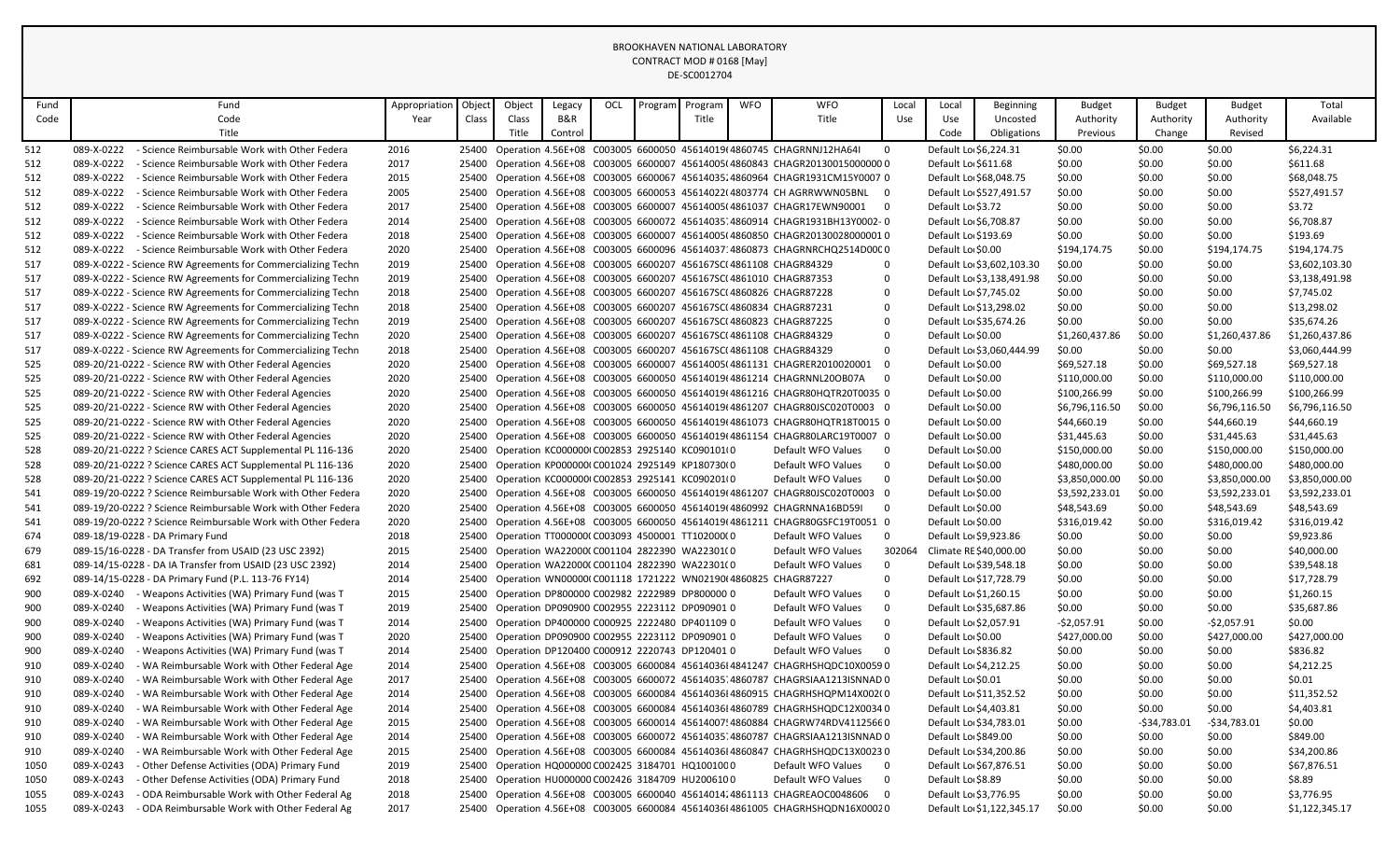| Fund |            | Fund                                          | Appropriation | Objec | Object                                             | Legacy  | OCL | Program | Program | <b>WFO</b> | <b>WFO</b>                                                                                      | Local       | Local                  | Beginning               | <b>Budget</b>  | <b>Budget</b> | <b>Budget</b>                 | Total          |
|------|------------|-----------------------------------------------|---------------|-------|----------------------------------------------------|---------|-----|---------|---------|------------|-------------------------------------------------------------------------------------------------|-------------|------------------------|-------------------------|----------------|---------------|-------------------------------|----------------|
| Code |            | Code                                          | Year          | Class | Class                                              | B&R     |     |         | Title   |            | Title                                                                                           | Use         | Use                    | Uncosted                | Authority      | Authority     | Authority                     | Available      |
|      |            | Title                                         |               |       | Title                                              | Control |     |         |         |            |                                                                                                 |             | Code                   | Obligations             | Previous       | Change        | Revised                       |                |
| 1055 | 089-X-0243 | - ODA Reimbursable Work with Other Federal Ag | 2015          | 25400 |                                                    |         |     |         |         |            | Operation 4.56E+08 C003005 6600084 45614036I 4860923 CHARGHSHQPM14X-0010                        |             | Default Lo \$696.09    |                         | \$0.00         | \$0.00        | \$0.00                        | \$696.09       |
| 1055 | 089-X-0243 | - ODA Reimbursable Work with Other Federal Ag | 2018          | 25400 |                                                    |         |     |         |         |            | Operation 4.56E+08 C003005 6600084 45614036I 4861051 CHAGRHSHQPM17X002:0                        |             |                        | Default Lo \$149,682.38 | \$0.00         | \$0.00        | \$0.00                        | \$149,682.38   |
| 1055 | 089-X-0243 | - ODA Reimbursable Work with Other Federal Ag | 2015          | 25400 |                                                    |         |     |         |         |            | Operation 4.56E+08 C003005 6600084 45614036I 4860933 CHAGRHSHQPM15X000.0                        |             | Default Lo \$2,147.71  |                         | \$0.00         | \$0.00        | \$0.00                        | \$2,147.71     |
| 1055 | 089-X-0243 | - ODA Reimbursable Work with Other Federal Ag | 2018          | 25400 |                                                    |         |     |         |         |            | Operation 4.56E+08 C003005 6600040 45614014.4861094 CHAGREAOC0046634 0                          |             | Default Lo \$9,985.94  |                         | \$0.00         | \$0.00        | \$0.00                        | \$9,985.94     |
| 1055 | 089-X-0243 | - ODA Reimbursable Work with Other Federal Ag | 2017          | 25400 |                                                    |         |     |         |         |            | Operation 4.56E+08 C003005 6600084 45614036I 4861049 CHAGRHSHQPM17X0014 0                       |             | Default Lo \$1,108.00  |                         | \$0.00         | \$0.00        | \$0.00                        | \$1,108.00     |
| 1055 | 089-X-0243 | - ODA Reimbursable Work with Other Federal Ag | 2019          | 25400 |                                                    |         |     |         |         |            | Operation 4.56E+08 C003005 6600040 45614014.4861152 CHAGRHQ0642921580 0                         |             |                        | Default Lo \$172,483.51 | \$0.00         | \$0.00        | \$0.00                        | \$172,483.51   |
| 1055 | 089-X-0243 | - ODA Reimbursable Work with Other Federal Ag | 2016          |       |                                                    |         |     |         |         |            | 25400 Operation 4.56E+08 C003005 6600084 45614036I 4861008 CHAGRHSHQDN16X00020                  |             | Default Lo \$25,000.00 |                         | \$0.00         | \$0.00        | \$0.00                        | \$25,000.00    |
| 1055 | 089-X-0243 | - ODA Reimbursable Work with Other Federal Ag | 2018          | 25400 |                                                    |         |     |         |         |            | Operation 4.56E+08 C003005 6600084 45614036I 4861024 CHAGRHSHQPM16X002(0                        |             | Default Lo \$3,598.73  |                         | \$0.00         | \$0.00        | \$0.00                        | \$3,598.73     |
| 1055 | 089-X-0243 | - ODA Reimbursable Work with Other Federal Ag | 2018          |       |                                                    |         |     |         |         |            | 25400 Operation 4.56E+08 C003005 6600040 45614014.4861097 CHAGREAOC0043663 0                    |             | Default Lo \$3,745.35  |                         | \$0.00         | \$0.00        | \$0.00                        | \$3,745.35     |
| 1055 | 089-X-0243 | - ODA Reimbursable Work with Other Federal Ag | 2019          |       |                                                    |         |     |         |         |            | 25400 Operation 4.56E+08 C003005 6600040 45614014.4861171 CHAGREAOC0071362 0                    |             |                        | Default Lo \$174,182.91 | \$0.00         | \$0.00        | \$0.00                        | \$174,182.91   |
| 1055 | 089-X-0243 | ODA Reimbursable Work with Other Federal Ag   | 2018          |       |                                                    |         |     |         |         |            | 25400 Operation 4.56E+08 C003005 6600040 45614014 4861095 CHAGREAOC0041083 0                    |             | Default Lo \$261.12    |                         | \$0.00         | \$0.00        | \$0.00                        | \$261.12       |
| 1055 | 089-X-0243 | ODA Reimbursable Work with Other Federal Ag   | 2015          | 25400 |                                                    |         |     |         |         |            | Operation 4.56E+08 C003005 6600084 45614036I 4860960 CHAGRHSHQDC15X0014 0                       |             |                        | Default Lo \$120,639.12 | \$0.00         | \$0.00        | \$0.00                        | \$120,639.12   |
| 1055 | 089-X-0243 | ODA Reimbursable Work with Other Federal Ag   | 2019          |       |                                                    |         |     |         |         |            | 25400 Operation 4.56E+08 C003005 6600084 45614036I4861140 CHAGR70RSAT18KPM00 0                  |             |                        | Default Lo \$95,699.66  | \$0.00         | \$0.00        | \$0.00                        | \$95,699.66    |
| 1055 | 089-X-0243 | ODA Reimbursable Work with Other Federal Ag   | 2019          | 25400 |                                                    |         |     |         |         |            | Operation 4.56E+08 C003005 6600084 45614036I 4861143 CHAGR70RSAT18KPM00 0                       |             |                        | Default Lo \$106,799.55 | \$0.00         | \$0.00        | \$0.00                        | \$106,799.55   |
| 1055 | 089-X-0243 | ODA Reimbursable Work with Other Federal Ag   | 2018          | 25400 |                                                    |         |     |         |         |            | Operation 4.56E+08 C003005 6600040 45614014 4861085 CHAGRNR78G17304GS0 0                        |             | Default Lo \$996.57    |                         | \$0.00         | \$0.00        | \$0.00                        | \$996.57       |
| 1055 | 089-X-0243 | ODA Reimbursable Work with Other Federal Ag   | 2019          | 25400 |                                                    |         |     |         |         |            | Operation 4.56E+08 C003005 6600040 45614014. 4861148 CHAGREAOC0065054 0                         |             | Default Lo \$98,179.86 |                         | \$0.00         | \$0.00        | \$0.00                        | \$98,179.86    |
| 1055 | 089-X-0243 | ODA Reimbursable Work with Other Federal Ag   | 2017          | 25400 |                                                    |         |     |         |         |            | Operation 4.56E+08 C003005 6600084 45614036I 4861048 CHAGRHSHQPM17X002.0                        |             | Default Lo \$6,585.86  |                         | \$0.00         | \$0.00        | \$0.00                        | \$6,585.86     |
| 1055 | 089-X-0243 | - ODA Reimbursable Work with Other Federal Ag | 2016          | 25400 |                                                    |         |     |         |         |            | Operation 4.56E+08 C003005 6600084 45614036I 4860960 CHAGRHSHQDC15X0014 0                       |             | Default Lo \$90,000.00 |                         | \$0.00         | \$0.00        | \$0.00                        | \$90,000.00    |
| 1055 | 089-X-0243 | ODA Reimbursable Work with Other Federal Ag   | 2019          | 25400 |                                                    |         |     |         |         |            | Operation 4.56E+08 C003005 6600040 45614014.4861055 CHAGRNCSC17007                              | $\mathbf 0$ |                        | Default Lo \$300,000.00 | \$0.00         | \$0.00        | \$0.00                        | \$300,000.00   |
| 1055 | 089-X-0243 | - ODA Reimbursable Work with Other Federal Ag | 2019          | 25400 |                                                    |         |     |         |         |            | Operation 4.56E+08 C003005 6600040 45614014.4861149 CHAGREAOC0065013 0                          |             |                        | Default Lo \$119,234.20 | \$0.00         | \$0.00        | \$0.00                        | \$119,234.20   |
| 1055 | 089-X-0243 | - ODA Reimbursable Work with Other Federal Ag | 2018          | 25400 |                                                    |         |     |         |         |            | Operation 4.56E+08 C003005 6600040 45614014 4861117 CHAGRNR00118058GR0.0                        |             |                        | Default Lo \$125,511.81 | \$0.00         | \$0.00        | \$0.00                        | \$125,511.81   |
| 1055 | 089-X-0243 | - ODA Reimbursable Work with Other Federal Ag | 2012          | 25400 |                                                    |         |     |         |         |            | Operation 4.56E+08 C003005 6600084 45614036I 4860789 CHAGRHSHQDC12X0034 0                       |             | Default Lo \$1,561.80  |                         | \$0.00         | \$0.00        | \$0.00                        | \$1,561.80     |
| 1055 | 089-X-0243 | - ODA Reimbursable Work with Other Federal Ag | 2016          | 25400 |                                                    |         |     |         |         |            | Operation 4.56E+08 C003005 6600084 45614036I 4860994 CHAGRHSHQPM16X000 0                        |             | Default Lo \$2,561.17  |                         | $-52,561.17$   | \$0.00        | $-52,561.17$                  | \$0.00         |
| 1055 | 089-X-0243 | - ODA Reimbursable Work with Other Federal Ag | 2018          | 25400 |                                                    |         |     |         |         |            | Operation 4.56E+08 C003005 6600040 45614014.4861083 CHAGREAOC0038905 0                          |             |                        | Default Lo \$22,941.95  | \$0.00         | \$0.00        | \$0.00                        | \$22,941.95    |
| 1055 | 089-X-0243 | - ODA Reimbursable Work with Other Federal Ag | 2019          |       |                                                    |         |     |         |         |            | 25400 Operation 4.56E+08 C003005 6600084 45614036I4861129 CHAGR70RSAT18KPM00 0                  |             |                        | Default Lo \$112,112.00 | \$0.00         | \$0.00        | \$0.00                        | \$112,112.00   |
| 1055 | 089-X-0243 | ODA Reimbursable Work with Other Federal Ag   | 2016          | 25400 |                                                    |         |     |         |         |            | Operation 4.56E+08 C003005 6600040 45614014 4861013 CHAGRNID8G16196GS210                        |             |                        | Default Lo \$100,000.00 | \$0.00         | S0.00         | \$0.00                        | \$100,000.00   |
| 1055 | 089-X-0243 | ODA Reimbursable Work with Other Federal Ag   | 2018          | 25400 |                                                    |         |     |         |         |            | Operation 4.56E+08 C003005 6600084 45614036I 4861129 CHAGR70RSAT18KPM00 0                       |             | Default Lo \$30.529.83 |                         | \$0.00         | \$0.00        | \$0.00                        | \$30,529.83    |
| 1055 | 089-X-0243 | - ODA Reimbursable Work with Other Federal Ag | 2020          | 25400 |                                                    |         |     |         |         |            | Operation 4.56E+08 C003005 6600084 45614036I 3015399 CRAGR70RSAT19KPM00I0                       |             | Default Lo \$0.00      |                         | \$30,000.00    | \$0.00        | \$30,000.00                   | \$30,000.00    |
| 1055 | 089-X-0243 | - ODA Reimbursable Work with Other Federal Ag | 2018          |       |                                                    |         |     |         |         |            | 25400 Operation 4.56E+08 C003005 6600038 45614013! 4861106 CHAGRHR0011835865 0                  |             | Default Lo \$3,607.88  |                         | \$0.00         | \$0.00        | \$0.00                        | \$3,607.88     |
| 1055 | 089-X-0243 | - ODA Reimbursable Work with Other Federal Ag | 2018          | 25400 |                                                    |         |     |         |         |            | Operation 4.56E+08 C003005 6600040 45614014.4861110 CH16003D20181805150 0                       |             | Default Lo \$338.24    |                         | \$0.00         | \$0.00        | \$0.00                        | \$338.24       |
| 1055 | 089-X-0243 | - ODA Reimbursable Work with Other Federal Ag | 2019          | 25400 |                                                    |         |     |         |         |            | Operation 4.56E+08 C003005 6600040 45614014 4861150 CHAGREAOC0064426<br>റ                       |             |                        | Default Lo \$119,804.68 | \$0.00         | \$0.00        | \$0.00                        | \$119,804.68   |
| 1055 | 089-X-0243 | - ODA Reimbursable Work with Other Federal Ag | 2018          | 25400 |                                                    |         |     |         |         |            | Operation 4.56E+08 C003005 6600040 45614014; 4861055 CHAGRNCSC17007<br>$\overline{0}$           |             |                        | Default Lo \$299,732.80 | \$0.00         | \$0.00        | \$0.00                        | \$299,732.80   |
| 1055 | 089-X-0243 | - ODA Reimbursable Work with Other Federal Ag | 2020          |       |                                                    |         |     |         |         |            | 25400 Operation 4.56E+08 C003005 6600084 45614036I 4861129 CHAGR70RSAT18KPM00 0                 |             | Default Lo \$0.00      |                         | \$0.00         |               | \$1,050,000.00 \$1,050,000.00 | \$1,050,000.00 |
| 1055 | 089-X-0243 | - ODA Reimbursable Work with Other Federal Ag | 2018          |       |                                                    |         |     |         |         |            | 25400 Operation 4.56E+08 C003005 6600040 45614014 4861112 CHAGREAOC0044286 0                    |             | Default Lo \$69,446.97 |                         | \$0.00         | \$0.00        | \$0.00                        | \$69,446.97    |
| 1055 | 089-X-0243 | - ODA Reimbursable Work with Other Federal Ag | 2018          | 25400 |                                                    |         |     |         |         |            | Operation 4.56E+08 C003005 6600109 45614006; 4861078 CHAGRF4FBFP8012G1010                       |             | Default Lo \$332.65    |                         | \$0.00         | \$0.00        | \$0.00                        | \$332.65       |
| 1055 | 089-X-0243 | - ODA Reimbursable Work with Other Federal Ag | 2016          |       |                                                    |         |     |         |         |            | 25400 Operation 4.56E+08 C003005 6600084 45614036I4860997 CHAGRHSHQPM16X000 0                   |             |                        | Default Lo \$17,697.10  | \$0.00         | \$0.00        | \$0.00                        | \$17,697.10    |
| 1055 | 089-X-0243 | - ODA Reimbursable Work with Other Federal Ag | 2019          |       |                                                    |         |     |         |         |            | 25400 Operation 4.56E+08 C003005 6600038 45614013! 4861137 CHAGRHR0011938097 0                  |             | Default Lo \$56,714.69 |                         | \$0.00         | \$0.00        | \$0.00                        | \$56,714.69    |
| 1055 | 089-X-0243 | - ODA Reimbursable Work with Other Federal Ag | 2019          |       |                                                    |         |     |         |         |            | 25400 Operation 4.56E+08 C003005 6600084 45614036I 4861172 CHAGRHSFEMW19IRWA 0                  |             | Default Lo \$5,654.21  |                         | \$0.00         | \$0.00        | \$0.00                        | \$5,654.21     |
| 1055 | 089-X-0243 | ODA Reimbursable Work with Other Federal Ag   | 2018          | 25400 |                                                    |         |     |         |         |            | Operation 4.56E+08 C003005 6600040 45614014.4861082 CHAGREAOC0038769                            |             | Default Lo \$403.92    |                         | -\$403.92      | \$0.00        | $-5403.92$                    | \$0.00         |
| 1055 | 089-X-0243 | ODA Reimbursable Work with Other Federal Ag   | 2019          |       |                                                    |         |     |         |         |            | 25400 Operation 4.56E+08 C003005 6600040 45614014.4861166 CHAGRNR78G19028GS3 0                  |             |                        | Default Lo \$123,499.49 | \$0.00         | \$0.00        | \$0.00                        | \$123,499.49   |
| 1055 | 089-X-0243 | ODA Reimbursable Work with Other Federal Ag   | 2019          | 25400 |                                                    |         |     |         |         |            | Operation 4.56E+08 C003005 6600040 45614014.4861155 CHAGREAOC0059950<br>$\overline{\mathbf{0}}$ |             |                        | Default Lo \$127,323.50 | \$0.00         | \$0.00        | \$0.00                        | \$127,323.50   |
| 1055 | 089-X-0243 | ODA Reimbursable Work with Other Federal Ag   | 2018          | 25400 |                                                    |         |     |         |         |            | Operation 4.56E+08 C003005 6600084 45614036I 4861124 CHAGR70FA5018K00000 0                      |             | Default Lo \$15,635.71 |                         | \$0.00         | \$0.00        | \$0.00                        | \$15,635.71    |
| 1055 | 089-X-0243 | ODA Reimbursable Work with Other Federal Ag   | 2016          | 25400 |                                                    |         |     |         |         |            | Operation 4.56E+08 C003005 6600033 45614012 4861006 CHAGR1002721193                             | $\mathbf 0$ | Default Lo \$2,259.69  |                         | \$0.00         | \$0.00        | \$0.00                        | \$2,259.69     |
| 1055 | 089-X-0243 | ODA Reimbursable Work with Other Federal Ag   | 2019          | 25400 |                                                    |         |     |         |         |            | Operation 4.56E+08 C003005 6600040 45614014; 4861147 CHAGREAOC0066567 0                         |             | Default Lo \$345.96    |                         | $-$ \$345.96   | \$0.00        | $-5345.96$                    | \$0.00         |
| 1055 | 089-X-0243 | ODA Reimbursable Work with Other Federal Ag   | 2016          | 25400 |                                                    |         |     |         |         |            | Operation 4.56E+08 C003005 6600084 45614036I 4842534 CHAGRHSHQDC15X0013 0                       |             | Default Lo \$21,555.93 |                         | \$0.00         | \$0.00        | \$0.00                        | \$21,555.93    |
| 1060 | 089-X-0243 | - ODA Specialized Security Activities Non-Pro | 2017          | 25400 | Operation GD600000 C002970 3203779 GD605010 0      |         |     |         |         |            | Default WFO Values                                                                              | $\mathbf 0$ | Default Lo \$864.41    |                         | -\$864.41      | \$0.00        | $-$ \$864.41                  | \$0.00         |
| 1060 | 089-X-0243 | - ODA Specialized Security Activities Non-Pro | 2020          |       | 25400 Operation GD600000 C002970 3203763 GD6020300 |         |     |         |         |            | Default WFO Values                                                                              | $\mathbf 0$ | Default Lo \$0.00      |                         | \$3,253,300.00 | \$0.00        | \$3,253,300.00                | \$3,253,300.00 |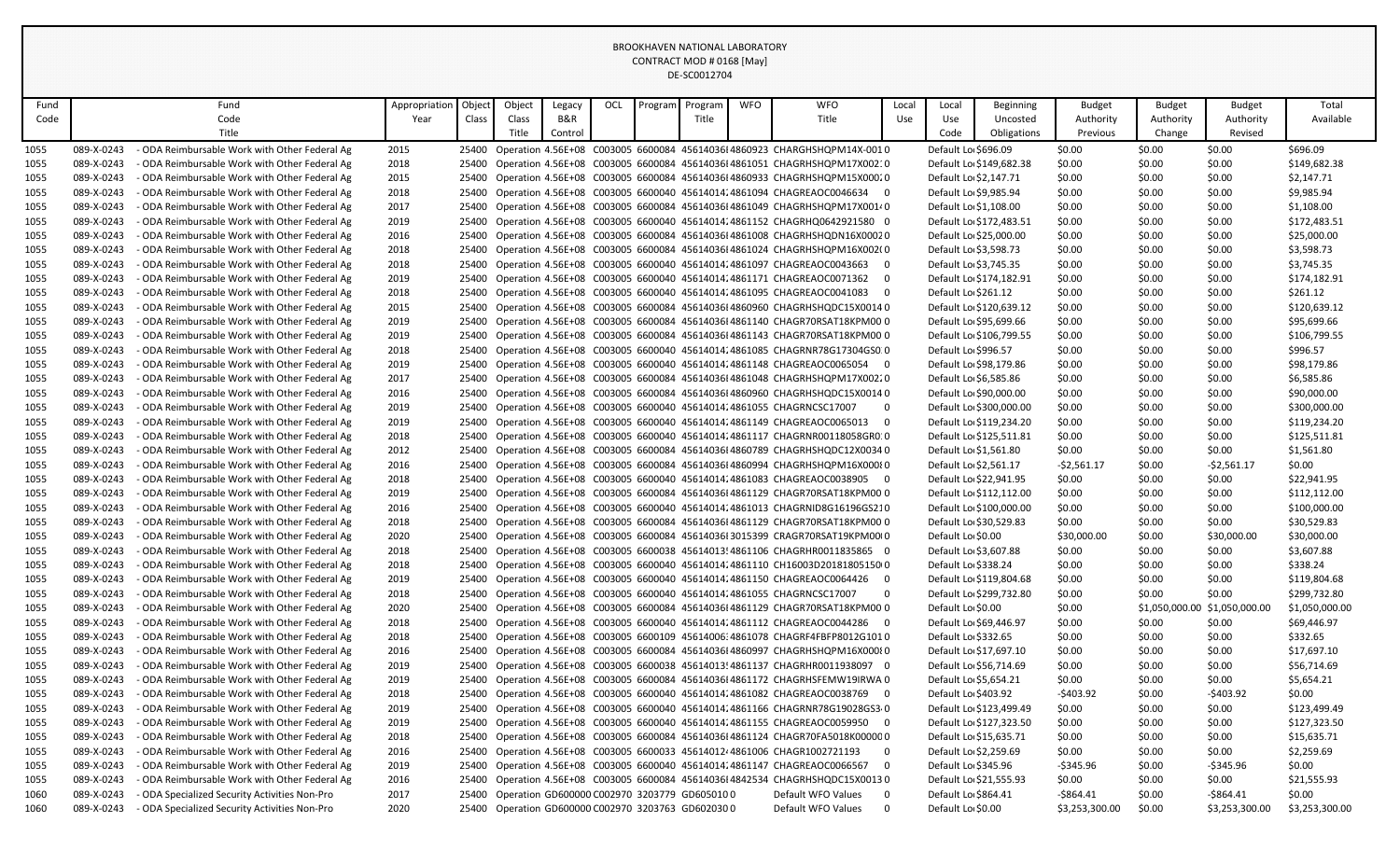| Fund |            | Fund                                                         | Appropriation | Object | Object | Legacy  | OCL | Program | Program                                       | <b>WFO</b> | <b>WFO</b>                                                                | Local          | Local                 | Beginning               | <b>Budget</b>  | <b>Budget</b> | <b>Budget</b>  | Total          |
|------|------------|--------------------------------------------------------------|---------------|--------|--------|---------|-----|---------|-----------------------------------------------|------------|---------------------------------------------------------------------------|----------------|-----------------------|-------------------------|----------------|---------------|----------------|----------------|
| Code |            | Code                                                         | Year          | Class  | Class  | B&R     |     |         | Title                                         |            | Title                                                                     | Use            | Use                   | Uncosted                | Authority      | Authority     | Authority      | Available      |
|      |            | Title                                                        |               |        | Title  | Control |     |         |                                               |            |                                                                           |                | Code                  | Obligations             | Previous       | Change        | Revised        |                |
| 1060 | 089-X-0243 | - ODA Specialized Security Activities Non-Pro                | 2018          | 25400  |        |         |     |         | Operation GD600000 C002970 3203780 GD605020 0 |            | Default WFO Values                                                        | $\mathbf 0$    | Default Lo \$147.49   |                         | \$0.00         | \$0.00        | \$0.00         | \$147.49       |
| 1060 | 089-X-0243 | - ODA Specialized Security Activities Non-Pro                | 2019          | 25400  |        |         |     |         | Operation GD600000 C002970 3203769 GD602090 0 |            | Default WFO Values                                                        | $\mathbf 0$    |                       | Default Lo \$159,749.68 | \$0.00         | \$0.00        | \$0.00         | \$159,749.68   |
| 1060 | 089-X-0243 | - ODA Specialized Security Activities Non-Pro                | 2019          | 25400  |        |         |     |         | Operation GD600000 C002970 3203763 GD602030 0 |            | Default WFO Values                                                        | $\mathsf 0$    |                       | Default Lo \$506,503.22 | \$0.00         | \$0.00        | \$0.00         | \$506,503.22   |
| 1060 | 089-X-0243 | - ODA Specialized Security Activities Non-Pro                | 2018          | 25400  |        |         |     |         | Operation GD600000 C002970 3203764 GD602040 0 |            | Default WFO Values                                                        | $\mathsf 0$    |                       | Default Lo \$44,205.46  | \$0.00         | \$0.00        | \$0.00         | \$44,205.46    |
| 1060 | 089-X-0243 | - ODA Specialized Security Activities Non-Pro                | 2019          | 25400  |        |         |     |         | Operation GD600000 C002970 3203761 GD602010 0 |            | Default WFO Values                                                        | $\mathbf 0$    |                       | Default Lo \$178,271.45 | \$0.00         | \$0.00        | \$0.00         | \$178,271.45   |
| 1060 | 089-X-0243 | - ODA Specialized Security Activities Non-Pro                | 2019          | 25400  |        |         |     |         | Operation GD600000 C002970 3203762 GD602020 0 |            | Default WFO Values                                                        | $\mathbf 0$    |                       | Default Lo \$31,594.63  | \$0.00         | \$0.00        | \$0.00         | \$31,594.63    |
| 1060 | 089-X-0243 | - ODA Specialized Security Activities Non-Pro                | 2020          | 25400  |        |         |     |         | Operation GD600000 C002970 3203764 GD602040 0 |            | Default WFO Values                                                        | $\mathbf 0$    | Default Lo \$0.00     |                         | \$20,000.00    | \$0.00        | \$20,000.00    | \$20,000.00    |
| 1060 | 089-X-0243 | - ODA Specialized Security Activities Non-Pro                | 2020          | 25400  |        |         |     |         | Operation GD600000 C002970 3203761 GD6020100  |            | Default WFO Values                                                        | $\mathbf 0$    | Default Lo \$0.00     |                         | \$790,500.00   | \$0.00        | \$790,500.00   | \$790,500.00   |
| 1071 |            | 089-19/20-0243 - ODA Reimbursable Work with Other Federal Ag | 2020          | 25400  |        |         |     |         |                                               |            | Operation 4.56E+08 C003005 6600109 45614006; 4861188 CHAGRF4FBFP9149G1010 |                | Default Lo \$0.00     |                         | \$14,563.11    | \$0.00        | \$14,563.11    | \$14,563.11    |
| 1071 |            | 089-19/20-0243 - ODA Reimbursable Work with Other Federal Ag | 2020          | 25400  |        |         |     |         |                                               |            | Operation 4.56E+08 C003005 6600040 45614014 4861194 CHAGRHQ0147972117 0   |                | Default Lo \$0.00     |                         | \$250,000.00   | \$0.00        | \$250,000.00   | \$250,000.00   |
| 1551 | 089-X-0309 | - Defense Nuclear Nonproliferation (DNN) Prim                | 2020          | 25400  |        |         |     |         | Operation CT800000(C003284 2223023 CT840401(0 |            | Default WFO Values                                                        | $\overline{0}$ | Default Lo \$0.00     |                         | \$79,000.00    | \$0.00        | \$79,000.00    | \$79,000.00    |
| 1551 | 089-X-0309 | - Defense Nuclear Nonproliferation (DNN) Prim                | 2019          | 25400  |        |         |     |         | Operation DN100500 C003088 2223152 DN1005010  |            | Default WFO Values                                                        | $\mathbf 0$    |                       | Default Lo \$185,729.08 | \$0.00         | \$0.00        | \$0.00         | \$185,729.08   |
| 1551 | 089-X-0309 | - Defense Nuclear Nonproliferation (DNN) Prim                | 2020          | 25400  |        |         |     |         | Operation CT800000(C003284 2223020 CT840100(0 |            | Default WFO Values                                                        | $\mathbf 0$    | Default Lo \$0.00     |                         | \$2,437,570.00 | \$0.00        | \$2,437,570.00 | \$2,437,570.00 |
| 1551 | 089-X-0309 | Defense Nuclear Nonproliferation (DNN) Prim                  | 2017          | 25400  |        |         |     |         | Operation DN100100 C003034 2223049 DN1001010  |            | Default WFO Values                                                        | $\mathbf 0$    |                       | Default Lo \$139,186.91 | \$0.00         | \$0.00        | \$0.00         | \$139,186.91   |
| 1551 | 089-X-0309 | Defense Nuclear Nonproliferation (DNN) Prim                  | 2020          | 25400  |        |         |     |         | Operation DN400000 C003042 2223095 DN4001020  |            | Default WFO Values                                                        | $\mathbf 0$    | Default Lo \$0.00     |                         | \$688,000.00   | $-$60,000.00$ | \$628,000.00   | \$628,000.00   |
| 1551 | 089-X-0309 | Defense Nuclear Nonproliferation (DNN) Prim                  | 2015          | 25400  |        |         |     |         | Operation NN500000 C001058 2221235 NN5002020  |            | Default WFO Values                                                        | $\mathbf 0$    |                       | Default Lo \$728,917.12 | $-$9,475.00$   | \$0.00        | $-$9,475.00$   | \$719,442.12   |
| 1551 | 089-X-0309 | Defense Nuclear Nonproliferation (DNN) Prim                  | 2019          | 25400  |        |         |     |         | Operation CT800000(C003284 2223023 CT840401(0 |            | Default WFO Values                                                        | $\mathbf 0$    | Default Lo \$2,159.62 |                         | \$0.00         | \$0.00        | \$0.00         | \$2,159.62     |
| 1551 | 089-X-0309 | Defense Nuclear Nonproliferation (DNN) Prim                  | 2020          | 25400  |        |         |     |         | Operation DN201100 C003119 2223181 DN2011000  |            | Default WFO Values                                                        | $\mathbf 0$    | Default Lo \$0.00     |                         | \$250,000.00   | \$0.00        | \$250,000.00   | \$250,000.00   |
| 1551 | 089-X-0309 | Defense Nuclear Nonproliferation (DNN) Prim                  | 2019          | 25400  |        |         |     |         | Operation DN400000 C003042 2223101 DN4003010  |            | Default WFO Values                                                        | $\mathbf 0$    | Default Lo \$9,981.33 |                         | \$0.00         | \$0.00        | \$0.00         | \$9,981.33     |
| 1551 | 089-X-0309 | Defense Nuclear Nonproliferation (DNN) Prim                  | 2020          | 25400  |        |         |     |         | Operation CT800000(C003284 2223022 CT840300(0 |            | Default WFO Values                                                        | $\mathbf 0$    | Default Lo \$0.00     |                         | \$100,000.00   | \$0.00        | \$100,000.00   | \$100,000.00   |
| 1551 | 089-X-0309 | Defense Nuclear Nonproliferation (DNN) Prim                  | 2020          | 25400  |        |         |     |         | Operation CT800000(C003284 2223144 CT800100(0 |            | Default WFO Values                                                        | $\mathbf 0$    | Default Lo \$0.00     |                         | \$60,000.00    | \$0.00        | \$60,000.00    | \$60,000.00    |
| 1551 | 089-X-0309 | Defense Nuclear Nonproliferation (DNN) Prim                  | 2020          | 25400  |        |         |     |         | Operation DN400000 C003042 2223210 DN4001050  |            | Default WFO Values                                                        | $\mathsf 0$    | Default Lo \$0.00     |                         | \$230,000.00   | \$0.00        | \$230,000.00   | \$230,000.00   |
| 1551 | 089-X-0309 | Defense Nuclear Nonproliferation (DNN) Prim                  | 2015          | 25400  |        |         |     |         | Operation NN500000 C001058 2221234 NN5002010  |            | Default WFO Values                                                        | $\mathbf 0$    |                       | Default Lo \$18,170.30  | \$9,475.00     | \$0.00        | \$9,475.00     | \$27,645.30    |
| 1551 | 089-X-0309 | Defense Nuclear Nonproliferation (DNN) Prim                  | 2020          | 25400  |        |         |     |         | Operation DN400000 C003042 2223102 DN4003020  |            | Default WFO Values                                                        | $\mathbf 0$    | Default Lo \$0.00     |                         | \$468,828.00   | \$0.00        | \$468,828.00   | \$468,828.00   |
| 1551 | 089-X-0309 | Defense Nuclear Nonproliferation (DNN) Prim                  | 2019          | 25400  |        |         |     |         | Operation DN100600 C003089 2223153 DN1006010  |            | Default WFO Values                                                        | $\mathbf 0$    |                       | Default Lo \$24,365.89  | \$0.00         | \$0.00        | \$0.00         | \$24,365.89    |
| 1551 | 089-X-0309 | Defense Nuclear Nonproliferation (DNN) Prim                  | 2019          | 25400  |        |         |     |         | Operation DN400000 C003042 2223096 DN4001030  |            | Default WFO Values                                                        | $\mathsf 0$    |                       | Default Lo \$540,094.18 | \$0.00         | \$0.00        | \$0.00         | \$540,094.18   |
| 1551 | 089-X-0309 | Defense Nuclear Nonproliferation (DNN) Prim                  | 2016          | 25400  |        |         |     |         | Operation DN400000 C003042 2223105 DN4004030  |            | Default WFO Values                                                        | $\mathbf 0$    |                       | Default Lo \$68,067.39  | \$0.00         | \$0.00        | \$0.00         | \$68,067.39    |
| 1551 | 089-X-0309 | Defense Nuclear Nonproliferation (DNN) Prim                  | 2019          | 25400  |        |         |     |         | Operation CT800000(C003284 2223014 CT810100(0 |            | Default WFO Values                                                        | $\mathbf 0$    |                       | Default Lo \$15,000.00  | \$0.00         | \$0.00        | \$0.00         | \$15,000.00    |
| 1551 | 089-X-0309 | Defense Nuclear Nonproliferation (DNN) Prim                  | 2018          | 25400  |        |         |     |         | Operation DN400000 C003042 2223103 DN4004010  |            | Default WFO Values                                                        | $\mathbf 0$    | Default Lo \$752.78   |                         | \$0.00         | \$0.00        | \$0.00         | \$752.78       |
| 1551 | 089-X-0309 | Defense Nuclear Nonproliferation (DNN) Prim                  | 2019          | 25400  |        |         |     |         | Operation CT800000(C003284 2223020 CT840100(0 |            | Default WFO Values                                                        | $\mathsf 0$    |                       | Default Lo \$415,188.51 | \$0.00         | \$0.00        | \$0.00         | \$415,188.51   |
| 1551 | 089-X-0309 | Defense Nuclear Nonproliferation (DNN) Prim                  | 2020          | 25400  |        |         |     |         | Operation DN400000 C003042 2223096 DN4001030  |            | Default WFO Values                                                        | $\mathsf 0$    | Default Lo \$0.00     |                         | \$428,000.00   | \$0.00        | \$428,000.00   | \$428,000.00   |
| 1551 | 089-X-0309 | Defense Nuclear Nonproliferation (DNN) Prim                  | 2020          | 25400  |        |         |     |         | Operation CT800000(C003284 2223218 CT840603(0 |            | Default WFO Values                                                        | $\mathbf 0$    | Default Lo \$0.00     |                         | \$40,000.00    | \$0.00        | \$40,000.00    | \$40,000.00    |
| 1551 | 089-X-0309 | Defense Nuclear Nonproliferation (DNN) Prim                  | 2020          | 25400  |        |         |     |         | Operation DN400000 C003042 2223105 DN4004030  |            | Default WFO Values                                                        | $\mathbf 0$    | Default Lo \$0.00     |                         | \$40,000.00    | \$0.00        | \$40,000.00    | \$40,000.00    |
| 1551 | 089-X-0309 | - Defense Nuclear Nonproliferation (DNN) Prim                | 2018          | 25400  |        |         |     |         | Operation CT800000(C003284 2223014 CT810100(0 |            | Default WFO Values                                                        | $\mathsf 0$    |                       | Default Lo \$41,561.96  | \$0.00         | \$0.00        | \$0.00         | \$41,561.96    |
| 1551 | 089-X-0309 | - Defense Nuclear Nonproliferation (DNN) Prim                | 2019          | 25400  |        |         |     |         | Operation DN201200 C003120 2223182 DN2012010  |            | Default WFO Values                                                        | $\mathsf 0$    |                       | Default Lo \$10,019.78  | \$0.00         | \$0.00        | \$0.00         | \$10,019.78    |
| 1551 | 089-X-0309 | Defense Nuclear Nonproliferation (DNN) Prim                  | 2020          | 25400  |        |         |     |         | Operation DN400000 C003042 2223094 DN4001010  |            | Default WFO Values                                                        | $\mathbf 0$    | Default Lo \$0.00     |                         | \$625,000.00   | \$0.00        | \$625,000.00   | \$625,000.00   |
| 1551 | 089-X-0309 | Defense Nuclear Nonproliferation (DNN) Prim                  | 2020          | 25400  |        |         |     |         | Operation DN201000 C003118 2223180 DN201000 0 |            | Default WFO Values                                                        | $\mathbf 0$    | Default Lo \$0.00     |                         | \$4,030,000.00 | \$0.00        | \$4,030,000.00 | \$4,030,000.00 |
| 1551 | 089-X-0309 | Defense Nuclear Nonproliferation (DNN) Prim                  | 2017          | 25400  |        |         |     |         | Operation DN200100 C003038 2223076 DN2001010  |            | Default WFO Values                                                        | $\mathbf 0$    | Default Lo \$2,727.18 |                         | \$0.00         | \$0.00        | \$0.00         | \$2,727.18     |
| 1551 | 089-X-0309 | Defense Nuclear Nonproliferation (DNN) Prim                  | 2019          | 25400  |        |         |     |         | Operation DN400000 C003042 2223102 DN400302 0 |            | Default WFO Values                                                        | $\mathbf 0$    |                       | Default Lo \$140,079.81 | \$0.00         | \$0.00        | \$0.00         | \$140,079.81   |
| 1551 | 089-X-0309 | Defense Nuclear Nonproliferation (DNN) Prim                  | 2020          | 25400  |        |         |     |         | Operation DN100600 C003089 2223153 DN1006010  |            | Default WFO Values                                                        | $\mathsf 0$    | Default Lo \$0.00     |                         | \$150,000.00   | $-$25,000.00$ | \$125,000.00   | \$125,000.00   |
| 1551 | 089-X-0309 | Defense Nuclear Nonproliferation (DNN) Prim                  | 2019          | 25400  |        |         |     |         | Operation DN400000 C003042 2223095 DN4001020  |            | Default WFO Values                                                        | $\mathbf 0$    |                       | Default Lo \$264,643.88 | \$0.00         | \$0.00        | \$0.00         | \$264,643.88   |
| 1551 | 089-X-0309 | Defense Nuclear Nonproliferation (DNN) Prim                  | 2019          | 25400  |        |         |     |         | Operation DN400000 C003042 2223103 DN4004010  |            | Default WFO Values                                                        | $\mathbf 0$    |                       | Default Lo \$179,045.00 | \$0.00         | \$0.00        | \$0.00         | \$179,045.00   |
| 1551 | 089-X-0309 | Defense Nuclear Nonproliferation (DNN) Prim                  | 2019          | 25400  |        |         |     |         | Operation DN100300 C003036 2223063 DN1003010  |            | Default WFO Values                                                        | $\mathbf 0$    |                       | Default Lo \$300,411.24 | \$0.00         | \$0.00        | \$0.00         | \$300,411.24   |
| 1551 | 089-X-0309 | Defense Nuclear Nonproliferation (DNN) Prim                  | 2020          | 25400  |        |         |     |         | Operation DN300100 C003039 2223079 DN300101 0 |            | Default WFO Values                                                        | $\mathbf 0$    | Default Lo \$0.00     |                         | \$253,517.00   | \$0.00        | \$253,517.00   | \$253,517.00   |
| 1551 | 089-X-0309 | Defense Nuclear Nonproliferation (DNN) Prim                  | 2019          | 25400  |        |         |     |         | Operation DN400000 C003042 2223106 DN400404 0 |            | Default WFO Values                                                        | $\mathbf 0$    |                       | Default Lo \$56,502.85  | \$0.00         | \$0.00        | \$0.00         | \$56,502.85    |
| 1551 | 089-X-0309 | Defense Nuclear Nonproliferation (DNN) Prim                  | 2020          | 25400  |        |         |     |         | Operation DN400000 C003042 2223106 DN400404 0 |            | Default WFO Values                                                        | $\Omega$       | Default Lo \$0.00     |                         | \$150,000.00   | \$0.00        | \$150,000.00   | \$150,000.00   |
| 1551 | 089-X-0309 | - Defense Nuclear Nonproliferation (DNN) Prim                | 2019          | 25400  |        |         |     |         | Operation DN400000 C003042 2223094 DN4001010  |            | Default WFO Values                                                        | $\Omega$       |                       | Default Lo \$300,960.59 | \$0.00         | \$0.00        | \$0.00         | \$300,960.59   |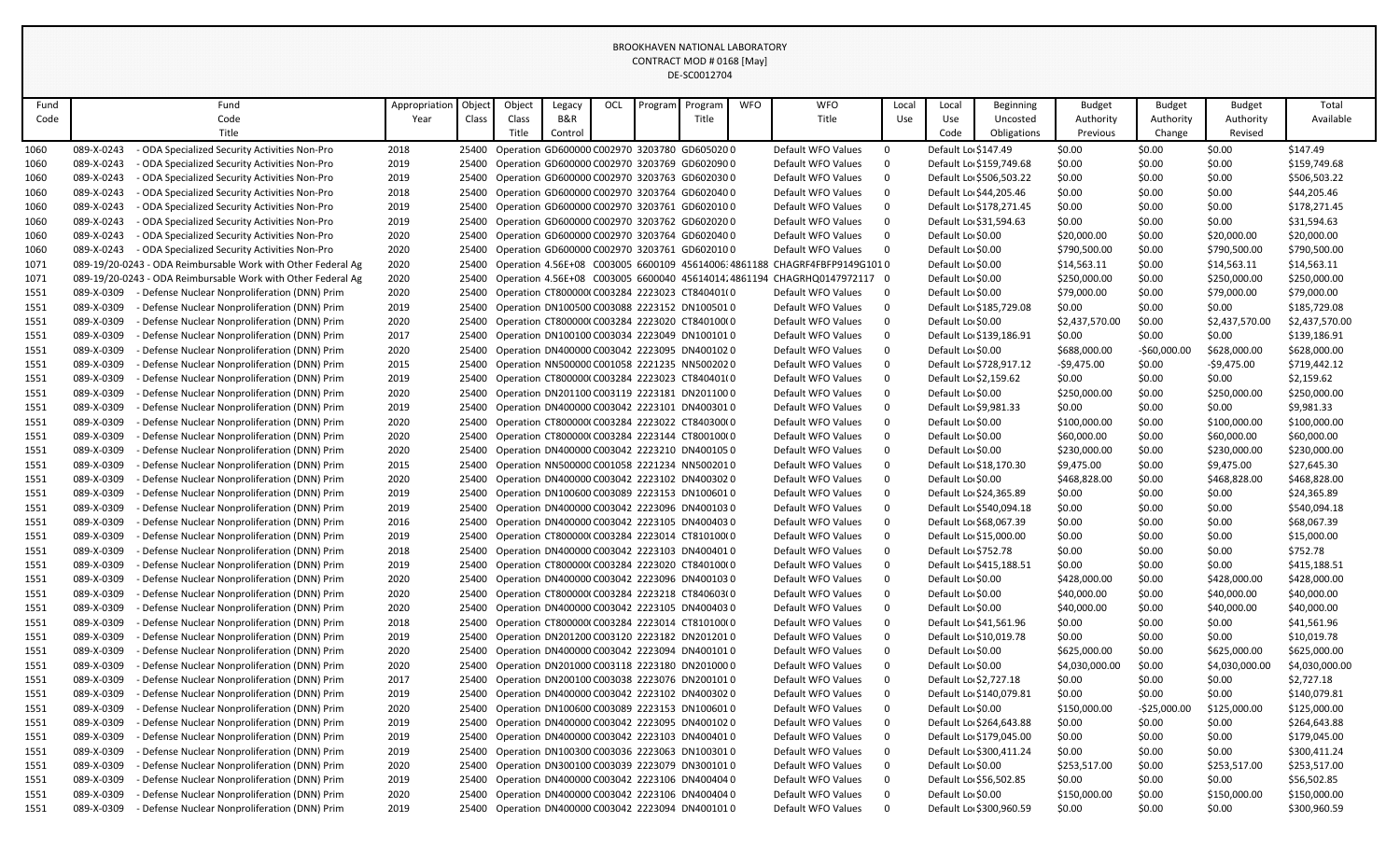| Fund | Fund                                                        | Appropriation | Object | Object | Legacy  | OCL | Program | Program                                        | <b>WFO</b> | <b>WFO</b>         | Local       | Local               | Beginning                 | <b>Budget</b>  | <b>Budget</b> | <b>Budget</b>  | Total          |
|------|-------------------------------------------------------------|---------------|--------|--------|---------|-----|---------|------------------------------------------------|------------|--------------------|-------------|---------------------|---------------------------|----------------|---------------|----------------|----------------|
| Code | Code                                                        | Year          | Class  | Class  | B&R     |     |         | Title                                          |            | Title              | Use         | Use                 | Uncosted                  | Authority      | Authority     | Authority      | Available      |
|      | Title                                                       |               |        | Title  | Control |     |         |                                                |            |                    |             | Code                | Obligations               | Previous       | Change        | Revised        |                |
| 1551 | - Defense Nuclear Nonproliferation (DNN) Prim<br>089-X-0309 | 2019          | 25400  |        |         |     |         | Operation DN201000 C003118 2223180 DN201000 0  |            | Default WFO Values | $\mathbf 0$ |                     | Default Lo \$326,796.72   | \$0.00         | \$0.00        | \$0.00         | \$326.796.72   |
| 1551 | 089-X-0309<br>Defense Nuclear Nonproliferation (DNN) Prim   | 2015          | 25400  |        |         |     |         | Operation NN200000 C001052 2221132 NN200100 0  |            | Default WFO Values | $\mathbf 0$ | Default Lo \$1.79   |                           | \$0.00         | \$0.00        | \$0.00         | \$1.79         |
| 1551 | 089-X-0309<br>- Defense Nuclear Nonproliferation (DNN) Prim | 2015          | 25400  |        |         |     |         | Operation NN400000 C001056 2222717 NN4009010   |            | Default WFO Values | $\mathbf 0$ | Default Lo \$0.89   |                           | $-50.89$       | \$0.00        | $-50.89$       | \$0.00         |
| 1551 | 089-X-0309<br>- Defense Nuclear Nonproliferation (DNN) Prim | 2016          | 25400  |        |         |     |         | Operation DN100100 C003034 2223053 DN1001020   |            | Default WFO Values | $\mathbf 0$ |                     | Default Lo \$288,345.44   | \$0.00         | \$0.00        | \$0.00         | \$288,345.44   |
| 1551 | 089-X-0309<br>- Defense Nuclear Nonproliferation (DNN) Prim | 2020          | 25400  |        |         |     |         | Operation DN100100 C003034 2223053 DN1001020   |            | Default WFO Values | $\pmb{0}$   | Default Lo \$0.00   |                           | \$35,692.59    | -\$13,000.00  | \$22,692.59    | \$22,692.59    |
| 1551 | 089-X-0309<br>- Defense Nuclear Nonproliferation (DNN) Prim | 2015          | 25400  |        |         |     |         | Operation NN400000 C001056 2222733 NN4012040   |            | Default WFO Values | $\pmb{0}$   | Default Lo \$1.95   |                           | $-51.95$       | \$0.00        | $-51.95$       | \$0.00         |
| 1551 | 089-X-0309<br>- Defense Nuclear Nonproliferation (DNN) Prim | 2020          | 25400  |        |         |     |         | Operation DN100300 C003036 2223063 DN1003010   |            | Default WFO Values | $\mathbf 0$ | Default Lo \$0.00   |                           | \$1,190,742.28 | \$0.00        | \$1,190,742.28 | \$1,190,742.28 |
| 1551 | 089-X-0309<br>- Defense Nuclear Nonproliferation (DNN) Prim | 2017          | 25400  |        |         |     |         | Operation DN200100 C003038 2223154 DN2001030   |            | Default WFO Values | $\mathbf 0$ | Default Lo \$2.37   |                           | \$0.00         | \$0.00        | \$0.00         | \$2.37         |
| 1551 | 089-X-0309<br>- Defense Nuclear Nonproliferation (DNN) Prim | 2015          | 25400  |        |         |     |         | Operation NN500000 C001058 2221240 NN5004010   |            | Default WFO Values | $\mathbf 0$ |                     | Default Lo \$2,916.33     | \$0.00         | \$0.00        | \$0.00         | \$2,916.33     |
| 1551 | 089-X-0309<br>- Defense Nuclear Nonproliferation (DNN) Prim | 2019          | 25400  |        |         |     |         | Operation CT800000(C003284 2223144 CT800100(0  |            | Default WFO Values | $\mathbf 0$ |                     | Default Lo \$56,005.95    | \$0.00         | \$0.00        | \$0.00         | \$56,005.95    |
| 1551 | 089-X-0309<br>- Defense Nuclear Nonproliferation (DNN) Prim | 2018          | 25400  |        |         |     |         | Operation DN100300 C003036 2223063 DN1003010   |            | Default WFO Values | $\mathbf 0$ |                     | Default Lo \$77,831.19    | \$0.00         | \$0.00        | \$0.00         | \$77,831.19    |
| 1557 | 089-X-0309<br>- DNN Second Line of Defense International Co | 2012          | 25400  |        |         |     |         | Operation NN500000 C001058 2222290 NN501000 0  |            | Default WFO Values | $\mathbf 0$ |                     | Default Lo \$39,192.22    | \$0.00         | \$0.00        | \$0.00         | \$39,192.22    |
| 1650 | 089-X-0313 - Federal Salaries and Expenses (OA) (was AD)    | 2010          | 25400  |        |         |     |         | Operation PS000000(C001075 2221514 PS020213.0  |            | Default WFO Values | $\mathbf 0$ |                     | Default Lo \$31,245.57    | \$0.00         | \$0.00        | \$0.00         | \$31,245.57    |
| 1689 | 089-14/15-0313 - Federal Salaries and Expenses (P.L. 113-76 | 2014          | 25400  |        |         |     |         | Operation PS000000(C001075 2222565 PS020220(0  |            | Default WFO Values | $\mathbf 0$ |                     | Default Lo \$2,021.13     | \$0.00         | \$0.00        | \$0.00         | \$2,021.13     |
| 1751 | 089-X-0315<br>- Non-Defense Environmental Cleanup (NDEC) Pr | 2018          | 25400  |        |         |     |         | Operation EZ500000(C002226 1110983 EZ501241(0  |            | Default WFO Values | $\mathbf 0$ |                     | Default Lo \$197,200.35   | \$0.00         | \$0.00        | \$0.00         | \$197,200.35   |
| 1751 | 089-X-0315<br>- Non-Defense Environmental Cleanup (NDEC) Pr | 2019          | 25400  |        |         |     |         | Operation EZ500000(C002226 1110983 EZ501241(0  |            | Default WFO Values | $\mathbf 0$ | Default Lo \$0.00   |                           | \$1,564,800.00 | \$0.00        | \$1,564,800.00 | \$1,564,800.00 |
| 1751 | 089-X-0315<br>- Non-Defense Environmental Cleanup (NDEC) Pr | 2013          | 25400  |        |         |     |         | Operation EZ500000(C002226 1110981 EZ501230(0  |            | Default WFO Values | $\mathbf 0$ |                     | Default Lo \$108,184.59   | \$0.00         | \$0.00        | \$0.00         | \$108,184.59   |
| 1751 | 089-X-0315<br>- Non-Defense Environmental Cleanup (NDEC) Pr | 2015          | 25400  |        |         |     |         | Operation EZ500000(C002226 1110981 EZ501230(0  |            | Default WFO Values | $\mathbf 0$ | Default Lo \$47.62  |                           | \$0.00         | \$0.00        | \$0.00         | \$47.62        |
| 1751 | 089-X-0315<br>- Non-Defense Environmental Cleanup (NDEC) Pr | 2020          | 25400  |        |         |     |         | Operation EZ500000(C002226 1111727 EZ505641(0  |            | Default WFO Values | $\mathbf 0$ | Default Lo \$0.00   |                           | \$4,500,000.00 | \$0.00        | \$4,500,000.00 | \$4,500,000.00 |
| 2300 | 089-X-4180<br>- Isotope Production and Distribution Fund (P | 2020          | 25400  |        |         |     |         | Operation ST000000(C001087 2924280 ST600103.0  |            | Default WFO Values | $\mathbf 0$ | Default Lo \$0.00   |                           | \$2,049,000.00 | \$0.00        | \$2,049,000.00 | \$2,049,000.00 |
| 2300 | 089-X-4180<br>- Isotope Production and Distribution Fund (P | 2020          | 25400  |        |         |     |         | Operation ST000000(C001087 2720715 ST500103(0  |            | Default WFO Values | $\mathbf 0$ | Default Lo \$0.00   |                           | \$640,000.00   | \$330,000.00  | \$970,000.00   | \$970,000.00   |
| 2300 | 089-X-4180<br>- Isotope Production and Distribution Fund (P | 2018          | 25400  |        |         |     |         | Operation ST000000(C001087 2720716 ST500200(0  |            | Default WFO Values | $\mathbf 0$ |                     | Default Lo \$10,768.67    | \$0.00         | \$0.00        | \$0.00         | \$10,768.67    |
| 2300 | 089-X-4180<br>Isotope Production and Distribution Fund (P   | 2020          | 25400  |        |         |     |         | Operation ST000000(C001087 2720718 ST600102(0  |            | Default WFO Values | $\mathbf 0$ | Default Lo \$0.00   |                           | \$324,000.00   | \$0.00        | \$324,000.00   | \$324,000.00   |
| 2300 | 089-X-4180<br>Isotope Production and Distribution Fund (P   | 2020          | 32003  |        |         |     |         | Accelerato ST000000(C001087 2924281 ST60010340 |            | Default WFO Values | 485395      | CHAIP               | \$0.00                    | \$90,000.00    | \$0.00        | \$90,000.00    | \$90,000.00    |
| 2300 | 089-X-4180<br>- Isotope Production and Distribution Fund (P | 2016          | 25400  |        |         |     |         | Operation ST000000(C001087 2924282 ST600103(0  |            | Default WFO Values | $\mathbf 0$ |                     | Default Lo \$18,396.78    | \$0.00         | \$0.00        | \$0.00         | \$18,396.78    |
| 2300 | 089-X-4180<br>Isotope Production and Distribution Fund (P   | 2018          | 25400  |        |         |     |         | Operation ST000000(C001087 2924424 ST500104(0  |            | Default WFO Values | $\mathbf 0$ |                     | Default Lo \$795,949.65   | \$0.00         | \$0.00        | \$0.00         | \$795,949.65   |
| 2300 | 089-X-4180<br>Isotope Production and Distribution Fund (P   | 2019          | 25400  |        |         |     |         | Operation ST000000(C001087 2720718 ST600102(0  |            | Default WFO Values | $\mathbf 0$ |                     | Default Lo \$569,438.47   | \$458,000.00   | \$0.00        | \$458.000.00   | \$1,027,438.47 |
| 2300 | 089-X-4180<br>Isotope Production and Distribution Fund (P   | 2020          | 25400  |        |         |     |         | Operation ST000000(C001087 2924424 ST500104(0  |            | Default WFO Values | $\mathbf 0$ | Default Lo \$0.00   |                           | \$365,000.00   | \$500,000.00  | \$865,000.00   | \$865,000.00   |
| 2300 | 089-X-4180<br>Isotope Production and Distribution Fund (P   | 2018          | 25400  |        |         |     |         | Operation ST000000(C001087 2924281 ST60010340  |            | Default WFO Values | $\mathbf 0$ |                     | Default Lo \$201,258.53   | \$0.00         | \$0.00        | \$0.00         | \$201,258.53   |
| 2300 | 089-X-4180<br>Isotope Production and Distribution Fund (P   | 2018          | 25400  |        |         |     |         | Operation ST000000(C001087 2720714 ST500102(0  |            | Default WFO Values | $\mathbf 0$ |                     | Default Lo \$259,374.42   | \$0.00         | \$0.00        | \$0.00         | \$259,374.42   |
| 2300 | 089-X-4180<br>Isotope Production and Distribution Fund (P   | 2019          | 25400  |        |         |     |         | Operation ST000000(C001087 2924280 ST600103.0  |            | Default WFO Values | $\mathbf 0$ |                     | Default Lo \$1,104,187.68 | \$1,040,000.00 | \$0.00        | \$1,040,000.00 | \$2,144,187.68 |
| 2300 | 089-X-4180<br>- Isotope Production and Distribution Fund (P | 2019          | 25400  |        |         |     |         | Operation ST000000(C001087 2924306 ST60010310  |            | Default WFO Values | $\pmb{0}$   |                     | Default Lo \$5,447,419.38 | \$0.00         | \$0.00        | \$0.00         | \$5,447,419.38 |
| 2300 | 089-X-4180<br>- Isotope Production and Distribution Fund (P | 2019          | 25400  |        |         |     |         | Operation ST000000(C001087 2924424 ST500104(0  |            | Default WFO Values | $\mathbf 0$ |                     | Default Lo \$323,000.00   | \$0.00         | \$0.00        | \$0.00         | \$323,000.00   |
| 2300 | 089-X-4180<br>- Isotope Production and Distribution Fund (P | 2019          | 25400  |        |         |     |         | Operation ST000000(C001087 2720714 ST500102(0  |            | Default WFO Values | $\mathbf 0$ |                     | Default Lo \$350,000.00   | \$0.00         | \$0.00        | \$0.00         | \$350,000.00   |
| 2300 | 089-X-4180<br>- Isotope Production and Distribution Fund (P | 2020          | 25400  |        |         |     |         | Operation ST000000(C001087 2720716 ST500200(0  |            | Default WFO Values | $\mathbf 0$ | Default Lo \$0.00   |                           | \$30,000.00    | \$0.00        | \$30,000.00    | \$30,000.00    |
| 2300 | 089-X-4180<br>- Isotope Production and Distribution Fund (P | 2019          | 25400  |        |         |     |         | Operation ST000000(C001087 2720715 ST500103(0  |            | Default WFO Values | $\mathbf 0$ |                     | Default Lo \$387,993.08   | \$400,000.00   | \$0.00        | \$400,000.00   | \$787,993.08   |
| 2300 | 089-X-4180<br>- Isotope Production and Distribution Fund (P | 2018          | 32003  |        |         |     |         | Accelerato ST000000(C001087 2924281 ST60010340 |            | Default WFO Values | 485395      | CHAIP               | \$1,466,518.90            | \$0.00         | \$0.00        | \$0.00         | \$1,466,518.90 |
| 5300 | 089-X-0318 - Electricity Delivery                           | 2018          | 25400  |        |         |     |         | Operation TE120000(C002799 3123811 TE120500(0  |            | Default WFO Values | $\Omega$    |                     | Default Lo \$41,767.81    | \$0.00         | \$0.00        | \$0.00         | \$41,767.81    |
| 5300 | 089-X-0318 - Electricity Delivery                           | 2016          | 25400  |        |         |     |         | Operation TE110000(C002798 3123789 TE110100(0  |            | Default WFO Values | $\mathbf 0$ | Default Lo \$136.88 |                           | $-5136.88$     | \$0.00        | $-$136.88$     | \$0.00         |
| 5300 | 089-X-0318 - Electricity Delivery                           | 2016          | 25400  |        |         |     |         | Operation TE130000(C002800 3123804 TE130200(0  |            | Default WFO Values | $\mathbf 0$ | Default Lo \$200.26 |                           | \$0.00         | \$0.00        | \$0.00         | \$200.26       |
| 5300 | 089-X-0318 - Electricity Delivery                           | 2016          | 25400  |        |         |     |         | Operation TE120000(C002799 3123792 TE120100(0  |            | Default WFO Values | $\mathbf 0$ |                     | Default Lo \$2,262.82     | $-52,262.82$   | \$0.00        | $-52,262.82$   | \$0.00         |
| 5300 | 089-X-0318 - Electricity Delivery                           | 2017          | 25400  |        |         |     |         | Operation TE140000(C002801 3123795 TE140000(0  |            | Default WFO Values | $\mathbf 0$ | Default Lo \$260.97 |                           | $-$260.97$     | \$0.00        | $-$260.97$     | \$0.00         |
| 5300 | 089-X-0318 - Electricity Delivery                           | 2016          | 25400  |        |         |     |         | Operation TE110000(C002798 3123802 TE110400(0  |            | Default WFO Values | $\mathbf 0$ |                     | Default Lo \$128,941.30   | $-$126,987.80$ | \$0.00        | $-$126,987.80$ | \$1,953.50     |
| 5300 | 089-X-0318 - Electricity Delivery                           | 2017          | 25400  |        |         |     |         | Operation TE120000(C002799 3123809 TE120300(0  |            | Default WFO Values | $\mathbf 0$ | Default Lo \$621.94 |                           | $-5621.94$     | \$0.00        | $-$ \$621.94   | \$0.00         |
| 5300 | 089-X-0318 - Electricity Delivery                           | 2020          | 25400  |        |         |     |         | Operation TE110000(C002798 3123785 TE110300(0  |            | Default WFO Values | $\mathbf 0$ | Default Lo \$0.00   |                           | \$370,000.00   | \$0.00        | \$370,000.00   | \$370,000.00   |
| 5300 | 089-X-0318 - Electricity Delivery                           | 2018          | 25400  |        |         |     |         | Operation TE110000(C002798 3123785 TE110300(0  |            | Default WFO Values | $\Omega$    |                     | Default Lo \$264,522.58   | \$0.00         | \$0.00        | \$0.00         | \$264,522.58   |
| 5300 | 089-X-0318 - Electricity Delivery                           | 2017          | 25400  |        |         |     |         | Operation TE130000(C002800 3123803 TE130100(0  |            | Default WFO Values | $\mathbf 0$ | Default Lo \$356.54 |                           | \$0.00         | \$0.00        | \$0.00         | \$356.54       |
|      |                                                             |               |        |        |         |     |         |                                                |            |                    |             |                     |                           |                |               |                |                |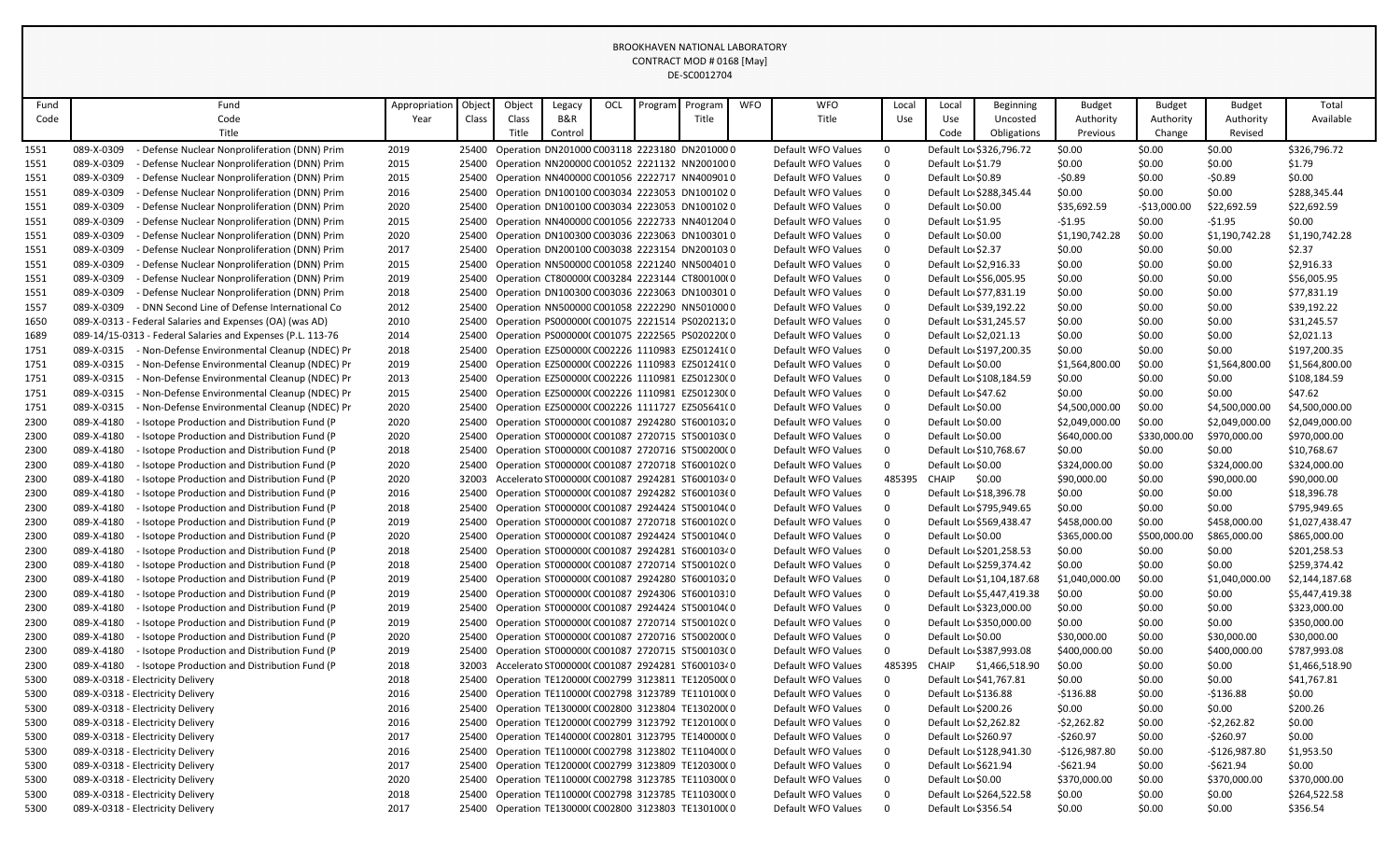| Fund | Fund                                                        | Appropriation | Object | Object | Legacy  | OCL | Program | Program                                             | <b>WFO</b> | <b>WFO</b>         | Local        | Local                      | Beginning                 | <b>Budget</b>  | <b>Budget</b>  | <b>Budget</b>  | Total          |
|------|-------------------------------------------------------------|---------------|--------|--------|---------|-----|---------|-----------------------------------------------------|------------|--------------------|--------------|----------------------------|---------------------------|----------------|----------------|----------------|----------------|
| Code | Code                                                        | Year          | Class  | Class  | B&R     |     |         | Title                                               |            | Title              | Use          | Use                        | Uncosted                  | Authority      | Authority      | Authority      | Available      |
|      | Title                                                       |               |        | Title  | Control |     |         |                                                     |            |                    |              | Code<br><b>Obligations</b> |                           | Previous       | Change         | Revised        |                |
| 5300 | 089-X-0318 - Electricity Delivery                           | 2016          | 25400  |        |         |     |         | Operation TE120000(C002799 3123812 TE120600(0       |            | Default WFO Values | $\mathbf 0$  | Default Lo \$22.70         |                           | $-522.70$      | \$0.00         | $-522.70$      | \$0.00         |
| 5300 | 089-X-0318 - Electricity Delivery                           | 2017          | 25400  |        |         |     |         | Operation TE110000(C002798 3123816 TE110401(0       |            | Default WFO Values | $\Omega$     |                            | Default Lo \$12,301.98    | \$0.00         | \$0.00         | \$0.00         | \$12,301.98    |
| 5300 | 089-X-0318 - Electricity Delivery                           | 2016          | 25400  |        |         |     |         | Operation TF000000(C002802 3123796 TF000000(0       |            | Default WFO Values | $\mathbf 0$  |                            | Default Lo \$121.66       | $-$121.66$     | \$0.00         | $-$121.66$     | \$0.00         |
| 5300 | 089-X-0318 - Electricity Delivery                           | 2019          | 25400  |        |         |     |         | Operation TE110000(C002798 3123785 TE110300(0       |            | Default WFO Values | $\Omega$     |                            | Default Lo \$1,400,000.00 | \$0.00         | \$0.00         | \$0.00         | \$1,400,000.00 |
| 5300 | 089-X-0318 - Electricity Delivery                           | 2016          | 25400  |        |         |     |         | Operation TE130000(C002800 3123815 TE130500(0       |            | Default WFO Values | $\mathbf 0$  |                            | Default Lo \$117.37       | \$0.00         | \$0.00         | \$0.00         | \$117.37       |
| 5300 | 089-X-0318 - Electricity Delivery                           | 2016          | 25400  |        |         |     |         | Operation TE120000(C002799 3123810 TE120400(0       |            | Default WFO Values | $\mathbf 0$  |                            | Default Lo \$205.91       | $-5205.91$     | \$0.00         | $-5205.91$     | \$0.00         |
| 5350 | 089-X-0319<br>- Nuclear Energy (NE) Primary Fund (P.L. 110- | 2017          | 25400  |        |         |     |         | Operation AF580000(C000822 2720625 AF585500(0       |            | Default WFO Values | $\mathbf 0$  |                            | Default Lo \$349.62       | \$0.00         | \$0.00         | \$0.00         | \$349.62       |
| 5350 | 089-X-0319<br>- Nuclear Energy (NE) Primary Fund (P.L. 110- | 2019          | 25400  |        |         |     |         | Operation RC060000 C003237 2720992 RC060300 0       |            | Default WFO Values | $\mathbf 0$  |                            | Default Lo \$8,463.14     | \$0.00         | \$0.00         | \$0.00         | \$8,463.14     |
| 5350 | 089-X-0319<br>- Nuclear Energy (NE) Primary Fund (P.L. 110- | 2018          | 25400  |        |         |     |         | Operation AF580000(C000822 2720955 AF583204(0       |            | Default WFO Values | $\mathbf 0$  |                            | Default Lo \$480,756.06   | \$0.00         | \$0.00         | \$0.00         | \$480,756.06   |
| 5350 | 089-X-0319<br>- Nuclear Energy (NE) Primary Fund (P.L. 110- | 2018          |        |        |         |     |         | 25400 Operation NT080000 C003286 2720928 NT080300 0 |            | Default WFO Values | $\mathbf 0$  |                            | Default Lo \$129,028.00   | \$0.00         | \$0.00         | \$0.00         | \$129,028.00   |
| 5350 | 089-X-0319<br>- Nuclear Energy (NE) Primary Fund (P.L. 110- | 2020          | 25400  |        |         |     |         | Operation DE060000 C003299 2721061 DE060400 0       |            | Default WFO Values | $\mathbf 0$  | Default Lo \$0.00          |                           | \$0.00         | \$185,000.00   | \$185,000.00   | \$185,000.00   |
| 5350 | 089-X-0319<br>- Nuclear Energy (NE) Primary Fund (P.L. 110- | 2019          | 25400  |        |         |     |         | Operation AF580000(C000822 2720875 AF583203(0       |            | Default WFO Values | $\mathbf 0$  |                            | Default Lo \$51,000.00    | \$0.00         | \$0.00         | \$0.00         | \$51,000.00    |
| 5350 | 089-X-0319<br>- Nuclear Energy (NE) Primary Fund (P.L. 110- | 2020          | 25400  |        |         |     |         | Operation FT110000(C003290 2721023 FT110500(0       |            | Default WFO Values | $\mathbf 0$  | Default Lo \$0.00          |                           | \$384,642.00   | \$0.00         | \$384,642.00   | \$384,642.00   |
| 5350 | 089-X-0319<br>- Nuclear Energy (NE) Primary Fund (P.L. 110- | 2020          | 25400  |        |         |     |         | Operation NT010000 C002769 2720940 NT011100 0       |            | Default WFO Values | $\Omega$     | Default Lo \$0.00          |                           | \$0.00         | \$6,358.00     | \$6,358.00     | \$6,358.00     |
| 5350 | 089-X-0319<br>- Nuclear Energy (NE) Primary Fund (P.L. 110- | 2017          | 25400  |        |         |     |         | Operation AF580000(C000822 2720965 AF586101(0       |            | Default WFO Values | $\mathbf 0$  |                            | Default Lo \$740.20       | \$0.00         | \$0.00         | \$0.00         | \$740.20       |
| 5350 | 089-X-0319<br>- Nuclear Energy (NE) Primary Fund (P.L. 110- | 2019          | 25400  |        |         |     |         | Operation AF580000(C000822 2720703 AF583500(0       |            | Default WFO Values | $\mathbf 0$  |                            | Default Lo \$77,737.45    | \$0.00         | \$0.00         | \$0.00         | \$77,737.45    |
| 5350 | 089-X-0319<br>- Nuclear Energy (NE) Primary Fund (P.L. 110- | 2018          | 25400  |        |         |     |         | Operation AF580000(C000822 2720875 AF583203(0       |            | Default WFO Values | $\Omega$     |                            | Default Lo \$352,232.57   | \$0.00         | \$0.00         | \$0.00         | \$352,232.57   |
| 5350 | 089-X-0319<br>- Nuclear Energy (NE) Primary Fund (P.L. 110- | 2019          | 25400  |        |         |     |         | Operation AF580000(C000822 2720874 AF583202(0       |            | Default WFO Values | $\mathbf 0$  |                            | Default Lo \$43,775.94    | \$0.00         | \$0.00         | \$0.00         | \$43,775.94    |
| 5350 | 089-X-0319<br>- Nuclear Energy (NE) Primary Fund (P.L. 110- | 2020          | 25400  |        |         |     |         | Operation FT090000(C003288 2721068 FT090300(0       |            | Default WFO Values | $\Omega$     | Default Lo \$0.00          |                           | \$35,000.00    | \$0.00         | \$35,000.00    | \$35,000.00    |
| 5350 | 089-X-0319<br>- Nuclear Energy (NE) Primary Fund (P.L. 110- | 2019          | 25400  |        |         |     |         | Operation AF580000(C000822 2720667 AF581000(0       |            | Default WFO Values | $\mathbf 0$  |                            | Default Lo \$69,520.80    | \$0.00         | \$0.00         | \$0.00         | \$69,520.80    |
| 5350 | 089-X-0319<br>- Nuclear Energy (NE) Primary Fund (P.L. 110- | 2017          | 25400  |        |         |     |         | Operation RC040000 C002775 2720918 RC042400 0       |            | Default WFO Values | $\mathbf 0$  |                            | Default Lo \$368.50       | \$0.00         | \$0.00         | \$0.00         | \$368.50       |
| 5350 | 089-X-0319<br>- Nuclear Energy (NE) Primary Fund (P.L. 110- | 2020          | 25400  |        |         |     |         | Operation RC050000 C003095 2720978 RC050400 0       |            | Default WFO Values | $\mathbf 0$  | Default Lo \$0.00          |                           | \$150,000.00   | \$0.00         | \$150,000.00   | \$150,000.00   |
| 5350 | 089-X-0319<br>- Nuclear Energy (NE) Primary Fund (P.L. 110- | 2020          | 25400  |        |         |     |         | Operation FT090000(C003288 2721080 FT090700(0       |            | Default WFO Values | $\Omega$     | Default Lo \$0.00          |                           | \$400,000.00   | \$0.00         | \$400,000.00   | \$400,000.00   |
| 5350 | 089-X-0319<br>- Nuclear Energy (NE) Primary Fund (P.L. 110- | 2019          | 25400  |        |         |     |         | Operation NT040000 C002805 2720882 NT040200 0       |            | Default WFO Values | $\mathbf 0$  |                            | Default Lo \$465,962.87   | \$0.00         | \$0.00         | \$0.00         | \$465,962.87   |
| 5350 | 089-X-0319<br>- Nuclear Energy (NE) Primary Fund (P.L. 110- | 2019          | 25400  |        |         |     |         | Operation RC050000 C003095 2720978 RC050400 0       |            | Default WFO Values | $\mathbf 0$  |                            | Default Lo \$21,031.64    | \$0.00         | \$0.00         | \$0.00         | \$21,031.64    |
| 5450 | 089-X-0321<br>- Energy Efficiency and Renewable Energy (EER | 2020          | 25400  |        |         |     |         | Operation VT000000 C001096 1005554 VT120100 0       |            | Default WFO Values | $\mathbf 0$  | Default Lo \$0.00          |                           | \$2,201,250.00 | \$1,328,750.00 | \$3,530,000.00 | \$3,530,000.00 |
| 5450 | 089-X-0321<br>- Energy Efficiency and Renewable Energy (EER | 2019          | 25400  |        |         |     |         | Operation GT000000 C002910 1005623 GT020000 0       |            | Default WFO Values | $\Omega$     |                            | Default Lo \$950,000.00   | \$0.00         | \$0.00         | \$0.00         | \$950,000.00   |
| 5450 | 089-X-0321<br>- Energy Efficiency and Renewable Energy (EER | 2014          | 25400  |        |         |     |         | Operation GT000000 C002910 1005612 GT010000 0       |            | Default WFO Values | $\Omega$     |                            | Default Lo \$6,283.33     | \$0.00         | \$0.00         | \$0.00         | \$6,283.33     |
| 5450 | 089-X-0321<br>- Energy Efficiency and Renewable Energy (EER | 2018          | 25400  |        |         |     |         | Operation HT000000 C002796 1009190 HT010100 0       |            | Default WFO Values | $\Omega$     |                            | Default Lo \$93,487.86    | \$0.00         | \$0.00         | \$0.00         | \$93,487.86    |
| 5450 | 089-X-0321<br>- Energy Efficiency and Renewable Energy (EER | 2018          | 25400  |        |         |     |         | Operation SL000000C C002911 1005616 SL030000C 0     |            | Default WFO Values | $\mathbf 0$  |                            | Default Lo \$226,224.00   | \$0.00         | \$0.00         | \$0.00         | \$226,224.00   |
| 5450 | 089-X-0321<br>Energy Efficiency and Renewable Energy (EER   | 2016          | 25400  |        |         |     |         | Operation ED000000 C000949 1009209 ED270100 0       |            | Default WFO Values | $\mathbf 0$  |                            | Default Lo \$276,958.14   | \$0.00         | \$0.00         | \$0.00         | \$276,958.14   |
| 5450 | 089-X-0321<br>- Energy Efficiency and Renewable Energy (EER | 2016          | 25400  |        |         |     |         | Operation HT000000 C002796 1009190 HT010100 0       |            | Default WFO Values | 302017       |                            | TCF Fundir \$294.34       | \$0.00         | \$0.00         | \$0.00         | \$294.34       |
| 5450 | 089-X-0321<br>- Energy Efficiency and Renewable Energy (EER | 2017          |        |        |         |     |         | 25400 Operation HT000000 C002796 2223156 HT110000 0 |            | Default WFO Values | $\mathbf{0}$ |                            | Default Lo \$2.577.39     | \$0.00         | \$0.00         | \$0.00         | \$2.577.39     |
| 5450 | 089-X-0321<br>- Energy Efficiency and Renewable Energy (EER | 2019          | 25400  |        |         |     |         | Operation SL000000C C002911 1005616 SL030000C 0     |            | Default WFO Values | $\mathbf 0$  |                            | Default Lo \$123,776.00   | \$0.00         | \$0.00         | \$0.00         | \$123,776.00   |
| 5450 | 089-X-0321<br>Energy Efficiency and Renewable Energy (EER   | 2019          | 25400  |        |         |     |         | Operation HT000000 C002796 1009190 HT010100 0       |            | Default WFO Values | $\mathbf 0$  |                            | Default Lo \$300,000.00   | \$0.00         | \$0.00         | \$0.00         | \$300,000.00   |
| 5450 | 089-X-0321<br>- Energy Efficiency and Renewable Energy (EER | 2019          | 25400  |        |         |     |         | Operation BT000000(C000848 1004219 BT030403(0       |            | Default WFO Values | $\mathbf 0$  | Default Lo \$0.00          |                           | \$213,394.00   | \$0.00         | \$213,394.00   | \$213,394.00   |
| 5450 | 089-X-0321<br>- Energy Efficiency and Renewable Energy (EER | 2019          |        |        |         |     |         | 25400 Operation WW00000 C002917 1005682 WW08000 0   |            | Default WFO Values | $\mathbf 0$  | Default Lo \$0.00          |                           | \$13,837.00    | \$0.00         | \$13,837.00    | \$13,837.00    |
| 5450 | 089-X-0321<br>- Energy Efficiency and Renewable Energy (EER | 2019          | 25400  |        |         |     |         | Operation BM000000 C002732 1004173 BM0102060        |            | Default WFO Values | $\mathbf 0$  | Default Lo \$0.00          |                           | \$1,095,692.00 | \$0.00         | \$1,095,692.00 | \$1,095,692.00 |
| 5450 | 089-X-0321<br>- Energy Efficiency and Renewable Energy (EER | 2018          | 25400  |        |         |     |         | Operation BT000000(C000848 1004210 BT010100(0       |            | Default WFO Values | $\mathbf 0$  |                            | Default Lo \$24,055.38    | \$0.00         | \$0.00         | \$0.00         | \$24,055.38    |
| 5450 | 089-X-0321<br>- Energy Efficiency and Renewable Energy (EER | 2019          | 25400  |        |         |     |         | Operation VT000000 C001096 1005554 VT120100 0       |            | Default WFO Values | $\mathbf 0$  |                            | Default Lo \$2,180,240.94 | \$0.00         | \$0.00         | \$0.00         | \$2,180,240.94 |
| 5450 | 089-X-0321<br>- Energy Efficiency and Renewable Energy (EER | 2016          | 25400  |        |         |     |         | Operation VT000000 C001096 1005556 VT130100 0       |            | Default WFO Values | $\Omega$     |                            | Default Lo \$5,774.29     | \$0.00         | \$0.00         | \$0.00         | \$5,774.29     |
| 5450 | 089-X-0321<br>- Energy Efficiency and Renewable Energy (EER | 2020          | 25400  |        |         |     |         | Operation BT000000(C000848 1004222 BT040000(0       |            | Default WFO Values | $\mathbf 0$  | Default Lo \$0.00          |                           | \$250,000.00   | \$0.00         | \$250,000.00   | \$250,000.00   |
| 5450 | 089-X-0321<br>- Energy Efficiency and Renewable Energy (EER | 2017          | 25400  |        |         |     |         | Operation VT000000 C001096 1005556 VT130100 0       |            | Default WFO Values | $\Omega$     |                            | Default Lo \$7,401.00     | \$0.00         | \$0.00         | \$0.00         | \$7,401.00     |
| 5450 | 089-X-0321<br>- Energy Efficiency and Renewable Energy (EER | 2018          | 25400  |        |         |     |         | Operation SL000000C C002911 1005622 SL020000C 0     |            | Default WFO Values | $\Omega$     |                            | Default Lo \$268.16       | \$0.00         | \$0.00         | \$0.00         | \$268.16       |
| 5450 | 089-X-0321<br>Energy Efficiency and Renewable Energy (EER   | 2017          | 25400  |        |         |     |         | Operation SL000000C C002911 1005616 SL030000C 0     |            | Default WFO Values | $\mathbf 0$  |                            | Default Lo \$665,015.61   | \$0.00         | \$0.00         | \$0.00         | \$665,015.61   |
| 5450 | 089-X-0321<br>- Energy Efficiency and Renewable Energy (EER | 2016          | 25400  |        |         |     |         | Operation PG000000 C002840 1005604 PG040000 0       |            | Default WFO Values | $\Omega$     |                            | Default Lo \$40,972.14    | \$0.00         | \$0.00         | \$0.00         | \$40,972.14    |
| 5450 | 089-X-0321<br>- Energy Efficiency and Renewable Energy (EER | 2018          | 25400  |        |         |     |         | Operation BT000000(C000848 1004219 BT030403(0       |            | Default WFO Values | $\Omega$     |                            | Default Lo \$355,633.31   | \$0.00         | \$0.00         | \$0.00         | \$355,633.31   |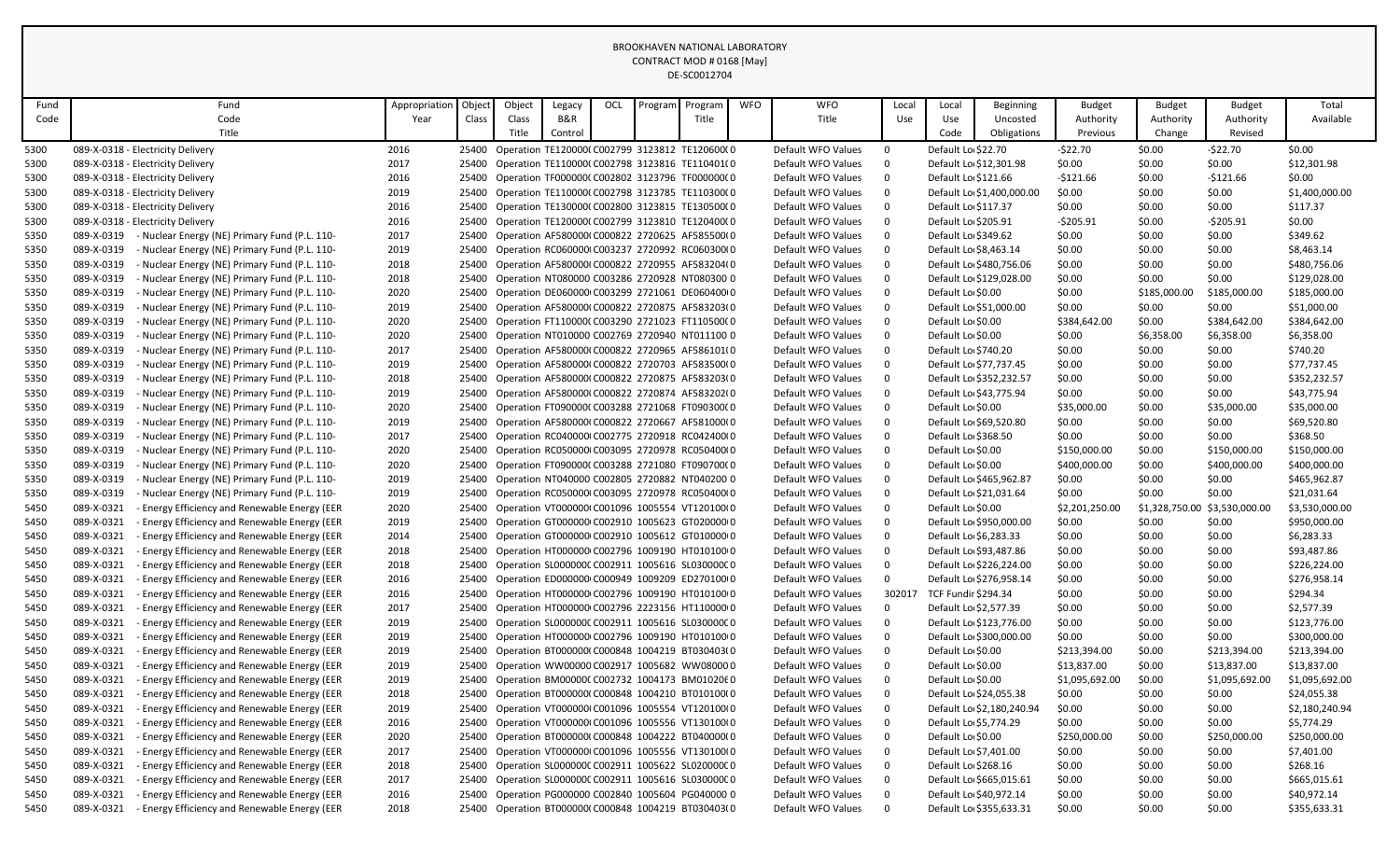| Fund | Fund                                                         | Appropriation | Object | Object | Legacy  | OCL | Program | Program                                               | <b>WFO</b> | <b>WFO</b>                                                                          | Local          | Local               | Beginning                      | <b>Budget</b>                                                                      | <b>Budget</b> | <b>Budget</b>                  | Total           |
|------|--------------------------------------------------------------|---------------|--------|--------|---------|-----|---------|-------------------------------------------------------|------------|-------------------------------------------------------------------------------------|----------------|---------------------|--------------------------------|------------------------------------------------------------------------------------|---------------|--------------------------------|-----------------|
| Code | Code                                                         | Year          | Class  | Class  | B&R     |     |         | Title                                                 |            | Title                                                                               | Use            | Use                 | Uncosted                       | Authority                                                                          | Authority     | Authority                      | Available       |
|      | Title                                                        |               |        | Title  | Control |     |         |                                                       |            |                                                                                     |                | Code                | Obligations                    | Previous                                                                           | Change        | Revised                        |                 |
| 5450 | - Energy Efficiency and Renewable Energy (EER<br>089-X-0321  | 2020          |        |        |         |     |         | 25400 Operation BT000000(C000848 1004210 BT010100(0   |            | Default WFO Values                                                                  | $\Omega$       | Default Lo \$0.00   |                                | \$700,000.00                                                                       | \$0.00        | \$700,000.00                   | \$700,000.00    |
| 5450 | - Energy Efficiency and Renewable Energy (EER<br>089-X-0321  | 2014          | 25400  |        |         |     |         | Operation BM000000 C002732 1009218 BM010700 0         |            | Default WFO Values                                                                  | $\Omega$       |                     | Default Lo \$1,252.09          | \$0.00                                                                             | \$0.00        | \$0.00                         | \$1,252.09      |
| 5450 | - Energy Efficiency and Renewable Energy (EER<br>089-X-0321  | 2018          | 25400  |        |         |     |         | Operation GT000000 C002910 1005623 GT020000 0         |            | Default WFO Values                                                                  | $\Omega$       |                     | Default Lo \$4,819.47          | \$0.00                                                                             | \$0.00        | \$0.00                         | \$4,819.47      |
| 5450 | 089-X-0321<br>- Energy Efficiency and Renewable Energy (EER  | 2018          | 25400  |        |         |     |         | Operation GT000000 C002910 1005613 GT030000 0         |            | Default WFO Values                                                                  | $\Omega$       |                     | Default Lo \$10.301.60         | \$0.00                                                                             | \$0.00        | \$0.00                         | \$10,301.60     |
| 5489 | 089-16/17-0321 - EERE Reimbursable Work with Other Federal A | 2016          |        |        |         |     |         |                                                       |            | 25400 Operation 4.56E+08 C003005 6600073 4561403584861011 CHAGRGX0012648-BNL 302027 |                |                     | OTT 16-17 \$32,628.12          | \$0.00                                                                             | \$0.00        | \$0.00                         | \$32,628.12     |
| 5498 | 089-X-0321<br>- EERE Reimbursable Work with Non-Federal Ent  | 2017          | 25400  |        |         |     |         |                                                       |            | Operation 4.56E+08 C003005 6600146 45616003.4860966 CHAGR87366                      | <sup>0</sup>   |                     | Default Lo \$11,618.24         | \$0.00                                                                             | \$0.00        | \$0.00                         | \$11,618.24     |
| 5499 | 089-X-0321<br>- EERE Reimbursable Work with Other Federal A  | 2014          | 25400  |        |         |     |         |                                                       |            | Operation 4.56E+08 C003005 6600072 45614035 3011110 CRAGRS-OES-10-IAA-0020          |                | Default Lo \$45.77  |                                | $-545.77$                                                                          | \$0.00        | $-545.77$                      | \$0.00          |
| 5499 | 089-X-0321<br>- EERE Reimbursable Work with Other Federal A  | 2016          | 25400  |        |         |     |         |                                                       |            | Operation 4.56E+08 C003005 6600072 45614035 3012199 CRAGR-S-OES-12-IA-0010          |                |                     | Default Lo \$25,808.25         | \$0.00                                                                             | \$0.00        | \$0.00                         | \$25,808.25     |
| 5499 | - EERE Reimbursable Work with Other Federal A<br>089-X-0321  | 2014          | 25400  |        |         |     |         |                                                       |            | Operation 4.56E+08 C003005 6600072 45614035 3012882 CRAGR 19318814Y0007- 0          |                | Default Lo \$638.50 |                                | $-$ \$638.50                                                                       | \$0.00        | $-5638.50$                     | \$0.00          |
| 5900 | 089X2250 Cybersecurity, Energy Security and Emergency Respo  | 2019          | 25400  |        |         |     |         | Operation TG000000 C003224 4219019 TG010402 0         |            | Default WFO Values                                                                  | 0              |                     | Default Lo \$56,506.00         | \$0.00                                                                             | \$0.00        | \$0.00                         | \$56,506.00     |
| 6600 | 089X0337<br>- Energy Transformation Acceleration Fund - A    | 2014          | 25400  |        |         |     |         | Operation CJ010000C C002599 3166012 CJ010000C 0       |            | Default WFO Values                                                                  | 1250           | CHARPA-0 \$207.88   |                                | \$0.00                                                                             | \$0.00        | \$0.00                         | \$207.88        |
| 6600 | 089X0337<br>- Energy Transformation Acceleration Fund - A    | 2014          | 25400  |        |         |     |         | Operation CJ010000C C002599 3166012 CJ010000C 0       |            | Default WFO Values                                                                  | $\mathbf{0}$   |                     | Default Lo \$1.823.77          | \$0.00                                                                             | \$0.00        | \$0.00                         | \$1,823.77      |
| 6600 | 089X0337<br>- Energy Transformation Acceleration Fund - A    | 2014          | 25400  |        |         |     |         | Operation CJ010000C C002599 3166012 CJ010000C 0       |            | Default WFO Values                                                                  | 1249           |                     | CHARPA-0 \$1.392.09            | \$0.00                                                                             | \$0.00        | \$0.00                         | \$1,392.09      |
| 6600 | 089X0337<br>- Energy Transformation Acceleration Fund - A    | 2016          | 25400  |        |         |     |         | Operation CJ010000C C002599 3166012 CJ010000C 0       |            | Default WFO Values                                                                  | 1314           |                     | ARPA-E La \$90,742.79          | \$0.00                                                                             | \$0.00        | \$0.00                         | \$90,742.79     |
| 6600 | 089X0337<br>- Energy Transformation Acceleration Fund - A    | 2017          | 25400  |        |         |     |         | Operation CJ010000C C002599 3166012 CJ010000C 0       |            | Default WFO Values                                                                  | 1352           |                     | ARPA-E La \$142,701.78         | \$0.00                                                                             | \$0.00        | \$0.00                         | \$142,701.78    |
| 6632 | 089-19/20-0337 - ARPA-E Program Direction                    | 2019          |        |        |         |     |         | 25400 Operation CJ020000C C002600 3166013 CJ020000C 0 |            | Default WFO Values                                                                  | $\Omega$       |                     | Default Lo \$5,000.00          | \$0.00                                                                             | \$0.00        | \$0.00                         | \$5,000.00      |
| 7060 | 089-19/20-0228 - DA Primary Fund                             | 2019          | 25400  |        |         |     |         | Operation TT000000(C003093 4500005 TT103003(0         |            | Default WFO Values                                                                  | $\Omega$       | Default Lo \$0.00   |                                | \$50,000.00                                                                        | \$0.00        | \$50,000.00                    | \$50,000.00     |
| 7070 | 089-20/21-0228 - DA Primary Fund                             | 2020          | 25400  |        |         |     |         | Operation TT000000(C003093 4500001 TT102000(0         |            | Default WFO Values                                                                  | $\Omega$       | Default Lo \$0.00   |                                | \$57,000.00                                                                        | \$0.00        | \$57,000.00                    | \$57,000.00     |
| 7500 | 089-20/21-0243 - ODA RW with Other Federal Agencies          | 2020          | 25400  |        |         |     |         |                                                       |            | Operation 4.56E+08 C003005 6600040 45614014 4861218 CHAGREAOC0088300                | $\Omega$       | Default Lo \$0.00   |                                | \$400,000.00                                                                       | \$0.00        | \$400,000.00                   | \$400,000.00    |
| 7500 | 089-20/21-0243 - ODA RW with Other Federal Agencies          | 2020          | 25400  |        |         |     |         |                                                       |            | Operation 4.56E+08 C003005 6600040 45614014; 4861219 CHAGRHQ0147074931 0            |                | Default Lo \$0.00   |                                | \$2,830,000.00                                                                     | \$0.00        | \$2,830,000.00                 | \$2,830,000.00  |
| 7500 | 089-20/21-0243 - ODA RW with Other Federal Agencies          | 2020          | 25400  |        |         |     |         |                                                       |            | Operation 4.56E+08 C003005 6600040 45614014.4861205 CHAGRHQ0147074028 0             |                | Default Lo \$0.00   |                                | \$750,000.00                                                                       | \$0.00        | \$750,000.00                   | \$750,000.00    |
| 7500 | 089-20/21-0243 - ODA RW with Other Federal Agencies          | 2020          | 25400  |        |         |     |         |                                                       |            | Operation 4.56E+08 C003005 6600040 45614014. 4861220 CHAGREAOC0091834               | $\overline{0}$ | Default Lo \$0.00   |                                | \$15,000.00                                                                        | \$0.00        | \$15,000.00                    | \$15,000.00     |
| 7500 | 089-20/21-0243 - ODA RW with Other Federal Agencies          | 2020          | 25400  |        |         |     |         |                                                       |            | Operation 4.56E+08 C003005 6600038 45614013! 4861199 CHAGRHR0011043988 0            |                | Default Lo \$0.00   |                                | \$72,524.27                                                                        | \$0.00        | \$72,524.27                    | \$72,524.27     |
| 7500 | 089-20/21-0243 - ODA RW with Other Federal Agencies          | 2020          | 25400  |        |         |     |         |                                                       |            | Operation 4.56E+08 C003005 6600040 45614014. 4861215 CHAGREAOC0085048               | - 0            | Default Lo \$0.00   |                                | \$300,000.00                                                                       | \$0.00        | \$300,000.00                   | \$300,000.00    |
| 7500 | 089-20/21-0243 - ODA RW with Other Federal Agencies          | 2020          | 25400  |        |         |     |         |                                                       |            | Operation 4.56E+08 C003005 6600040 45614014 4861221 CHEAOC0091833                   | $\Omega$       | Default Lo \$0.00   |                                | \$275,000.00                                                                       | \$0.00        | \$275,000.00                   | \$275,000.00    |
| 7500 | 089-20/21-0243 - ODA RW with Other Federal Agencies          | 2020          |        |        |         |     |         |                                                       |            | 25400 Operation 4.56E+08 C003005 6600040 45614014; 4861209 CHAGRHQ0147072615 0      |                | Default Lo \$0.00   |                                | \$1,000,000.00                                                                     | \$0.00        | \$1,000,000.00                 | \$1,000,000.00  |
|      |                                                              |               |        |        |         |     |         |                                                       |            |                                                                                     |                |                     |                                |                                                                                    |               |                                |                 |
|      | <b>Non-Appropriated Total</b>                                |               |        |        |         |     |         |                                                       |            |                                                                                     |                |                     | \$35,144,833.92                | \$12,941,543.36                                                                    |               | \$4,476,124.14 \$17,417,667.50 | \$52,562,501.42 |
|      | <b>Other Federal Agency Total</b>                            |               |        |        |         |     |         |                                                       |            |                                                                                     |                |                     | \$45,054,758.31 \$9,511,149.19 |                                                                                    |               | \$1,893,857.77 \$11,405,006.96 | \$56,459,765.27 |
|      | <b>DOE Appropriated Total</b>                                |               |        |        |         |     |         |                                                       |            |                                                                                     |                |                     |                                | \$308,570,843.80 \$587,921,291.74 \$2,732,108.00 \$590,653,399.74 \$899,224,243.54 |               |                                |                 |
|      |                                                              |               |        |        |         |     |         |                                                       |            |                                                                                     |                |                     |                                |                                                                                    |               |                                |                 |

**SF-30 Total \$388,770,436.03 \$610,373,984.29 \$9,102,089.91 \$619,476,074.20 \$1,008,246,510.23**

| <b>FPDS-NG Total [Action Obligation]</b>                | \$4,625,965.77 |
|---------------------------------------------------------|----------------|
| <b>FPDS-NG Total [Base And Exercised Options Value]</b> | \$9,102,089.91 |
| <b>FPDS-NG Total [Base And All Options Value]</b>       | \$9,102,089.91 |

#### Agency Sub-Report

| Agency                          | Obligation Change<br>Amount. |
|---------------------------------|------------------------------|
|                                 |                              |
| Department of Homeland Security | 1,050,000.00                 |
| Department of Veterans Affairs  | 194, 174. 76                 |
| Nuclear Regulatory Commission   | 441,747.57                   |